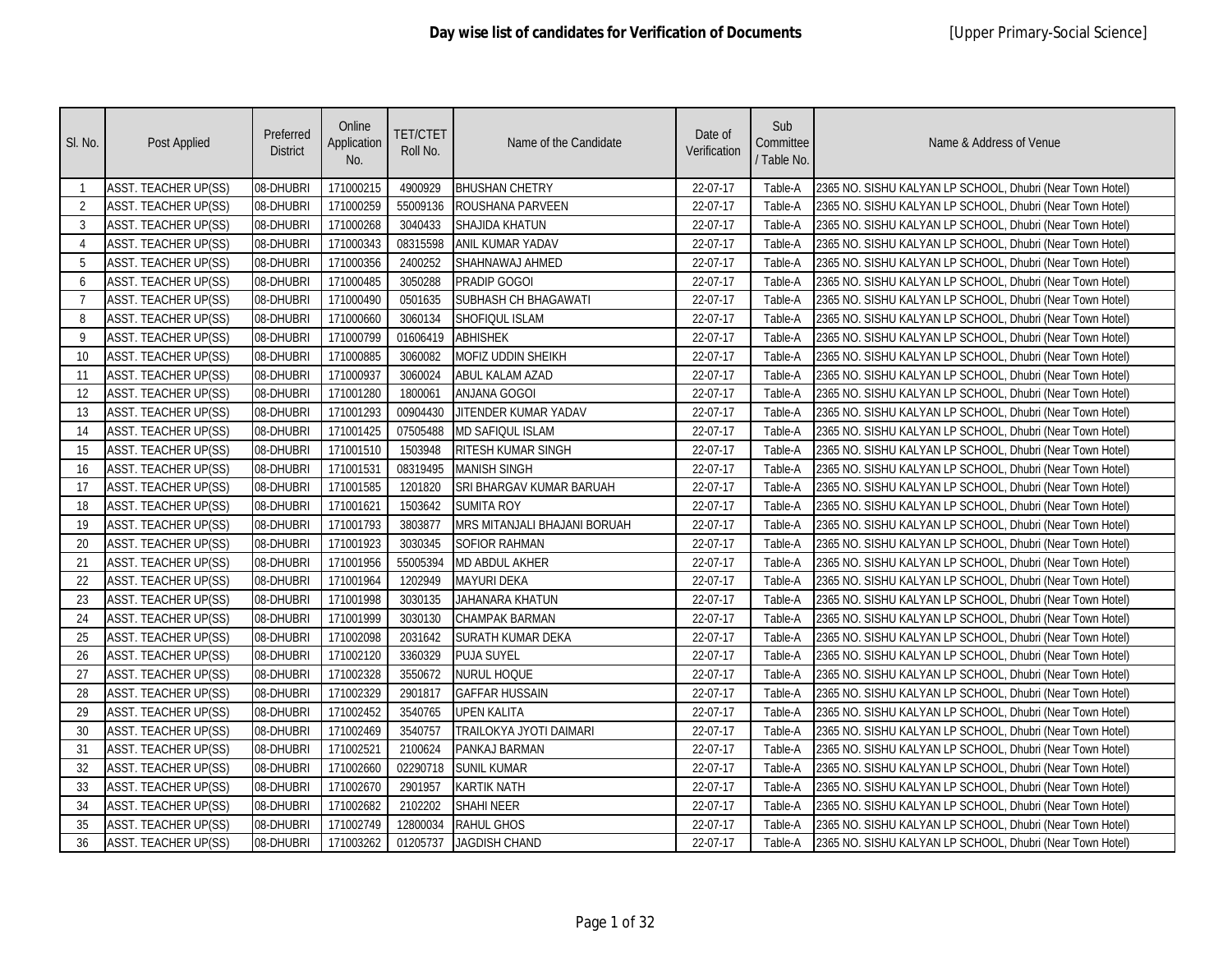| SI. No. | Post Applied                | Preferred<br><b>District</b> | Online<br>Application<br>No. | <b>TET/CTET</b><br>Roll No. | Name of the Candidate        | Date of<br>Verification | Sub<br>Committee<br>/ Table No. | Name & Address of Venue                                   |
|---------|-----------------------------|------------------------------|------------------------------|-----------------------------|------------------------------|-------------------------|---------------------------------|-----------------------------------------------------------|
| 37      | <b>ASST. TEACHER UP(SS)</b> | 08-DHUBRI                    | 171003365                    | 06521390                    | <b>VIVEK KUMAR PANDEY</b>    | 22-07-17                | Table-A                         | 2365 NO. SISHU KALYAN LP SCHOOL, Dhubri (Near Town Hotel) |
| 38      | ASST. TEACHER UP(SS)        | 08-DHUBRI                    | 171003560                    | 5300294                     | <b>REBONATH DOLEY</b>        | 22-07-17                | Table-A                         | 2365 NO. SISHU KALYAN LP SCHOOL, Dhubri (Near Town Hotel) |
| 39      | ASST. TEACHER UP(SS)        | 08-DHUBRI                    | 171003669                    | 3802120                     | <b>UDIT SARMAH</b>           | 22-07-17                | Table-A                         | 2365 NO. SISHU KALYAN LP SCHOOL, Dhubri (Near Town Hotel) |
| 40      | <b>ASST. TEACHER UP(SS)</b> | 08-DHUBRI                    | 171003689                    | 1501610                     | RUMANA AKHTAR                | 22-07-17                | Table-A                         | 2365 NO. SISHU KALYAN LP SCHOOL, Dhubri (Near Town Hotel) |
| 41      | <b>ASST. TEACHER UP(SS)</b> | 08-DHUBRI                    | 171003693                    | 3060076                     | <b>MD EUNUS ALI</b>          | 22-07-17                | Table-A                         | 2365 NO. SISHU KALYAN LP SCHOOL, Dhubri (Near Town Hotel) |
| 42      | <b>ASST. TEACHER UP(SS)</b> | 08-DHUBRI                    | 171003769                    | ROLL NO-<br>1502088         | <b>BARASHA ROY CHOUDHURY</b> | 22-07-17                | Table-A                         | 2365 NO. SISHU KALYAN LP SCHOOL, Dhubri (Near Town Hotel) |
| 43      | <b>ASST. TEACHER UP(SS)</b> | 08-DHUBRI                    | 171003784                    | 2031419                     | <b>GOBINDA DEV NATH</b>      | 22-07-17                | Table-A                         | 2365 NO. SISHU KALYAN LP SCHOOL, Dhubri (Near Town Hotel) |
| 44      | ASST. TEACHER UP(SS)        | 08-DHUBRI                    | 171003839                    | 1805220                     | <b>ARUN KANDA</b>            | 22-07-17                | Table-A                         | 2365 NO. SISHU KALYAN LP SCHOOL, Dhubri (Near Town Hotel) |
| 45      | <b>ASST. TEACHER UP(SS)</b> | 08-DHUBRI                    | 171003840                    | 3060116                     | NOZRUL ISLAM                 | 22-07-17                | Table-A                         | 2365 NO. SISHU KALYAN LP SCHOOL, Dhubri (Near Town Hotel) |
| 46      | ASST. TEACHER UP(SS)        | 08-DHUBRI                    | 171003995                    | 4401873                     | PARAG KUMAR DEKA             | 22-07-17                | Table-A                         | 2365 NO. SISHU KALYAN LP SCHOOL, Dhubri (Near Town Hotel) |
| 47      | <b>ASST. TEACHER UP(SS)</b> | 08-DHUBRI                    | 171004035                    | 1803029                     | <b>BISWAMITRA GOGOI</b>      | 22-07-17                | Table-A                         | 2365 NO. SISHU KALYAN LP SCHOOL, Dhubri (Near Town Hotel) |
| 48      | <b>ASST. TEACHER UP(SS)</b> | 08-DHUBRI                    | 171004037                    | 2103619                     | <b>SANGITA BANIKYA</b>       | 22-07-17                | Table-A                         | 2365 NO. SISHU KALYAN LP SCHOOL, Dhubri (Near Town Hotel) |
| 49      | ASST. TEACHER UP(SS)        | 08-DHUBRI                    | 171004066                    | 3030070                     | <b>BARNALI KALITA</b>        | 22-07-17                | Table-A                         | 2365 NO. SISHU KALYAN LP SCHOOL, Dhubri (Near Town Hotel) |
| 50      | <b>ASST. TEACHER UP(SS)</b> | 08-DHUBRI                    | 171004068                    | 3030045                     | <b>AKTER HUSSAIN</b>         | 22-07-17                | Table-A                         | 2365 NO. SISHU KALYAN LP SCHOOL, Dhubri (Near Town Hotel) |
| 51      | ASST. TEACHER UP(SS)        | 08-DHUBRI                    | 171004073                    | 3803524                     | <b>INDIRA BHUYAN</b>         | 22-07-17                | Table-A                         | 2365 NO. SISHU KALYAN LP SCHOOL, Dhubri (Near Town Hotel) |
| 52      | <b>ASST. TEACHER UP(SS)</b> | 08-DHUBRI                    | 171004135                    | 1300871                     | <b>RUMI CHETIA</b>           | 22-07-17                | Table-A                         | 2365 NO. SISHU KALYAN LP SCHOOL, Dhubri (Near Town Hotel) |
| 53      | <b>ASST. TEACHER UP(SS)</b> | 08-DHUBRI                    | 171004147                    | 4400432                     | <b>BIREN SARMA</b>           | 22-07-17                | Table-A                         | 2365 NO. SISHU KALYAN LP SCHOOL, Dhubri (Near Town Hotel) |
| 54      | ASST. TEACHER UP(SS)        | 08-DHUBRI                    | 171004290                    | 1500025                     | <b>ABDUL JALAL SK</b>        | 22-07-17                | Table-A                         | 2365 NO. SISHU KALYAN LP SCHOOL, Dhubri (Near Town Hotel) |
| 55      | <b>ASST. TEACHER UP(SS)</b> | 08-DHUBRI                    | 171004345                    | 1500764                     | <b>JAKIR HUSSAIN</b>         | 22-07-17                | Table-A                         | 2365 NO. SISHU KALYAN LP SCHOOL, Dhubri (Near Town Hotel) |
| 56      | <b>ASST. TEACHER UP(SS)</b> | 08-DHUBRI                    | 171004389                    | 3900141                     | <b>DULEN DAS</b>             | 22-07-17                | Table-A                         | 2365 NO. SISHU KALYAN LP SCHOOL, Dhubri (Near Town Hotel) |
| 57      | ASST. TEACHER UP(SS)        | 08-DHUBRI                    | 171004395                    | 1600615                     | <b>NOBIR HUSSAIN</b>         | 22-07-17                | Table-A                         | 2365 NO. SISHU KALYAN LP SCHOOL, Dhubri (Near Town Hotel) |
| 58      | ASST. TEACHER UP(SS)        | 08-DHUBRI                    | 171004423                    | 1501020                     | MANOJ KUMAR ADHIKARY         | 22-07-17                | Table-A                         | 2365 NO. SISHU KALYAN LP SCHOOL, Dhubri (Near Town Hotel) |
| 59      | ASST. TEACHER UP(SS)        | 08-DHUBRI                    | 171004837                    | 05701948                    | <b>JASWINDER SINGH</b>       | 22-07-17                | Table-A                         | 2365 NO. SISHU KALYAN LP SCHOOL, Dhubri (Near Town Hotel) |
| 60      | ASST. TEACHER UP(SS)        | 08-DHUBRI                    | 171004861                    | 2602484                     | ARUNIMA BORAH                | 22-07-17                | Table-A                         | 2365 NO. SISHU KALYAN LP SCHOOL, Dhubri (Near Town Hotel) |
| 61      | ASST. TEACHER UP(SS)        | 08-DHUBRI                    | 171004896                    | 07326360                    | ROHIT KUMAR PATEL            | 22-07-17                | Table-A                         | 2365 NO. SISHU KALYAN LP SCHOOL, Dhubri (Near Town Hotel) |
| 62      | ASST. TEACHER UP(SS)        | 08-DHUBRI                    | 171004946                    | 4901337                     | SRI GANESH ACHARYA           | 22-07-17                | Table-A                         | 2365 NO. SISHU KALYAN LP SCHOOL, Dhubri (Near Town Hotel) |
| 63      | <b>ASST. TEACHER UP(SS)</b> | 08-DHUBRI                    | 171004994                    | 3060129                     | <b>SANAT CH ROY</b>          | 22-07-17                | Table-A                         | 2365 NO. SISHU KALYAN LP SCHOOL, Dhubri (Near Town Hotel) |
| 64      | ASST. TEACHER UP(SS)        | 08-DHUBRI                    | 171005106                    | 51006627                    | <b>MOFIDUL ISLAM</b>         | 22-07-17                | Table-A                         | 2365 NO. SISHU KALYAN LP SCHOOL, Dhubri (Near Town Hotel) |
| 65      | <b>ASST. TEACHER UP(SS)</b> | 08-DHUBRI                    | 171005216                    | 55011105                    | SOURAV KUMAR DAS             | 22-07-17                | Table-A                         | 2365 NO. SISHU KALYAN LP SCHOOL, Dhubri (Near Town Hotel) |
| 66      | <b>ASST. TEACHER UP(SS)</b> | 08-DHUBRI                    | 171005458                    | 4002708                     | <b>RANJIT NATH</b>           | 22-07-17                | Table-A                         | 2365 NO. SISHU KALYAN LP SCHOOL, Dhubri (Near Town Hotel) |
| 67      | <b>ASST. TEACHER UP(SS)</b> | 08-DHUBRI                    | 171005510                    | 0401660                     | <b>MD ASHIK IKBAL</b>        | 22-07-17                | Table-A                         | 2365 NO. SISHU KALYAN LP SCHOOL, Dhubri (Near Town Hotel) |
| 68      | ASST. TEACHER UP(SS)        | 08-DHUBRI                    | 171005661                    | 03105772                    | <b>ANUPMA KUMARI</b>         | 22-07-17                | Table-A                         | 2365 NO. SISHU KALYAN LP SCHOOL, Dhubri (Near Town Hotel) |
| 69      | <b>ASST. TEACHER UP(SS)</b> | 08-DHUBRI                    | 171005736                    | 3550368                     | <b>INDRAJIT SARKAR</b>       | 22-07-17                | Table-A                         | 2365 NO. SISHU KALYAN LP SCHOOL, Dhubri (Near Town Hotel) |
| 70      | ASST. TEACHER UP(SS)        | 08-DHUBRI                    | 171005807                    | 79022006                    | RAM ASHISH TIWARI            | 22-07-17                | Table-A                         | 2365 NO. SISHU KALYAN LP SCHOOL, Dhubri (Near Town Hotel) |
| 71      | <b>ASST. TEACHER UP(SS)</b> | 08-DHUBRI                    | 171006122                    | 06600420                    | <b>HIMANGSHU SEN</b>         | 22-07-17                | Table-A                         | 2365 NO. SISHU KALYAN LP SCHOOL, Dhubri (Near Town Hotel) |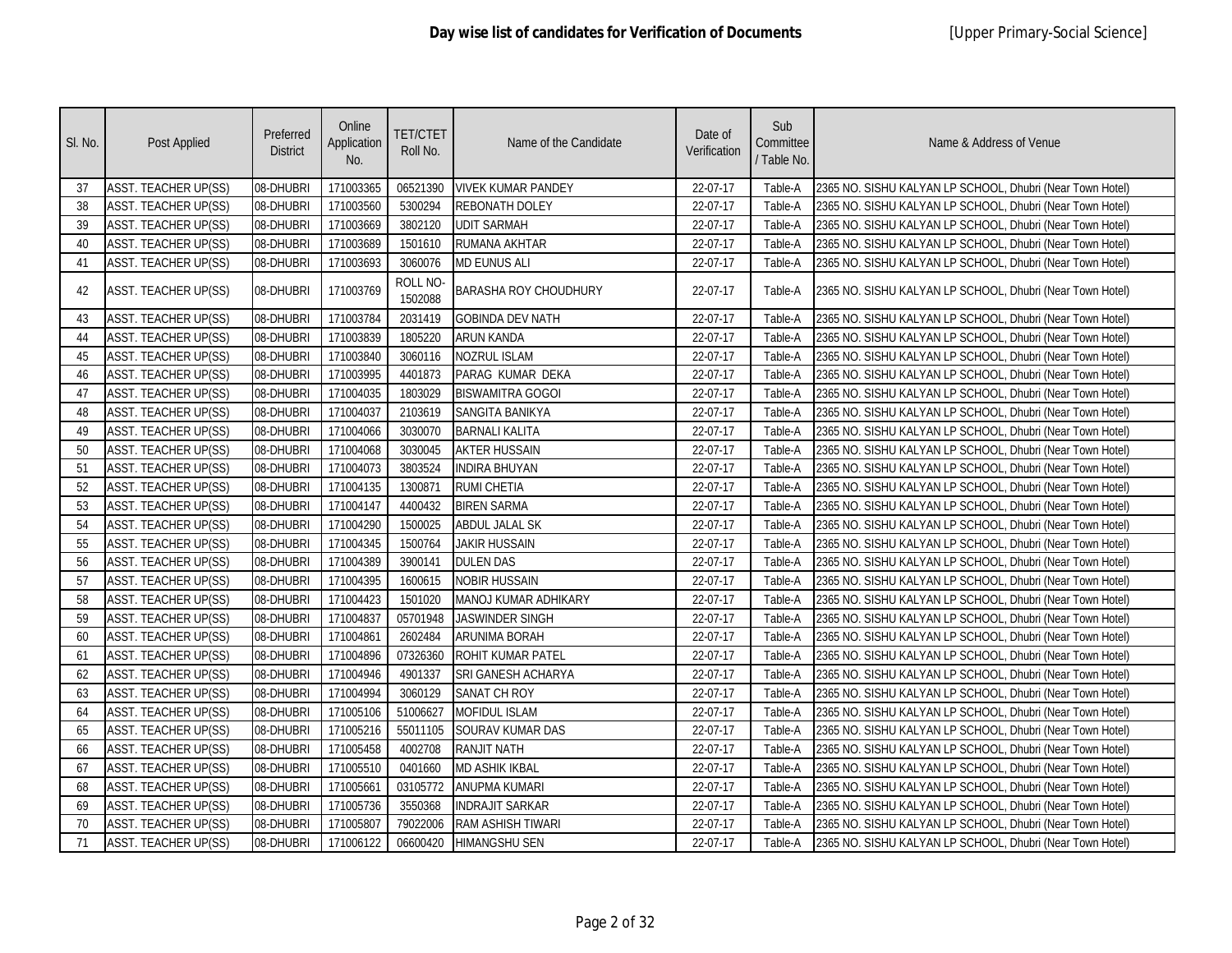| SI. No. | Post Applied                | Preferred<br><b>District</b> | Online<br>Application<br>No. | <b>TET/CTET</b><br>Roll No. | Name of the Candidate     | Date of<br>Verification | Sub<br>Committee<br>/ Table No. | Name & Address of Venue                                   |
|---------|-----------------------------|------------------------------|------------------------------|-----------------------------|---------------------------|-------------------------|---------------------------------|-----------------------------------------------------------|
| 72      | <b>ASST. TEACHER UP(SS)</b> | 08-DHUBRI                    | 171006164                    | 00604299                    | <b>SARAT KUMAR GOGOI</b>  | 22-07-17                | Table-A                         | 2365 NO. SISHU KALYAN LP SCHOOL, Dhubri (Near Town Hotel) |
| 73      | <b>ASST. TEACHER UP(SS)</b> | 08-DHUBRI                    | 171006230                    | 3060047                     | <b>FAZOR UDDIN</b>        | 22-07-17                | Table-A                         | 2365 NO. SISHU KALYAN LP SCHOOL, Dhubri (Near Town Hotel) |
| 74      | ASST. TEACHER UP(SS)        | 08-DHUBRI                    | 171006235                    | 54001467                    | <b>GOUSUL ISLAM</b>       | 22-07-17                | Table-A                         | 2365 NO. SISHU KALYAN LP SCHOOL, Dhubri (Near Town Hotel) |
| 75      | <b>ASST. TEACHER UP(SS)</b> | 08-DHUBRI                    | 171006307                    | 3805176                     | <b>TILAK CHALIHA</b>      | 22-07-17                | Table-A                         | 2365 NO. SISHU KALYAN LP SCHOOL, Dhubri (Near Town Hotel) |
| 76      | <b>ASST. TEACHER UP(SS)</b> | 08-DHUBRI                    | 171006329                    | 3370212                     | <b>TAHMINA BEGUM</b>      | 22-07-17                | Table-A                         | 2365 NO. SISHU KALYAN LP SCHOOL, Dhubri (Near Town Hotel) |
| 77      | <b>ASST. TEACHER UP(SS)</b> | 08-DHUBRI                    | 171006344                    | 2900594                     | <b>MAKAN JYOTI BANIA</b>  | 22-07-17                | Table-A                         | 2365 NO. SISHU KALYAN LP SCHOOL, Dhubri (Near Town Hotel) |
| 78      | <b>ASST. TEACHER UP(SS)</b> | 08-DHUBRI                    | 171006467                    | 2202225                     | MUNINDRA MADHAV BORA      | 22-07-17                | Table-A                         | 2365 NO. SISHU KALYAN LP SCHOOL, Dhubri (Near Town Hotel) |
| 79      | <b>ASST. TEACHER UP(SS)</b> | 08-DHUBRI                    | 171006574                    | 4404409                     | PINKU HALOI               | 22-07-17                | Table-A                         | 2365 NO. SISHU KALYAN LP SCHOOL, Dhubri (Near Town Hotel) |
| 80      | <b>ASST. TEACHER UP(SS)</b> | 08-DHUBRI                    | 171006616                    | 4402710                     | PHULEN DAS                | 22-07-17                | Table-A                         | 2365 NO. SISHU KALYAN LP SCHOOL, Dhubri (Near Town Hotel) |
| 81      | <b>ASST. TEACHER UP(SS)</b> | 08-DHUBRI                    | 171006634                    | 24000373                    | <b>BHIVA DEKA</b>         | 22-07-17                | Table-A                         | 2365 NO. SISHU KALYAN LP SCHOOL, Dhubri (Near Town Hotel) |
| 82      | <b>ASST. TEACHER UP(SS)</b> | 08-DHUBRI                    | 171006641                    | 2201479                     | <b>ANJUMA PARBIN</b>      | 22-07-17                | Table-A                         | 2365 NO. SISHU KALYAN LP SCHOOL, Dhubri (Near Town Hotel) |
| 83      | <b>ASST. TEACHER UP(SS)</b> | 08-DHUBRI                    | 171006697                    | 5000955                     | PABITRA PHUKAN            | 22-07-17                | Table-A                         | 2365 NO. SISHU KALYAN LP SCHOOL, Dhubri (Near Town Hotel) |
| 84      | <b>ASST. TEACHER UP(SS)</b> | 08-DHUBRI                    | 171006728                    | 1600314                     | <b>ILA PAUL</b>           | 22-07-17                | Table-A                         | 2365 NO. SISHU KALYAN LP SCHOOL, Dhubri (Near Town Hotel) |
| 85      | <b>ASST. TEACHER UP(SS)</b> | 08-DHUBRI                    | 171006743                    | 5000603                     | <b>USHA KUMARI SAHU</b>   | 22-07-17                | Table-A                         | 2365 NO. SISHU KALYAN LP SCHOOL, Dhubri (Near Town Hotel) |
| 86      | <b>ASST. TEACHER UP(SS)</b> | 08-DHUBRI                    | 171006841                    | 2700448                     | <b>DIGANTA NATH</b>       | 22-07-17                | Table-A                         | 2365 NO. SISHU KALYAN LP SCHOOL, Dhubri (Near Town Hotel) |
| 87      | <b>ASST. TEACHER UP(SS)</b> | 08-DHUBRI                    | 171006859                    | 4001905                     | PANKAJ PHUKAN             | 22-07-17                | Table-A                         | 2365 NO. SISHU KALYAN LP SCHOOL, Dhubri (Near Town Hotel) |
| 88      | <b>ASST. TEACHER UP(SS)</b> | 08-DHUBRI                    | 171007014                    | 2201192                     | SRI BABUL CHANDRA BORAH   | 22-07-17                | Table-A                         | 2365 NO. SISHU KALYAN LP SCHOOL, Dhubri (Near Town Hotel) |
| 89      | <b>ASST. TEACHER UP(SS)</b> | 08-DHUBRI                    | 171007133                    | 00505907                    | <b>BANANI MAJUMDER</b>    | 22-07-17                | Table-A                         | 2365 NO. SISHU KALYAN LP SCHOOL, Dhubri (Near Town Hotel) |
| 90      | <b>ASST. TEACHER UP(SS)</b> | 08-DHUBRI                    | 171007139                    | 3060516                     | <b>SUKZAN BEGUM</b>       | 22-07-17                | Table-A                         | 2365 NO. SISHU KALYAN LP SCHOOL, Dhubri (Near Town Hotel) |
| 91      | <b>ASST. TEACHER UP(SS)</b> | 08-DHUBRI                    | 171007185                    | 3030089                     | <b>BHASKAR DAS</b>        | 22-07-17                | Table-A                         | 2365 NO. SISHU KALYAN LP SCHOOL, Dhubri (Near Town Hotel) |
| 92      | <b>ASST. TEACHER UP(SS)</b> | 08-DHUBRI                    | 171007272                    | 00500442                    | <b>HEEMANSHU SARKAR</b>   | 22-07-17                | Table-A                         | 2365 NO. SISHU KALYAN LP SCHOOL, Dhubri (Near Town Hotel) |
| 93      | <b>ASST. TEACHER UP(SS)</b> | 08-DHUBRI                    | 171007295                    | 3040076                     | <b>ASIR UDDIN</b>         | 22-07-17                | Table-A                         | 2365 NO. SISHU KALYAN LP SCHOOL, Dhubri (Near Town Hotel) |
| 94      | <b>ASST. TEACHER UP(SS)</b> | 08-DHUBRI                    | 171007410                    | 3007722                     | <b>KALPANA DAS</b>        | 22-07-17                | Table-A                         | 2365 NO. SISHU KALYAN LP SCHOOL, Dhubri (Near Town Hotel) |
| 95      | <b>ASST. TEACHER UP(SS)</b> | 08-DHUBRI                    | 171007487                    | 2300749                     | PROBAL BORUAH             | 22-07-17                | Table-A                         | 2365 NO. SISHU KALYAN LP SCHOOL, Dhubri (Near Town Hotel) |
| 96      | <b>ASST. TEACHER UP(SS)</b> | 08-DHUBRI                    | 171007495                    | 4803014                     | <b>ANTHONY BASUMATARY</b> | 22-07-17                | Table-A                         | 2365 NO. SISHU KALYAN LP SCHOOL, Dhubri (Near Town Hotel) |
| 97      | <b>ASST. TEACHER UP(SS)</b> | 08-DHUBRI                    | 171007533                    | 1202061                     | SRI RENU DEVI             | 22-07-17                | Table-A                         | 2365 NO. SISHU KALYAN LP SCHOOL, Dhubri (Near Town Hotel) |
| 98      | <b>ASST. TEACHER UP(SS)</b> | 08-DHUBRI                    | 171007537                    | 09523418                    | DHARM RAJ VIND            | 22-07-17                | Table-A                         | 2365 NO. SISHU KALYAN LP SCHOOL, Dhubri (Near Town Hotel) |
| 99      | <b>ASST. TEACHER UP(SS)</b> | 08-DHUBRI                    | 171007563                    | 3010606                     | PHUKAN SARMA              | 22-07-17                | Table-A                         | 2365 NO. SISHU KALYAN LP SCHOOL, Dhubri (Near Town Hotel) |
| 100     | <b>ASST. TEACHER UP(SS)</b> | 08-DHUBRI                    | 171007675                    | 15031697                    | <b>CHANDAN KUMAR</b>      | 22-07-17                | Table-A                         | 2365 NO. SISHU KALYAN LP SCHOOL, Dhubri (Near Town Hotel) |
| 101     | <b>ASST. TEACHER UP(SS)</b> | 08-DHUBRI                    | 171007716                    | 3003612                     | <b>RUNUMI DAS</b>         | 22-07-17                | Table-B                         | 2365 NO. SISHU KALYAN LP SCHOOL, Dhubri (Near Town Hotel) |
| 102     | <b>ASST. TEACHER UP(SS)</b> | 08-DHUBRI                    | 171007729                    | 1501347                     | <b>NILUFAR YASMIN</b>     | 22-07-17                | Table-B                         | 2365 NO. SISHU KALYAN LP SCHOOL, Dhubri (Near Town Hotel) |
| 103     | <b>ASST. TEACHER UP(SS)</b> | 08-DHUBRI                    | 171007812                    | 3050084                     | <b>DURGESWAR BORBORAH</b> | 22-07-17                | Table-B                         | 2365 NO. SISHU KALYAN LP SCHOOL, Dhubri (Near Town Hotel) |
| 104     | <b>ASST. TEACHER UP(SS)</b> | 08-DHUBRI                    | 171007864                    | 3550043                     | ANIMA BALA NATH           | 22-07-17                | Table-B                         | 2365 NO. SISHU KALYAN LP SCHOOL, Dhubri (Near Town Hotel) |
| 105     | ASST. TEACHER UP(SS)        | 08-DHUBRI                    | 171007898                    | 3550954                     | RUPSIKHA NANDI            | 22-07-17                | Table-B                         | 2365 NO. SISHU KALYAN LP SCHOOL, Dhubri (Near Town Hotel) |
| 106     | <b>ASST. TEACHER UP(SS)</b> | 08-DHUBRI                    | 171008169                    | 00502292                    | <b>NABIN DEY</b>          | 22-07-17                | Table-B                         | 2365 NO. SISHU KALYAN LP SCHOOL, Dhubri (Near Town Hotel) |
| 107     | <b>ASST. TEACHER UP(SS)</b> | 08-DHUBRI                    | 171008267                    | 3000805                     | <b>DHANAJIT BARMAN</b>    | 22-07-17                | Table-B                         | 2365 NO. SISHU KALYAN LP SCHOOL, Dhubri (Near Town Hotel) |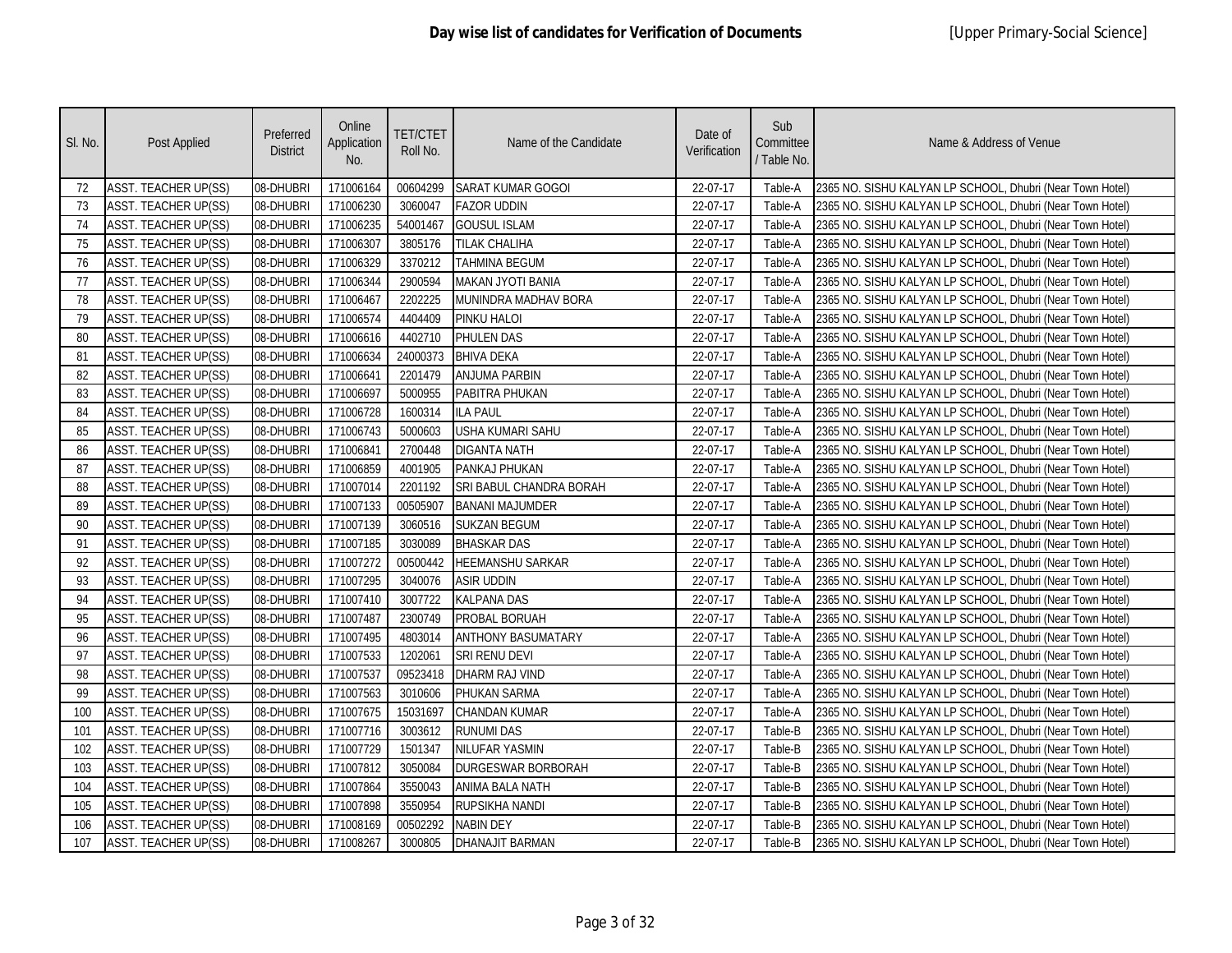| SI. No. | Post Applied                | Preferred<br><b>District</b> | Online<br>Application<br>No. | <b>TET/CTET</b><br>Roll No. | Name of the Candidate     | Date of<br>Verification | Sub<br>Committee<br>/ Table No. | Name & Address of Venue                                   |
|---------|-----------------------------|------------------------------|------------------------------|-----------------------------|---------------------------|-------------------------|---------------------------------|-----------------------------------------------------------|
| 108     | <b>ASST. TEACHER UP(SS)</b> | 08-DHUBRI                    | 171008289                    | 2196507                     | <b>BOKUL MANKI</b>        | 22-07-17                | Table-B                         | 2365 NO. SISHU KALYAN LP SCHOOL, Dhubri (Near Town Hotel) |
| 109     | <b>ASST. TEACHER UP(SS)</b> | 08-DHUBRI                    | 171008292                    | 00600150                    | <b>ERAGDAW NARZARY</b>    | 22-07-17                | Table-B                         | 2365 NO. SISHU KALYAN LP SCHOOL, Dhubri (Near Town Hotel) |
| 110     | ASST. TEACHER UP(SS)        | 08-DHUBRI                    | 171008332                    | 3540422                     | <b>MANTU KUMAR DAS</b>    | 22-07-17                | Table-B                         | 2365 NO. SISHU KALYAN LP SCHOOL, Dhubri (Near Town Hotel) |
| 111     | <b>ASST. TEACHER UP(SS)</b> | 08-DHUBRI                    | 171008353                    | 3060128                     | <b>SAKKER ALI</b>         | 22-07-17                | Table-B                         | 2365 NO. SISHU KALYAN LP SCHOOL, Dhubri (Near Town Hotel) |
| 112     | <b>ASST. TEACHER UP(SS)</b> | 08-DHUBRI                    | 171008373                    | 4400170                     | <b>APURBA RAJBONGSHI</b>  | 22-07-17                | Table-B                         | 2365 NO. SISHU KALYAN LP SCHOOL, Dhubri (Near Town Hotel) |
| 113     | <b>ASST. TEACHER UP(SS)</b> | 08-DHUBRI                    | 171008383                    | 3550822                     | <b>SAIDUR RAHMAN</b>      | 22-07-17                | Table-B                         | 2365 NO. SISHU KALYAN LP SCHOOL, Dhubri (Near Town Hotel) |
| 114     | <b>ASST. TEACHER UP(SS)</b> | 08-DHUBRI                    | 171008573                    | 3030602                     | RAJIB TALUKDAR            | 22-07-17                | Table-B                         | 2365 NO. SISHU KALYAN LP SCHOOL, Dhubri (Near Town Hotel) |
| 115     | <b>ASST. TEACHER UP(SS)</b> | 08-DHUBRI                    | 171008605                    | 09515160                    | ANITA KUMARI VERMA        | 22-07-17                | Table-B                         | 2365 NO. SISHU KALYAN LP SCHOOL, Dhubri (Near Town Hotel) |
| 116     | <b>ASST. TEACHER UP(SS)</b> | 08-DHUBRI                    | 171008799                    | 5604919                     | <b>SUKUMAR DAS</b>        | 22-07-17                | Table-B                         | 2365 NO. SISHU KALYAN LP SCHOOL, Dhubri (Near Town Hotel) |
| 117     | <b>ASST. TEACHER UP(SS)</b> | 08-DHUBRI                    | 171008810                    | 00507058                    | <b>MUKTAR HUSSAIN</b>     | 22-07-17                | Table-B                         | 2365 NO. SISHU KALYAN LP SCHOOL, Dhubri (Near Town Hotel) |
| 118     | ASST. TEACHER UP(SS)        | 08-DHUBRI                    | 171008884                    | 3000878                     | <b>DIGANTA SARMA</b>      | 22-07-17                | Table-B                         | 2365 NO. SISHU KALYAN LP SCHOOL, Dhubri (Near Town Hotel) |
| 119     | <b>ASST. TEACHER UP(SS)</b> | 08-DHUBRI                    | 171008955                    | 55007734                    | <b>NILIMA KHATUN</b>      | 22-07-17                | Table-B                         | 2365 NO. SISHU KALYAN LP SCHOOL, Dhubri (Near Town Hotel) |
| 120     | <b>ASST. TEACHER UP(SS)</b> | 08-DHUBRI                    | 171008999                    | 4900073                     | <b>BHABESH UPADHYAYA</b>  | 22-07-17                | Table-B                         | 2365 NO. SISHU KALYAN LP SCHOOL, Dhubri (Near Town Hotel) |
| 121     | ASST. TEACHER UP(SS)        | 08-DHUBRI                    | 171009014                    | 3550532                     | <b>MAMPI NATH</b>         | 22-07-17                | Table-B                         | 2365 NO. SISHU KALYAN LP SCHOOL, Dhubri (Near Town Hotel) |
| 122     | ASST. TEACHER UP(SS)        | 08-DHUBRI                    | 171009123                    | 2202413                     | RAMEN CHANDRA BORAH       | 22-07-17                | Table-B                         | 2365 NO. SISHU KALYAN LP SCHOOL, Dhubri (Near Town Hotel) |
| 123     | <b>ASST. TEACHER UP(SS)</b> | 08-DHUBRI                    | 171009159                    | 4600309                     | <b>JAHNABI BORAH</b>      | 22-07-17                | Table-B                         | 2365 NO. SISHU KALYAN LP SCHOOL, Dhubri (Near Town Hotel) |
| 124     | <b>ASST. TEACHER UP(SS)</b> | 08-DHUBRI                    | 171009212                    | 3550284                     | DULAL CHANDRA NATH        | 22-07-17                | Table-B                         | 2365 NO. SISHU KALYAN LP SCHOOL, Dhubri (Near Town Hotel) |
| 125     | <b>ASST. TEACHER UP(SS)</b> | 08-DHUBRI                    | 171009235                    | 3013898                     | <b>PRITIBASH BISWAS</b>   | 22-07-17                | Table-B                         | 2365 NO. SISHU KALYAN LP SCHOOL, Dhubri (Near Town Hotel) |
| 126     | <b>ASST. TEACHER UP(SS)</b> | 08-DHUBRI                    | 171009265                    | 4502179                     | <b>AMRITMOYEE BHARALI</b> | 22-07-17                | Table-B                         | 2365 NO. SISHU KALYAN LP SCHOOL, Dhubri (Near Town Hotel) |
| 127     | <b>ASST. TEACHER UP(SS)</b> | 08-DHUBRI                    | 171009317                    | 3550324                     | <b>GOLAK RABHA</b>        | 22-07-17                | Table-B                         | 2365 NO. SISHU KALYAN LP SCHOOL, Dhubri (Near Town Hotel) |
| 128     | <b>ASST. TEACHER UP(SS)</b> | 08-DHUBRI                    | 171009325                    | 3550042                     | <b>ANIL SAHARIA</b>       | 22-07-17                | Table-B                         | 2365 NO. SISHU KALYAN LP SCHOOL, Dhubri (Near Town Hotel) |
| 129     | ASST. TEACHER UP(SS)        | 08-DHUBRI                    | 171009337                    | 2541969                     | <b>MOSES DAIMARI</b>      | 22-07-17                | Table-B                         | 2365 NO. SISHU KALYAN LP SCHOOL, Dhubri (Near Town Hotel) |
| 130     | <b>ASST. TEACHER UP(SS)</b> | 08-DHUBRI                    | 171009361                    | 2201004                     | RANJAN JYOTI BORAH        | 22-07-17                | Table-B                         | 2365 NO. SISHU KALYAN LP SCHOOL, Dhubri (Near Town Hotel) |
| 131     | ASST. TEACHER UP(SS)        | 08-DHUBRI                    | 171009390                    | 3804243                     | <b>PRANJIT TAYE</b>       | 22-07-17                | Table-B                         | 2365 NO. SISHU KALYAN LP SCHOOL, Dhubri (Near Town Hotel) |
| 132     | ASST. TEACHER UP(SS)        | 08-DHUBRI                    | 171009414                    | 5101743                     | NITYA RANJAN BHAJANI      | 22-07-17                | Table-B                         | 2365 NO. SISHU KALYAN LP SCHOOL, Dhubri (Near Town Hotel) |
| 133     | <b>ASST. TEACHER UP(SS)</b> | 08-DHUBRI                    | 171009427                    | 3060101                     | MOLLIKA RANI ROY          | 22-07-17                | Table-B                         | 2365 NO. SISHU KALYAN LP SCHOOL, Dhubri (Near Town Hotel) |
| 134     | <b>ASST. TEACHER UP(SS)</b> | 08-DHUBRI                    | 171009435                    | 2031357                     | CHAYA RANI HALOI          | 22-07-17                | Table-B                         | 2365 NO. SISHU KALYAN LP SCHOOL, Dhubri (Near Town Hotel) |
| 135     | <b>ASST. TEACHER UP(SS)</b> | 08-DHUBRI                    | 171009441                    | 3010240                     | <b>SUMAN ADHIKARI</b>     | 22-07-17                | Table-B                         | 2365 NO. SISHU KALYAN LP SCHOOL, Dhubri (Near Town Hotel) |
| 136     | ASST. TEACHER UP(SS)        | 08-DHUBRI                    | 171009467                    | 2031670                     | <b>RAJU POWREL</b>        | 22-07-17                | Table-B                         | 2365 NO. SISHU KALYAN LP SCHOOL, Dhubri (Near Town Hotel) |
| 137     | ASST. TEACHER UP(SS)        | 08-DHUBRI                    | 171009490                    | 2300699                     | RATNADEEP BORAH           | 22-07-17                | Table-B                         | 2365 NO. SISHU KALYAN LP SCHOOL, Dhubri (Near Town Hotel) |
| 138     | <b>ASST. TEACHER UP(SS)</b> | 08-DHUBRI                    | 171009538                    | 3600626                     | PANKAJ KUMAR BHAKAT       | 22-07-17                | Table-B                         | 2365 NO. SISHU KALYAN LP SCHOOL, Dhubri (Near Town Hotel) |
| 139     | <b>ASST. TEACHER UP(SS)</b> | 08-DHUBRI                    | 171009551                    | 3030232                     | MOMTAZ BEGOM              | 22-07-17                | Table-B                         | 2365 NO. SISHU KALYAN LP SCHOOL, Dhubri (Near Town Hotel) |
| 140     | ASST. TEACHER UP(SS)        | 08-DHUBRI                    | 171009576                    | 2031666                     | <b>BASUDEV GHIMIRE</b>    | 22-07-17                | Table-B                         | 2365 NO. SISHU KALYAN LP SCHOOL, Dhubri (Near Town Hotel) |
| 141     | ASST. TEACHER UP(SS)        | 08-DHUBRI                    | 171009671                    | 3030742                     | <b>ROSHAN LUINTEL</b>     | 22-07-17                | Table-B                         | 2365 NO. SISHU KALYAN LP SCHOOL, Dhubri (Near Town Hotel) |
| 142     | <b>ASST. TEACHER UP(SS)</b> | 08-DHUBRI                    | 171009710                    | 3030302                     | SAFIQUL ISLAM TALUKDAR    | 22-07-17                | Table-B                         | 2365 NO. SISHU KALYAN LP SCHOOL, Dhubri (Near Town Hotel) |
| 143     | <b>ASST. TEACHER UP(SS)</b> | 08-DHUBRI                    | 171009727                    | 3030094                     | <b>CHANMIAH SK</b>        | 22-07-17                | Table-B                         | 2365 NO. SISHU KALYAN LP SCHOOL, Dhubri (Near Town Hotel) |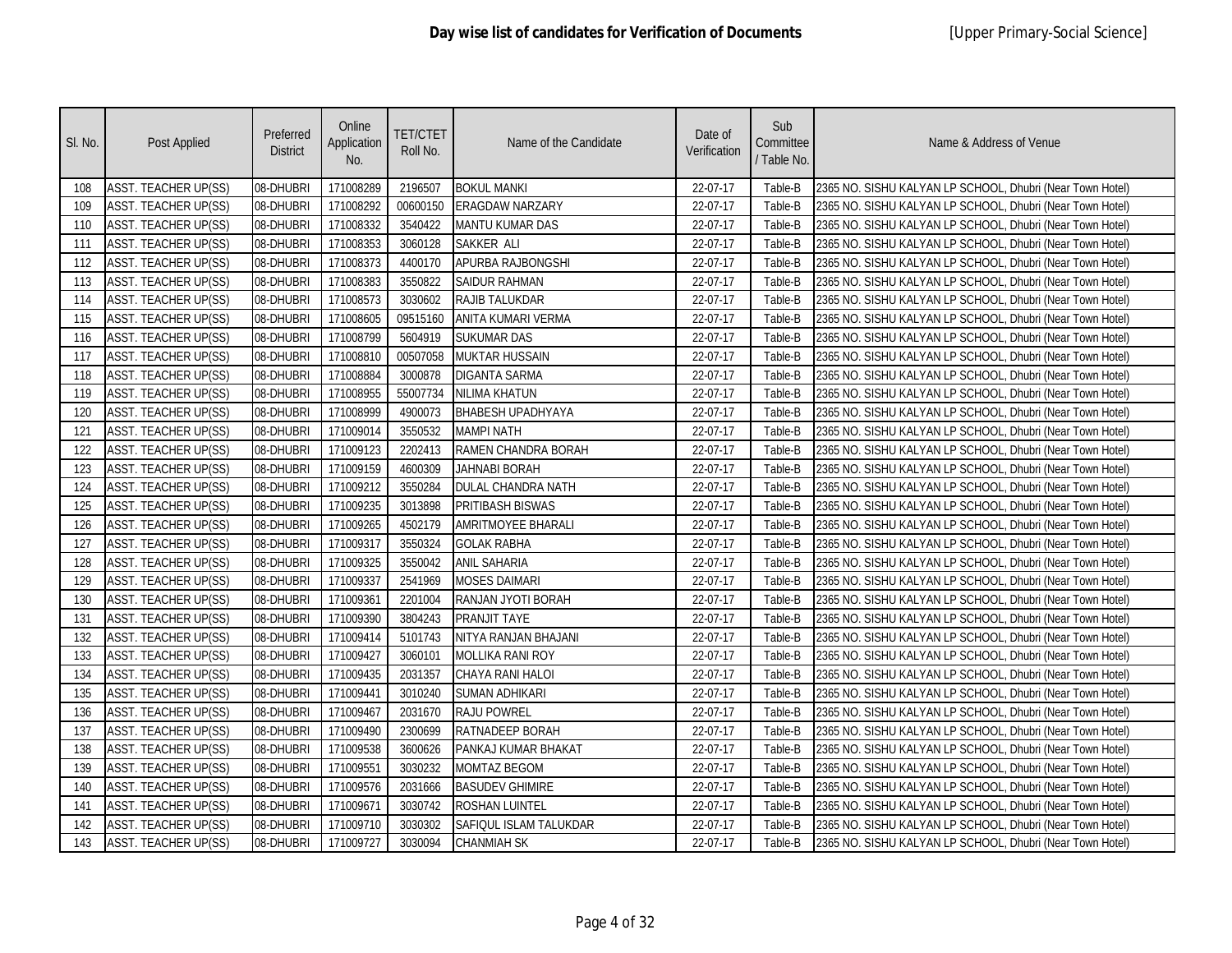| SI. No. | Post Applied                | Preferred<br><b>District</b> | Online<br>Application<br>No. | <b>TET/CTET</b><br>Roll No. | Name of the Candidate      | Date of<br>Verification | Sub<br>Committee<br>/ Table No. | Name & Address of Venue                                   |
|---------|-----------------------------|------------------------------|------------------------------|-----------------------------|----------------------------|-------------------------|---------------------------------|-----------------------------------------------------------|
| 144     | <b>ASST. TEACHER UP(SS)</b> | 08-DHUBRI                    | 171009763                    | 55007005                    | <b>MORJINA BEGUM</b>       | 22-07-17                | Table-B                         | 2365 NO. SISHU KALYAN LP SCHOOL, Dhubri (Near Town Hotel) |
| 145     | <b>ASST. TEACHER UP(SS)</b> | 08-DHUBRI                    | 171009818                    | 4103186                     | ANISUR RAHMAN AKANDA       | 22-07-17                | Table-B                         | 2365 NO. SISHU KALYAN LP SCHOOL, Dhubri (Near Town Hotel) |
| 146     | ASST. TEACHER UP(SS)        | 08-DHUBRI                    | 171009829                    | 1200149                     | ASFI ARJUNA BEGUM          | 22-07-17                | Table-B                         | 2365 NO. SISHU KALYAN LP SCHOOL, Dhubri (Near Town Hotel) |
| 147     | <b>ASST. TEACHER UP(SS)</b> | 08-DHUBRI                    | 171009836                    | 5600104                     | AKIBAR RAHMAN              | 22-07-17                | Table-B                         | 2365 NO. SISHU KALYAN LP SCHOOL, Dhubri (Near Town Hotel) |
| 148     | <b>ASST. TEACHER UP(SS)</b> | 08-DHUBRI                    | 171009950                    | 3550386                     | <b>JAYANTA KALITA</b>      | 22-07-17                | Table-B                         | 2365 NO. SISHU KALYAN LP SCHOOL, Dhubri (Near Town Hotel) |
| 149     | <b>ASST. TEACHER UP(SS)</b> | 08-DHUBRI                    | 171009965                    | 0500411                     | <b>KISHOR TALUKDAR</b>     | 22-07-17                | Table-B                         | 2365 NO. SISHU KALYAN LP SCHOOL, Dhubri (Near Town Hotel) |
| 150     | <b>ASST. TEACHER UP(SS)</b> | 08-DHUBRI                    | 171009971                    | 3803924                     | <b>MRS RITA HAZARIKA</b>   | 22-07-17                | Table-B                         | 2365 NO. SISHU KALYAN LP SCHOOL, Dhubri (Near Town Hotel) |
| 151     | <b>ASST. TEACHER UP(SS)</b> | 08-DHUBRI                    | 171010117                    | 4503432                     | MREEDUSMITA CHANGMAI       | 22-07-17                | Table-B                         | 2365 NO. SISHU KALYAN LP SCHOOL, Dhubri (Near Town Hotel) |
| 152     | <b>ASST. TEACHER UP(SS)</b> | 08-DHUBRI                    | 171010174                    | 45000473                    | MD ABDUL MOZID SHEIKH      | 22-07-17                | Table-B                         | 2365 NO. SISHU KALYAN LP SCHOOL, Dhubri (Near Town Hotel) |
| 153     | ASST. TEACHER UP(SS)        | 08-DHUBRI                    | 171010257                    | 51003339                    | HIRA MANI THAKURIA         | 22-07-17                | Table-B                         | 2365 NO. SISHU KALYAN LP SCHOOL, Dhubri (Near Town Hotel) |
| 154     | ASST. TEACHER UP(SS)        | 08-DHUBRI                    | 171010319                    | 4600198                     | JAYANTA GOGOI              | 22-07-17                | Table-B                         | 2365 NO. SISHU KALYAN LP SCHOOL, Dhubri (Near Town Hotel) |
| 155     | <b>ASST. TEACHER UP(SS)</b> | 08-DHUBRI                    | 171010332                    | 1300064                     | <b>BASANTA SAIKIA</b>      | 22-07-17                | Table-B                         | 2365 NO. SISHU KALYAN LP SCHOOL, Dhubri (Near Town Hotel) |
| 156     | <b>ASST. TEACHER UP(SS)</b> | 08-DHUBRI                    | 171010334                    | 56000530                    | <b>ALIYA MUSTARI</b>       | 22-07-17                | Table-B                         | 2365 NO. SISHU KALYAN LP SCHOOL, Dhubri (Near Town Hotel) |
| 157     | ASST. TEACHER UP(SS)        | 08-DHUBRI                    | 171010434                    | 2011488                     | SAIFUL HOQUE               | 22-07-17                | Table-B                         | 2365 NO. SISHU KALYAN LP SCHOOL, Dhubri (Near Town Hotel) |
| 158     | ASST. TEACHER UP(SS)        | 08-DHUBRI                    | 171010436                    | 1303094                     | <b>ABINASH CHANDRA DEB</b> | 22-07-17                | Table-B                         | 2365 NO. SISHU KALYAN LP SCHOOL, Dhubri (Near Town Hotel) |
| 159     | <b>ASST. TEACHER UP(SS)</b> | 08-DHUBRI                    | 171010439                    | 07507171                    | ABDUL JOBBAR MEAH          | 22-07-17                | Table-B                         | 2365 NO. SISHU KALYAN LP SCHOOL, Dhubri (Near Town Hotel) |
| 160     | <b>ASST. TEACHER UP(SS)</b> | 08-DHUBRI                    | 171010481                    | 4801771                     | <b>DEBEN MEDHI</b>         | 22-07-17                | Table-B                         | 2365 NO. SISHU KALYAN LP SCHOOL, Dhubri (Near Town Hotel) |
| 161     | <b>ASST. TEACHER UP(SS)</b> | 08-DHUBRI                    | 171010556                    | 1500629                     | <b>GOLAM NABI AZAD</b>     | 22-07-17                | Table-B                         | 2365 NO. SISHU KALYAN LP SCHOOL, Dhubri (Near Town Hotel) |
| 162     | <b>ASST. TEACHER UP(SS)</b> | 08-DHUBRI                    | 171010581                    | 1802990                     | <b>BIJU DHADUMIA</b>       | 22-07-17                | Table-B                         | 2365 NO. SISHU KALYAN LP SCHOOL, Dhubri (Near Town Hotel) |
| 163     | <b>ASST. TEACHER UP(SS)</b> | 08-DHUBRI                    | 171010664                    | 3360078                     | <b>BISWANATH PONDIT</b>    | 22-07-17                | Table-B                         | 2365 NO. SISHU KALYAN LP SCHOOL, Dhubri (Near Town Hotel) |
| 164     | <b>ASST. TEACHER UP(SS)</b> | 08-DHUBRI                    | 171010685                    | 5602964                     | URMILA DOLOI PATHAK        | 22-07-17                | Table-B                         | 2365 NO. SISHU KALYAN LP SCHOOL, Dhubri (Near Town Hotel) |
| 165     | <b>ASST. TEACHER UP(SS)</b> | 08-DHUBRI                    | 171010729                    | 1100317                     | <b>BINOD KRISHNA KUNDU</b> | 22-07-17                | Table-B                         | 2365 NO. SISHU KALYAN LP SCHOOL, Dhubri (Near Town Hotel) |
| 166     | <b>ASST. TEACHER UP(SS)</b> | 08-DHUBRI                    | 171010875                    | 2202613                     | <b>BHAGYAJYOTI PHUKON</b>  | 22-07-17                | Table-B                         | 2365 NO. SISHU KALYAN LP SCHOOL, Dhubri (Near Town Hotel) |
| 167     | <b>ASST. TEACHER UP(SS)</b> | 08-DHUBRI                    | 171011205                    | 2031596                     | <b>RAJAT RABHA</b>         | 22-07-17                | Table-B                         | 2365 NO. SISHU KALYAN LP SCHOOL, Dhubri (Near Town Hotel) |
| 168     | ASST. TEACHER UP(SS)        | 08-DHUBRI                    | 171011212                    | 4503040                     | <b>MALOBIKA KONWAR</b>     | 22-07-17                | Table-B                         | 2365 NO. SISHU KALYAN LP SCHOOL, Dhubri (Near Town Hotel) |
| 169     | ASST. TEACHER UP(SS)        | 08-DHUBRI                    | 171011351                    | 3540655                     | RATUL SWARGIARY            | 22-07-17                | Table-B                         | 2365 NO. SISHU KALYAN LP SCHOOL, Dhubri (Near Town Hotel) |
| 170     | <b>ASST. TEACHER UP(SS)</b> | 08-DHUBRI                    | 171011392                    | 2361065                     | <b>JOY MALLICK</b>         | 22-07-17                | Table-B                         | 2365 NO. SISHU KALYAN LP SCHOOL, Dhubri (Near Town Hotel) |
| 171     | <b>ASST. TEACHER UP(SS)</b> | 08-DHUBRI                    | 171011418                    | 3100112                     | <b>MD A.HUSSAIN</b>        | 22-07-17                | Table-B                         | 2365 NO. SISHU KALYAN LP SCHOOL, Dhubri (Near Town Hotel) |
| 172     | <b>ASST. TEACHER UP(SS)</b> | 08-DHUBRI                    | 171011421                    | 3550552                     | MANOJ KUMAR BARMAN         | 22-07-17                | Table-B                         | 2365 NO. SISHU KALYAN LP SCHOOL, Dhubri (Near Town Hotel) |
| 173     | ASST. TEACHER UP(SS)        | 08-DHUBRI                    | 171011480                    | 1500463                     | <b>BISWAJIT ROY</b>        | 22-07-17                | Table-B                         | 2365 NO. SISHU KALYAN LP SCHOOL, Dhubri (Near Town Hotel) |
| 174     | <b>ASST. TEACHER UP(SS)</b> | 08-DHUBRI                    | 171011562                    | 1600383                     | <b>KAKAN BISWAS</b>        | 22-07-17                | Table-B                         | 2365 NO. SISHU KALYAN LP SCHOOL, Dhubri (Near Town Hotel) |
| 175     | <b>ASST. TEACHER UP(SS)</b> | 08-DHUBRI                    | 171011743                    | 3540205                     | <b>FAZLUR RAHMAN</b>       | 22-07-17                | Table-B                         | 2365 NO. SISHU KALYAN LP SCHOOL, Dhubri (Near Town Hotel) |
| 176     | <b>ASST. TEACHER UP(SS)</b> | 08-DHUBRI                    | 171011806                    | 00505423                    | <b>AMARDIP DAS</b>         | 22-07-17                | Table-B                         | 2365 NO. SISHU KALYAN LP SCHOOL, Dhubri (Near Town Hotel) |
| 177     | ASST. TEACHER UP(SS)        | 08-DHUBRI                    | 171011816                    | 09708992                    | <b>ABHIJIT SARKAR</b>      | 22-07-17                | Table-B                         | 2365 NO. SISHU KALYAN LP SCHOOL, Dhubri (Near Town Hotel) |
| 178     | <b>ASST. TEACHER UP(SS)</b> | 08-DHUBRI                    | 171011853                    | 2700151                     | JYOTIKA DUTTA              | 22-07-17                | Table-B                         | 2365 NO. SISHU KALYAN LP SCHOOL, Dhubri (Near Town Hotel) |
| 179     | <b>ASST. TEACHER UP(SS)</b> | 08-DHUBRI                    | 171011866                    | 0700585                     | <b>MOHIBUL HUSSAIN</b>     | 22-07-17                | Table-B                         | 2365 NO. SISHU KALYAN LP SCHOOL, Dhubri (Near Town Hotel) |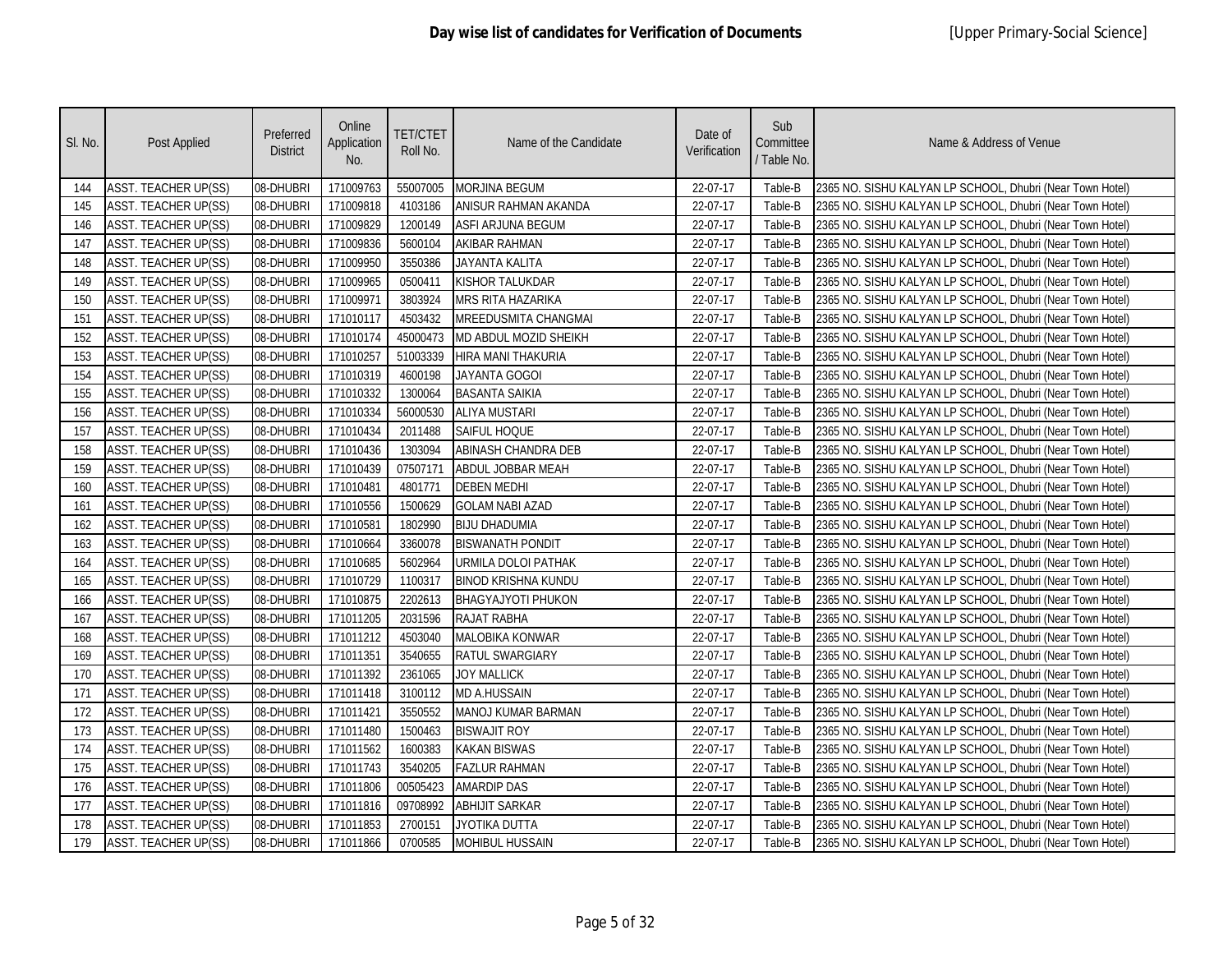| SI. No. | Post Applied                | Preferred<br><b>District</b> | Online<br>Application<br>No. | <b>TET/CTET</b><br>Roll No. | Name of the Candidate   | Date of<br>Verification | Sub<br>Committee<br>/ Table No. | Name & Address of Venue                                                     |
|---------|-----------------------------|------------------------------|------------------------------|-----------------------------|-------------------------|-------------------------|---------------------------------|-----------------------------------------------------------------------------|
| 180     | <b>ASST. TEACHER UP(SS)</b> | 08-DHUBRI                    | 171012068                    | 3540439                     | ADUL MAZID MAZUMDAR     | 22-07-17                | Table-B                         | 2365 NO. SISHU KALYAN LP SCHOOL, Dhubri (Near Town Hotel)                   |
| 181     | <b>ASST. TEACHER UP(SS)</b> | 08-DHUBRI                    | 171012071                    | 57009191                    | NAZMA BEGUM             | 22-07-17                | Table-B                         | 2365 NO. SISHU KALYAN LP SCHOOL, Dhubri (Near Town Hotel)                   |
| 182     | <b>ASST. TEACHER UP(SS)</b> | 08-DHUBRI                    | 171012342                    | 4500454                     | <b>GAYATRI GOGOI</b>    | 22-07-17                | Table-B                         | 2365 NO. SISHU KALYAN LP SCHOOL, Dhubri (Near Town Hotel)                   |
| 183     | <b>ASST. TEACHER UP(SS)</b> | 08-DHUBRI                    | 171012378                    | 3020149                     | HAREKRISHNA DAS         | 22-07-17                | Table-B                         | 2365 NO. SISHU KALYAN LP SCHOOL, Dhubri (Near Town Hotel)                   |
| 184     | <b>ASST. TEACHER UP(SS)</b> | 08-DHUBRI                    | 171012415                    | 3001961                     | <b>MANIKA DEVI</b>      | 22-07-17                | Table-B                         | 2365 NO. SISHU KALYAN LP SCHOOL, Dhubri (Near Town Hotel)                   |
| 185     | <b>ASST. TEACHER UP(SS)</b> | 08-DHUBRI                    | 171012430                    | 3020027                     | ANANTA KUMAR DEY        | 22-07-17                | Table-B                         | 2365 NO. SISHU KALYAN LP SCHOOL, Dhubri (Near Town Hotel)                   |
| 186     | <b>ASST. TEACHER UP(SS)</b> | 08-DHUBRI                    | 171012467                    | 5300117                     | SABINA LIMBOO           | 22-07-17                | Table-B                         | 2365 NO. SISHU KALYAN LP SCHOOL, Dhubri (Near Town Hotel)                   |
| 187     | <b>ASST. TEACHER UP(SS)</b> | 08-DHUBRI                    | 171012546                    | 1804262                     | MISS NAABANITA BARUAH   | 22-07-17                | Table-B                         | 2365 NO. SISHU KALYAN LP SCHOOL, Dhubri (Near Town Hotel)                   |
| 188     | <b>ASST. TEACHER UP(SS)</b> | 08-DHUBRI                    | 171012575                    | 4500772                     | <b>MANASHI PHUKAN</b>   | 22-07-17                | Table-B                         | 2365 NO. SISHU KALYAN LP SCHOOL, Dhubri (Near Town Hotel)                   |
| 189     | <b>ASST. TEACHER UP(SS)</b> | 08-DHUBRI                    | 171012662                    | 1804581                     | RAJIB DANAH             | 22-07-17                | Table-B                         | 2365 NO. SISHU KALYAN LP SCHOOL, Dhubri (Near Town Hotel)                   |
| 190     | <b>ASST. TEACHER UP(SS)</b> | 08-DHUBRI                    | 171012682                    | 2700185                     | <b>MADHUSMITA BORA</b>  | 22-07-17                | Table-B                         | 2365 NO. SISHU KALYAN LP SCHOOL, Dhubri (Near Town Hotel)                   |
| 191     | <b>ASST. TEACHER UP(SS)</b> | 08-DHUBRI                    | 171012689                    | 1500937                     | <b>LATIFA BEGUM</b>     | 22-07-17                | Table-B                         | 2365 NO. SISHU KALYAN LP SCHOOL, Dhubri (Near Town Hotel)                   |
| 192     | <b>ASST. TEACHER UP(SS)</b> | 08-DHUBRI                    | 171012716                    | 3020072                     | <b>SURAJ BORAH</b>      | 22-07-17                | Table-B                         | 2365 NO. SISHU KALYAN LP SCHOOL, Dhubri (Near Town Hotel)                   |
| 193     | <b>ASST. TEACHER UP(SS)</b> | 08-DHUBRI                    | 171012718                    | 0500064                     | <b>ARUP BARMAN</b>      | 22-07-17                | Table-B                         | 2365 NO. SISHU KALYAN LP SCHOOL, Dhubri (Near Town Hotel)                   |
| 194     | <b>ASST. TEACHER UP(SS)</b> | 08-DHUBRI                    | 171012743                    | 2200827                     | NITU MONI KAKOTI        | 22-07-17                | Table-B                         | 2365 NO. SISHU KALYAN LP SCHOOL, Dhubri (Near Town Hotel)                   |
| 195     | <b>ASST. TEACHER UP(SS)</b> | 08-DHUBRI                    | 171012775                    | 3020237                     | MD RAFIQUL ISLAM        | 22-07-17                | Table-B                         | 2365 NO. SISHU KALYAN LP SCHOOL, Dhubri (Near Town Hotel)                   |
| 196     | <b>ASST. TEACHER UP(SS)</b> | 08-DHUBRI                    | 171012841                    | 3020018                     | FAEOOQUE HUSSAIN        | 22-07-17                | Table-B                         | 2365 NO. SISHU KALYAN LP SCHOOL, Dhubri (Near Town Hotel)                   |
| 197     | ASST. TEACHER UP(SS)        | 08-DHUBRI                    | 171012898                    | 3804003                     | NAVAKANTA TAYE          | 22-07-17                | Table-B                         | 2365 NO. SISHU KALYAN LP SCHOOL, Dhubri (Near Town Hotel)                   |
| 198     | <b>ASST. TEACHER UP(SS)</b> | 08-DHUBRI                    | 171013130                    | 3110262                     | RATAN CHANDRA DAS       | 22-07-17                | Table-B                         | 2365 NO. SISHU KALYAN LP SCHOOL, Dhubri (Near Town Hotel)                   |
| 199     | ASST. TEACHER UP(SS)        | 08-DHUBRI                    | 171013246                    | 4600132                     | <b>DIPAK MOHAN</b>      | 22-07-17                | Table-B                         | 2365 NO. SISHU KALYAN LP SCHOOL, Dhubri (Near Town Hotel)                   |
| 200     | ASST. TEACHER UP(SS)        | 08-DHUBRI                    | 171013336                    | 3110042                     | <b>ARJUMONI BEGUM</b>   | 22-07-17                | Table-B                         | 2365 NO. SISHU KALYAN LP SCHOOL, Dhubri (Near Town Hotel)                   |
| 201     | <b>ASST. TEACHER UP(SS)</b> | 08-DHUBRI                    | 171013386                    | 2541610                     | UMANANDA GHIMIRE        | 22-07-17                | Table-A                         | 737 NO. B.C. MEMORIAL JBS, Dhubri (Near P.C. Baruah Play Ground,<br>Dhubri) |
| 202     | <b>ASST. TEACHER UP(SS)</b> | 08-DHUBRI                    | 171013397                    | 1503892                     | SANGITA AGARWALA        | 22-07-17                | Table-A                         | 737 NO. B.C. MEMORIAL JBS, Dhubri (Near P.C. Baruah Play Ground,<br>Dhubri) |
| 203     | <b>ASST. TEACHER UP(SS)</b> | 08-DHUBRI                    | 171013406                    | 4501986                     | SRI MANASH PRATIM GOGOI | 22-07-17                | Table-A                         | 737 NO. B.C. MEMORIAL JBS, Dhubri (Near P.C. Baruah Play Ground,<br>Dhubri) |
| 204     | <b>ASST. TEACHER UP(SS)</b> | 08-DHUBRI                    | 171013408                    | 1700011                     | ABDUL GOFUR SHEIKH      | 22-07-17                | Table-A                         | 737 NO. B.C. MEMORIAL JBS, Dhubri (Near P.C. Baruah Play Ground,<br>Dhubri) |
| 205     | <b>ASST. TEACHER UP(SS)</b> | 08-DHUBRI                    | 171013409                    | 2700172                     | LAKI MONI DAS           | 22-07-17                | Table-A                         | 737 NO. B.C. MEMORIAL JBS, Dhubri (Near P.C. Baruah Play Ground,<br>Dhubri) |
| 206     | ASST. TEACHER UP(SS)        | 08-DHUBRI                    | 171013414                    | 3800429                     | <b>GANESH GOGOI</b>     | 22-07-17                | Table-A                         | 737 NO. B.C. MEMORIAL JBS, Dhubri (Near P.C. Baruah Play Ground,<br>Dhubri) |
| 207     | <b>ASST. TEACHER UP(SS)</b> | 08-DHUBRI                    | 171013416                    | 4200405                     | <b>MD ABDUL BASID</b>   | 22-07-17                | Table-A                         | 737 NO. B.C. MEMORIAL JBS, Dhubri (Near P.C. Baruah Play Ground,<br>Dhubri) |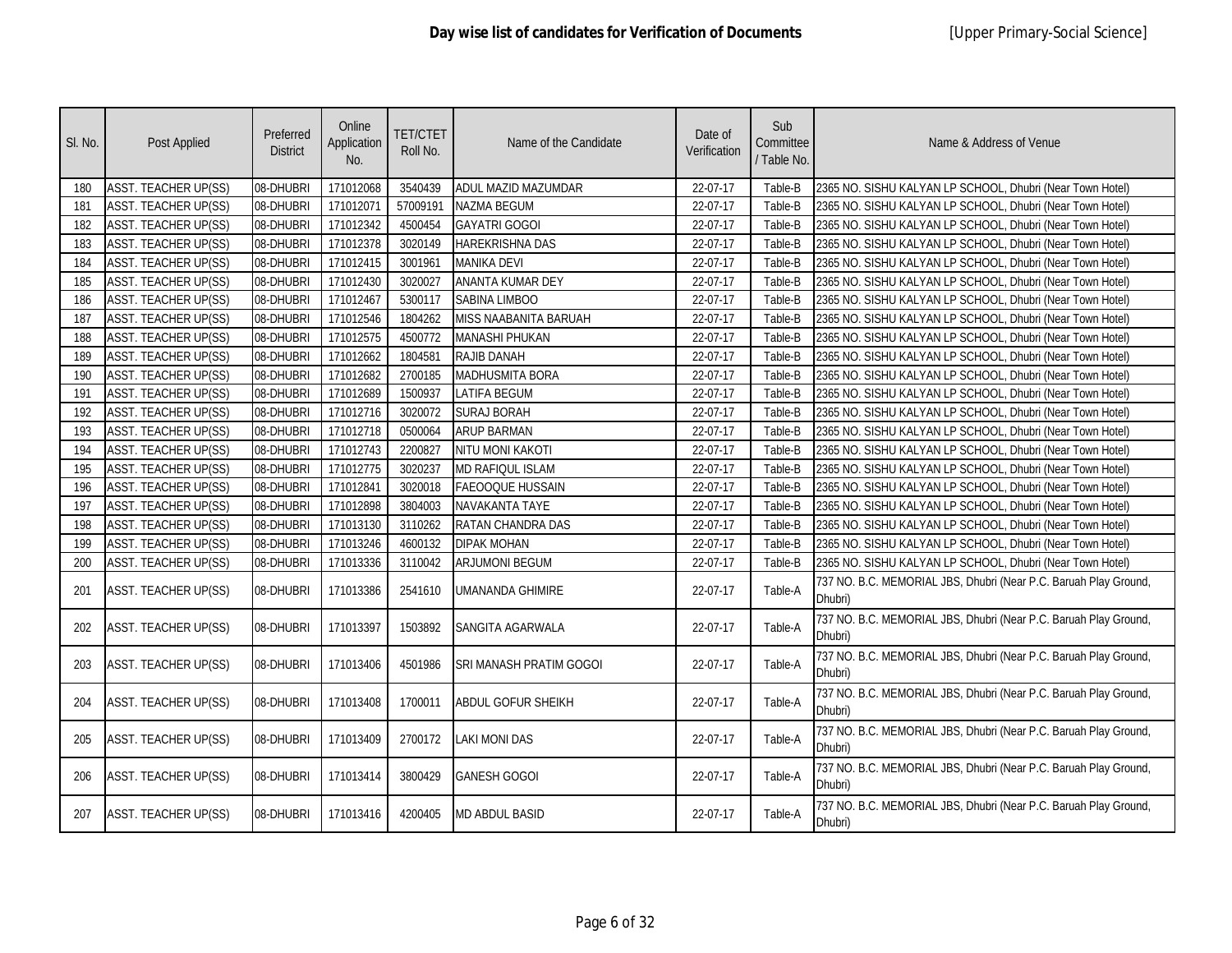| SI. No. | Post Applied                | Preferred<br><b>District</b> | Online<br>Application<br>No. | <b>TET/CTET</b><br>Roll No. | Name of the Candidate   | Date of<br>Verification | Sub<br>Committee<br>/ Table No. | Name & Address of Venue                                                     |
|---------|-----------------------------|------------------------------|------------------------------|-----------------------------|-------------------------|-------------------------|---------------------------------|-----------------------------------------------------------------------------|
| 208     | <b>ASST. TEACHER UP(SS)</b> | 08-DHUBRI                    | 171013441                    | 3040397                     | ROFIQUL ISLAM           | 22-07-17                | Table-A                         | 737 NO. B.C. MEMORIAL JBS, Dhubri (Near P.C. Baruah Play Ground,<br>Dhubri) |
| 209     | <b>ASST. TEACHER UP(SS)</b> | 08-DHUBRI                    | 171013452                    | 4200415                     | MD SAIDUL ISLAM         | 22-07-17                | Table-A                         | 737 NO. B.C. MEMORIAL JBS, Dhubri (Near P.C. Baruah Play Ground,<br>Dhubri) |
| 210     | <b>ASST. TEACHER UP(SS)</b> | 08-DHUBRI                    | 171013462                    | 1501037                     | <b>MASHIDUL HOQUE</b>   | 22-07-17                | Table-A                         | 737 NO. B.C. MEMORIAL JBS, Dhubri (Near P.C. Baruah Play Ground,<br>Dhubri) |
| 211     | <b>ASST. TEACHER UP(SS)</b> | 08-DHUBRI                    | 171013463                    | 3030212                     | MD SIDDIQUE ALI         | 22-07-17                | Table-A                         | 737 NO. B.C. MEMORIAL JBS, Dhubri (Near P.C. Baruah Play Ground,<br>Dhubri) |
| 212     | ASST. TEACHER UP(SS)        | 08-DHUBRI                    | 171013519                    | 5601474                     | MD SHAHANUR RAHMAN      | 22-07-17                | Table-A                         | 737 NO. B.C. MEMORIAL JBS, Dhubri (Near P.C. Baruah Play Ground,<br>Dhubri) |
| 213     | <b>ASST. TEACHER UP(SS)</b> | 08-DHUBRI                    | 171013545                    | 3020057                     | <b>BASANTA DAS</b>      | 22-07-17                | Table-A                         | 737 NO. B.C. MEMORIAL JBS, Dhubri (Near P.C. Baruah Play Ground,<br>Dhubri) |
| 214     | <b>ASST. TEACHER UP(SS)</b> | 08-DHUBRI                    | 171013648                    | 3008123                     | MD DULALUR RAHMAN       | 22-07-17                | Table-A                         | 737 NO. B.C. MEMORIAL JBS, Dhubri (Near P.C. Baruah Play Ground,<br>Dhubri) |
| 215     | <b>ASST. TEACHER UP(SS)</b> | 08-DHUBRI                    | 171013987                    | 06512266                    | USHA PANDEY             | 22-07-17                | Table-A                         | 737 NO. B.C. MEMORIAL JBS, Dhubri (Near P.C. Baruah Play Ground,<br>Dhubri) |
| 216     | <b>ASST. TEACHER UP(SS)</b> | 08-DHUBRI                    | 171014027                    | 3020024                     | HEVENTA TOPNO           | 22-07-17                | Table-A                         | 737 NO. B.C. MEMORIAL JBS, Dhubri (Near P.C. Baruah Play Ground,<br>Dhubri) |
| 217     | <b>ASST. TEACHER UP(SS)</b> | 08-DHUBRI                    | 171014029                    | 5500479                     | <b>JATIN RAJBONGSHI</b> | 22-07-17                | Table-A                         | 737 NO. B.C. MEMORIAL JBS, Dhubri (Near P.C. Baruah Play Ground,<br>Dhubri) |
| 218     | <b>ASST. TEACHER UP(SS)</b> | 08-DHUBRI                    | 171014073                    | 2800338                     | MRS DIBYAJYOTI HAZARIKA | 22-07-17                | Table-A                         | 737 NO. B.C. MEMORIAL JBS, Dhubri (Near P.C. Baruah Play Ground,<br>Dhubri) |
| 219     | <b>ASST. TEACHER UP(SS)</b> | 08-DHUBRI                    | 171014098                    | 3050290                     | PRANJIT HAZARIKA        | 22-07-17                | Table-A                         | 737 NO. B.C. MEMORIAL JBS, Dhubri (Near P.C. Baruah Play Ground,<br>Dhubri) |
| 220     | ASST. TEACHER UP(SS)        | 08-DHUBRI                    | 171014118                    | 2031336                     | <b>BIKRAM NATH</b>      | 22-07-17                | Table-A                         | 737 NO. B.C. MEMORIAL JBS, Dhubri (Near P.C. Baruah Play Ground,<br>Dhubri) |
| 221     | <b>ASST. TEACHER UP(SS)</b> | 08-DHUBRI                    | 171014243                    | 3060126                     | RUPALI MONDAL           | 22-07-17                | Table-A                         | 737 NO. B.C. MEMORIAL JBS, Dhubri (Near P.C. Baruah Play Ground,<br>Dhubri) |
| 222     | <b>ASST. TEACHER UP(SS)</b> | 08-DHUBRI                    | 171014324                    | 5400438                     | MANOJ HAZARIKA          | 22-07-17                | Table-A                         | 737 NO. B.C. MEMORIAL JBS, Dhubri (Near P.C. Baruah Play Ground,<br>Dhubri) |
| 223     | <b>ASST. TEACHER UP(SS)</b> | 08-DHUBRI                    | 171014414                    | 0401160                     | JAYANTA KUMAR ROY       | 22-07-17                | Table-A                         | 737 NO. B.C. MEMORIAL JBS, Dhubri (Near P.C. Baruah Play Ground,<br>Dhubri) |
| 224     | <b>ASST. TEACHER UP(SS)</b> | 08-DHUBRI                    | 171014624                    | 09026256                    | KRISHNA PRATAP YADAV    | 22-07-17                | Table-A                         | 737 NO. B.C. MEMORIAL JBS, Dhubri (Near P.C. Baruah Play Ground,<br>Dhubri) |
| 225     | ASST. TEACHER UP(SS)        | 08-DHUBRI                    | 171014649                    | 3030178                     | <b>DILIP DAS</b>        | 22-07-17                | Table-A                         | 737 NO. B.C. MEMORIAL JBS, Dhubri (Near P.C. Baruah Play Ground,<br>Dhubri) |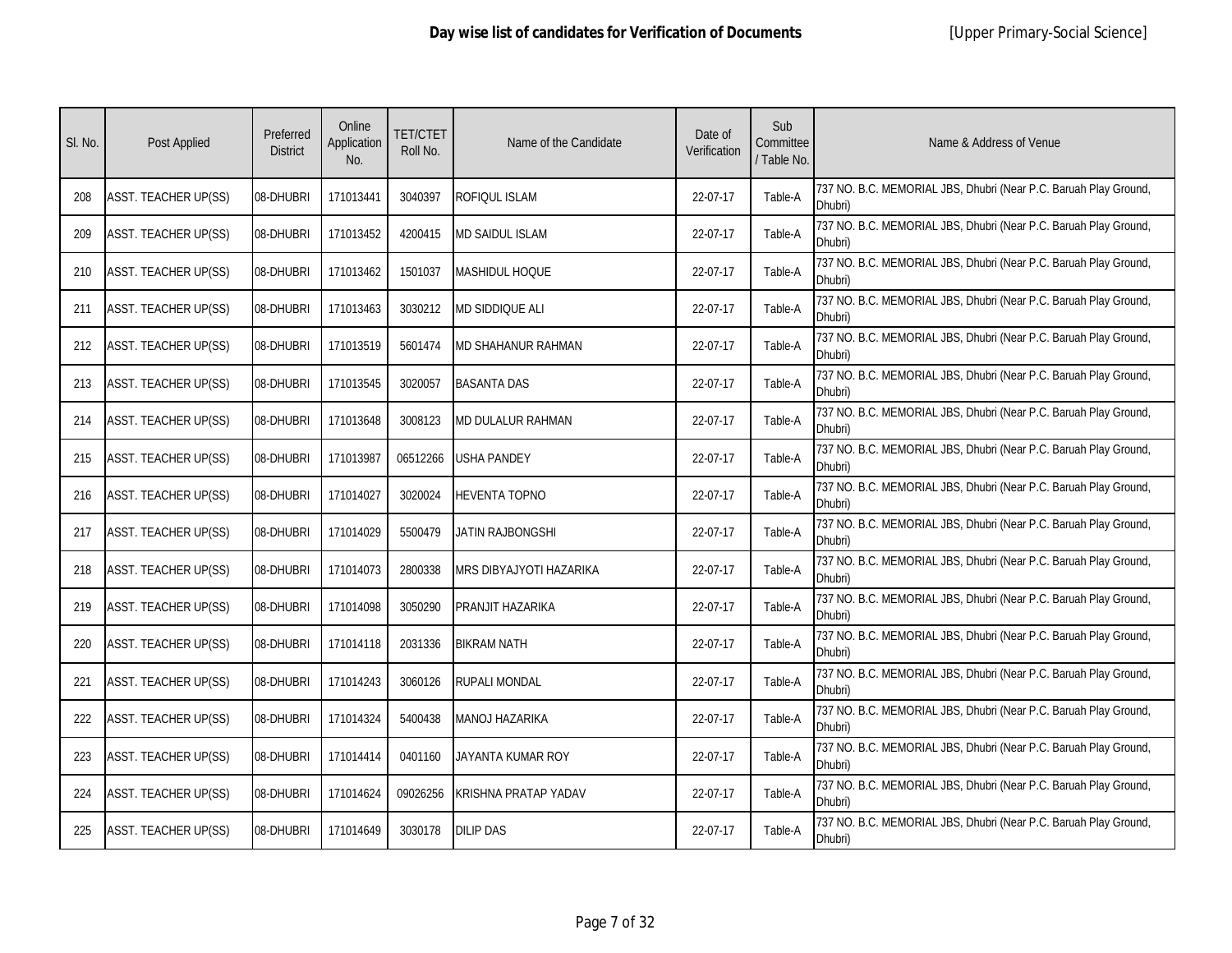| SI. No. | Post Applied                | Preferred<br><b>District</b> | Online<br>Application<br>No. | <b>TET/CTET</b><br>Roll No. | Name of the Candidate     | Date of<br>Verification | Sub<br>Committee<br>/ Table No. | Name & Address of Venue                                                     |
|---------|-----------------------------|------------------------------|------------------------------|-----------------------------|---------------------------|-------------------------|---------------------------------|-----------------------------------------------------------------------------|
| 226     | <b>ASST. TEACHER UP(SS)</b> | 08-DHUBRI                    | 171014680                    | 3031200                     | VIKRAMJEET BASUMATARY     | 22-07-17                | Table-A                         | 737 NO. B.C. MEMORIAL JBS, Dhubri (Near P.C. Baruah Play Ground,<br>Dhubri) |
| 227     | ASST. TEACHER UP(SS)        | 08-DHUBRI                    | 171014697                    | 2031911                     | <b>BINOD BASUMATARY</b>   | 22-07-17                | Table-A                         | 737 NO. B.C. MEMORIAL JBS, Dhubri (Near P.C. Baruah Play Ground,<br>Dhubri) |
| 228     | <b>ASST. TEACHER UP(SS)</b> | 08-DHUBRI                    | 171014871                    | 1500298                     | <b>ARIFUL ISLAM</b>       | 22-07-17                | Table-A                         | 737 NO. B.C. MEMORIAL JBS, Dhubri (Near P.C. Baruah Play Ground,<br>Dhubri) |
| 229     | <b>ASST. TEACHER UP(SS)</b> | 08-DHUBRI                    | 171014977                    | 54000164                    | ABU SALEH MD REZAUL KARIM | 22-07-17                | Table-A                         | 737 NO. B.C. MEMORIAL JBS, Dhubri (Near P.C. Baruah Play Ground,<br>Dhubri) |
| 230     | <b>ASST. TEACHER UP(SS)</b> | 08-DHUBRI                    | 171015082                    | 55001295                    | AMINUL ISLAM              | 22-07-17                | Table-A                         | 737 NO. B.C. MEMORIAL JBS, Dhubri (Near P.C. Baruah Play Ground,<br>Dhubri) |
| 231     | <b>ASST. TEACHER UP(SS)</b> | 08-DHUBRI                    | 171015120                    | 4402499                     | <b>DIPEN BARMAN</b>       | 22-07-17                | Table-A                         | 737 NO. B.C. MEMORIAL JBS, Dhubri (Near P.C. Baruah Play Ground,<br>Dhubri) |
| 232     | <b>ASST. TEACHER UP(SS)</b> | 08-DHUBRI                    | 171015203                    | 3020391                     | UTTAM CHANDRA ROY         | 22-07-17                | Table-A                         | 737 NO. B.C. MEMORIAL JBS, Dhubri (Near P.C. Baruah Play Ground,<br>Dhubri) |
| 233     | <b>ASST. TEACHER UP(SS)</b> | 08-DHUBRI                    | 171015235                    | 3550137                     | <b>BHUMIDHAR BARO</b>     | 22-07-17                | Table-A                         | 737 NO. B.C. MEMORIAL JBS, Dhubri (Near P.C. Baruah Play Ground,<br>Dhubri) |
| 234     | <b>ASST. TEACHER UP(SS)</b> | 08-DHUBRI                    | 171015244                    | 3004345                     | TOMSER ALI                | 22-07-17                | Table-A                         | 737 NO. B.C. MEMORIAL JBS, Dhubri (Near P.C. Baruah Play Ground,<br>Dhubri) |
| 235     | <b>ASST. TEACHER UP(SS)</b> | 08-DHUBRI                    | 171015299                    | 3802878                     | GOGAN SAIKIA              | 22-07-17                | Table-A                         | 737 NO. B.C. MEMORIAL JBS, Dhubri (Near P.C. Baruah Play Ground,<br>Dhubri) |
| 236     | <b>ASST. TEACHER UP(SS)</b> | 08-DHUBRI                    | 171015396                    | 0600601                     | SUSHIL KARMAKAR           | 22-07-17                | Table-A                         | 737 NO. B.C. MEMORIAL JBS, Dhubri (Near P.C. Baruah Play Ground,<br>Dhubri) |
| 237     | <b>ASST. TEACHER UP(SS)</b> | 08-DHUBRI                    | 171015402                    | 3002438                     | moon kumar saikia         | 22-07-17                | Table-A                         | 737 NO. B.C. MEMORIAL JBS, Dhubri (Near P.C. Baruah Play Ground,<br>Dhubri) |
| 238     | <b>ASST. TEACHER UP(SS)</b> | 08-DHUBRI                    | 171015465                    | 3550148                     | <b>BIKAS PAUL</b>         | 22-07-17                | Table-A                         | 737 NO. B.C. MEMORIAL JBS, Dhubri (Near P.C. Baruah Play Ground,<br>Dhubri) |
| 239     | <b>ASST. TEACHER UP(SS)</b> | 08-DHUBRI                    | 171015520                    | 3550918                     | UPAMA BARUAH              | 22-07-17                | Table-A                         | 737 NO. B.C. MEMORIAL JBS, Dhubri (Near P.C. Baruah Play Ground,<br>Dhubri) |
| 240     | <b>ASST. TEACHER UP(SS)</b> | 08-DHUBRI                    | 171015544                    | 3550820                     | SAHADEV DAS               | 22-07-17                | Table-A                         | 737 NO. B.C. MEMORIAL JBS, Dhubri (Near P.C. Baruah Play Ground,<br>Dhubri) |
| 241     | <b>ASST. TEACHER UP(SS)</b> | 08-DHUBRI                    | 171015567                    | 0300731                     | BIPUL RANJAN BASUMATARY   | 22-07-17                | Table-A                         | 737 NO. B.C. MEMORIAL JBS, Dhubri (Near P.C. Baruah Play Ground,<br>Dhubri) |
| 242     | <b>ASST. TEACHER UP(SS)</b> | 08-DHUBRI                    | 171015581                    | 3540343                     | KANAKLATA BHUYAN ROY      | 22-07-17                | Table-A                         | 737 NO. B.C. MEMORIAL JBS, Dhubri (Near P.C. Baruah Play Ground,<br>Dhubri) |
| 243     | <b>ASST. TEACHER UP(SS)</b> | 08-DHUBRI                    | 171015629                    | 4402315                     | <b>SARUS PATHAK</b>       | 22-07-17                | Table-A                         | 737 NO. B.C. MEMORIAL JBS, Dhubri (Near P.C. Baruah Play Ground,<br>Dhubri) |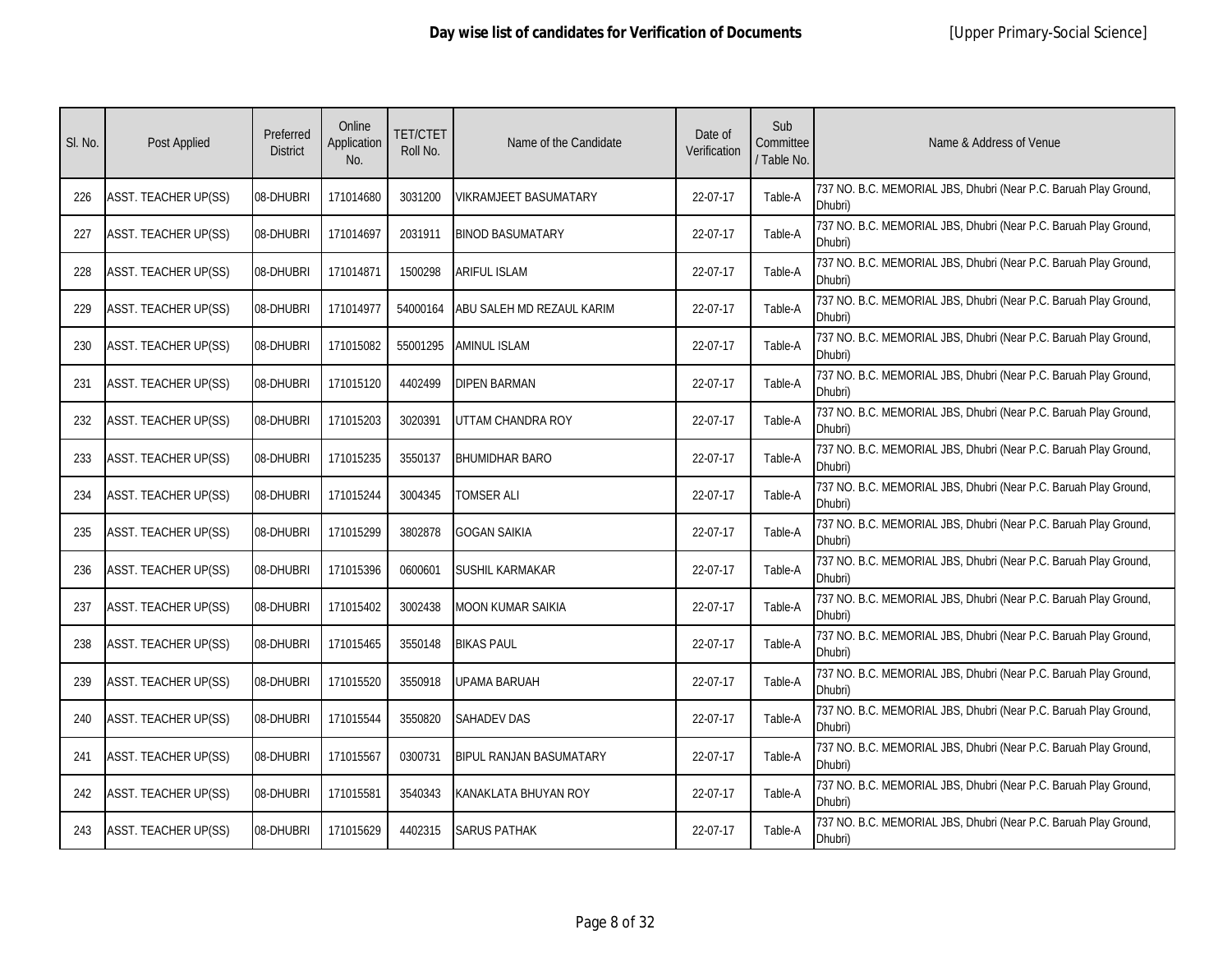| SI. No. | Post Applied                | Preferred<br><b>District</b> | Online<br>Application<br>No. | <b>TET/CTET</b><br>Roll No. | Name of the Candidate     | Date of<br>Verification | Sub<br>Committee<br>/ Table No. | Name & Address of Venue                                                     |
|---------|-----------------------------|------------------------------|------------------------------|-----------------------------|---------------------------|-------------------------|---------------------------------|-----------------------------------------------------------------------------|
| 244     | <b>ASST. TEACHER UP(SS)</b> | 08-DHUBRI                    | 171015673                    | 3540306                     | JODU RAM RABHA            | 22-07-17                | Table-A                         | 737 NO. B.C. MEMORIAL JBS, Dhubri (Near P.C. Baruah Play Ground,<br>Dhubri) |
| 245     | ASST. TEACHER UP(SS)        | 08-DHUBRI                    | 171015704                    | 3540343                     | KANAKLATA BHUYAN ROY      | 22-07-17                | Table-A                         | 737 NO. B.C. MEMORIAL JBS, Dhubri (Near P.C. Baruah Play Ground,<br>Dhubri) |
| 246     | <b>ASST. TEACHER UP(SS)</b> | 08-DHUBRI                    | 171015715                    | 1202879                     | KUNTALA PATOWARY          | 22-07-17                | Table-A                         | 737 NO. B.C. MEMORIAL JBS, Dhubri (Near P.C. Baruah Play Ground,<br>Dhubri) |
| 247     | <b>ASST. TEACHER UP(SS)</b> | 08-DHUBRI                    | 171015723                    | 3540355                     | KARUNA KANTA DEKA         | 22-07-17                | Table-A                         | 737 NO. B.C. MEMORIAL JBS, Dhubri (Near P.C. Baruah Play Ground,<br>Dhubri) |
| 248     | <b>ASST. TEACHER UP(SS)</b> | 08-DHUBRI                    | 171015731                    | 3550415                     | JITUMANI SAHARIA          | 22-07-17                | Table-A                         | 737 NO. B.C. MEMORIAL JBS, Dhubri (Near P.C. Baruah Play Ground,<br>Dhubri) |
| 249     | <b>ASST. TEACHER UP(SS)</b> | 08-DHUBRI                    | 171015773                    | 3009577                     | <b>SABITA DAS</b>         | 22-07-17                | Table-A                         | 737 NO. B.C. MEMORIAL JBS, Dhubri (Near P.C. Baruah Play Ground,<br>Dhubri) |
| 250     | <b>ASST. TEACHER UP(SS)</b> | 08-DHUBRI                    | 171015785                    | 3550844                     | SASANKA GHOSH             | 22-07-17                | Table-A                         | 737 NO. B.C. MEMORIAL JBS, Dhubri (Near P.C. Baruah Play Ground,<br>Dhubri) |
| 251     | <b>ASST. TEACHER UP(SS)</b> | 08-DHUBRI                    | 171015876                    | 1500236                     | ANARUL ISLAM SARKAR       | 22-07-17                | Table-A                         | 737 NO. B.C. MEMORIAL JBS, Dhubri (Near P.C. Baruah Play Ground,<br>Dhubri) |
| 252     | <b>ASST. TEACHER UP(SS)</b> | 08-DHUBRI                    | 171015961                    | 3550316                     | <b>GITANJALI HAZARIKA</b> | 22-07-17                | Table-A                         | 737 NO. B.C. MEMORIAL JBS, Dhubri (Near P.C. Baruah Play Ground,<br>Dhubri) |
| 253     | <b>ASST. TEACHER UP(SS)</b> | 08-DHUBRI                    | 171016016                    | 3110104                     | <b>GOLAK SARKAR</b>       | 22-07-17                | Table-A                         | 737 NO. B.C. MEMORIAL JBS, Dhubri (Near P.C. Baruah Play Ground,<br>Dhubri) |
| 254     | <b>ASST. TEACHER UP(SS)</b> | 08-DHUBRI                    | 171016116                    | 1800113                     | ASHOK DEY                 | 22-07-17                | Table-A                         | 737 NO. B.C. MEMORIAL JBS, Dhubri (Near P.C. Baruah Play Ground,<br>Dhubri) |
| 255     | <b>ASST. TEACHER UP(SS)</b> | 08-DHUBRI                    | 171016161                    | 3550708                     | PRANAB KAKATI             | 22-07-17                | Table-A                         | 737 NO. B.C. MEMORIAL JBS, Dhubri (Near P.C. Baruah Play Ground,<br>Dhubri) |
| 256     | <b>ASST. TEACHER UP(SS)</b> | 08-DHUBRI                    | 171016365                    | 3003226                     | PRITILEKHA DEKA           | 22-07-17                | Table-A                         | 737 NO. B.C. MEMORIAL JBS, Dhubri (Near P.C. Baruah Play Ground,<br>Dhubri) |
| 257     | <b>ASST. TEACHER UP(SS)</b> | 08-DHUBRI                    | 171016474                    | 10004480                    | <b>BANTI KUMAR GUPTA</b>  | 22-07-17                | Table-A                         | 737 NO. B.C. MEMORIAL JBS, Dhubri (Near P.C. Baruah Play Ground,<br>Dhubri) |
| 258     | <b>ASST. TEACHER UP(SS)</b> | 08-DHUBRI                    | 171016532                    | 3800316                     | <b>DEEPAK BORAH</b>       | 22-07-17                | Table-A                         | 737 NO. B.C. MEMORIAL JBS, Dhubri (Near P.C. Baruah Play Ground,<br>Dhubri) |
| 259     | <b>ASST. TEACHER UP(SS)</b> | 08-DHUBRI                    | 171016534                    | 3060127                     | SAFARUL HOQUE             | 22-07-17                | Table-A                         | 737 NO. B.C. MEMORIAL JBS, Dhubri (Near P.C. Baruah Play Ground,<br>Dhubri) |
| 260     | ASST. TEACHER UP(SS)        | 08-DHUBRI                    | 171016593                    | 2300254                     | PANKAJ SAIKIA             | 22-07-17                | Table-A                         | 737 NO. B.C. MEMORIAL JBS, Dhubri (Near P.C. Baruah Play Ground,<br>Dhubri) |
| 261     | <b>ASST. TEACHER UP(SS)</b> | 08-DHUBRI                    | 171016613                    | 3030339                     | SHORBESH ALI              | 22-07-17                | Table-A                         | 737 NO. B.C. MEMORIAL JBS, Dhubri (Near P.C. Baruah Play Ground,<br>Dhubri) |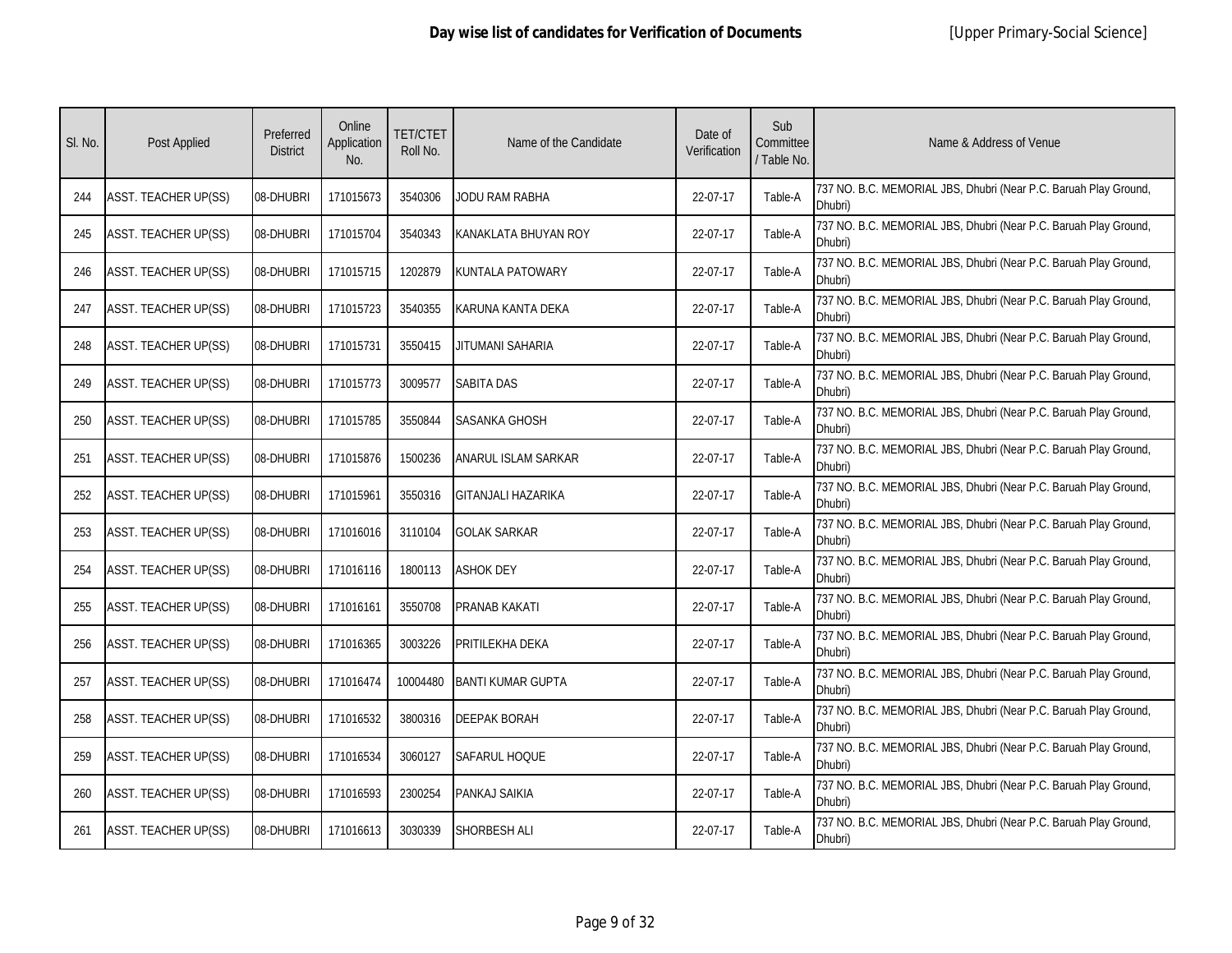| SI. No. | Post Applied                | Preferred<br><b>District</b> | Online<br>Application<br>No. | <b>TET/CTET</b><br>Roll No. | Name of the Candidate   | Date of<br>Verification | Sub<br>Committee<br>/ Table No. | Name & Address of Venue                                                     |
|---------|-----------------------------|------------------------------|------------------------------|-----------------------------|-------------------------|-------------------------|---------------------------------|-----------------------------------------------------------------------------|
| 262     | <b>ASST. TEACHER UP(SS)</b> | 08-DHUBRI                    | 171016641                    | 3350119                     | CHANDAN KUMAR ROY       | 22-07-17                | Table-A                         | 737 NO. B.C. MEMORIAL JBS, Dhubri (Near P.C. Baruah Play Ground,<br>Dhubri) |
| 263     | ASST. TEACHER UP(SS)        | 08-DHUBRI                    | 171016678                    | 5603765                     | KRISHNA KALITA          | 22-07-17                | Table-A                         | 737 NO. B.C. MEMORIAL JBS, Dhubri (Near P.C. Baruah Play Ground,<br>Dhubri) |
| 264     | <b>ASST. TEACHER UP(SS)</b> | 08-DHUBRI                    | 171016799                    | 3030027                     | <b>ABDUR RAZZAQUE</b>   | 22-07-17                | Table-A                         | 737 NO. B.C. MEMORIAL JBS, Dhubri (Near P.C. Baruah Play Ground,<br>Dhubri) |
| 265     | <b>ASST. TEACHER UP(SS)</b> | 08-DHUBRI                    | 171016841                    | 25000929                    | ALIMUL ISLAM            | 22-07-17                | Table-A                         | 737 NO. B.C. MEMORIAL JBS, Dhubri (Near P.C. Baruah Play Ground,<br>Dhubri) |
| 266     | <b>ASST. TEACHER UP(SS)</b> | 08-DHUBRI                    | 171016887                    | 1500616                     | <b>GIAS UDDIN AHMED</b> | 22-07-17                | Table-A                         | 737 NO. B.C. MEMORIAL JBS, Dhubri (Near P.C. Baruah Play Ground,<br>Dhubri) |
| 267     | <b>ASST. TEACHER UP(SS)</b> | 08-DHUBRI                    | 171016912                    | 3040020                     | ABDUL KADER             | 22-07-17                | Table-A                         | 737 NO. B.C. MEMORIAL JBS, Dhubri (Near P.C. Baruah Play Ground,<br>Dhubri) |
| 268     | <b>ASST. TEACHER UP(SS)</b> | 08-DHUBRI                    | 171017054                    | 3060115                     | NIZAM UDDIN             | 22-07-17                | Table-A                         | 737 NO. B.C. MEMORIAL JBS, Dhubri (Near P.C. Baruah Play Ground,<br>Dhubri) |
| 269     | <b>ASST. TEACHER UP(SS)</b> | 08-DHUBRI                    | 171017059                    | 1700972                     | <b>SHAHIDUR ROHMAN</b>  | 22-07-17                | Table-A                         | 737 NO. B.C. MEMORIAL JBS, Dhubri (Near P.C. Baruah Play Ground,<br>Dhubri) |
| 270     | <b>ASST. TEACHER UP(SS)</b> | 08-DHUBRI                    | 171017110                    | 3030487                     | NIBARAN RAJBANGSHI      | 22-07-17                | Table-A                         | 737 NO. B.C. MEMORIAL JBS, Dhubri (Near P.C. Baruah Play Ground,<br>Dhubri) |
| 271     | <b>ASST. TEACHER UP(SS)</b> | 08-DHUBRI                    | 171017210                    | 4401153                     | <b>KRISHNA KALITA</b>   | 22-07-17                | Table-A                         | 737 NO. B.C. MEMORIAL JBS, Dhubri (Near P.C. Baruah Play Ground,<br>Dhubri) |
| 272     | <b>ASST. TEACHER UP(SS)</b> | 08-DHUBRI                    | 171017216                    | 3060149                     | ZAKIR HUSSAIN SK        | 22-07-17                | Table-A                         | 737 NO. B.C. MEMORIAL JBS, Dhubri (Near P.C. Baruah Play Ground,<br>Dhubri) |
| 273     | <b>ASST. TEACHER UP(SS)</b> | 08-DHUBRI                    | 171017241                    | 51003142                    | HARMUJ ALI AHMED        | 22-07-17                | Table-A                         | 737 NO. B.C. MEMORIAL JBS, Dhubri (Near P.C. Baruah Play Ground,<br>Dhubri) |
| 274     | <b>ASST. TEACHER UP(SS)</b> | 08-DHUBRI                    | 171017243                    | 2360842                     | <b>RAJU RAY</b>         | 22-07-17                | Table-A                         | 737 NO. B.C. MEMORIAL JBS, Dhubri (Near P.C. Baruah Play Ground,<br>Dhubri) |
| 275     | <b>ASST. TEACHER UP(SS)</b> | 08-DHUBRI                    | 171017327                    | 2800990                     | MADHAB HAZARIKA         | 22-07-17                | Table-A                         | 737 NO. B.C. MEMORIAL JBS, Dhubri (Near P.C. Baruah Play Ground,<br>Dhubri) |
| 276     | <b>ASST. TEACHER UP(SS)</b> | 08-DHUBRI                    | 171017401                    | 4600260                     | Mamoni Gogoi            | 22-07-17                | Table-A                         | 737 NO. B.C. MEMORIAL JBS, Dhubri (Near P.C. Baruah Play Ground,<br>Dhubri) |
| 277     | <b>ASST. TEACHER UP(SS)</b> | 08-DHUBRI                    | 171017418                    | 4401695                     | NABA KUMAR BAISHYA      | 22-07-17                | Table-A                         | 737 NO. B.C. MEMORIAL JBS, Dhubri (Near P.C. Baruah Play Ground,<br>Dhubri) |
| 278     | ASST. TEACHER UP(SS)        | 08-DHUBRI                    | 171017454                    | 3804697                     | DEVA KUMAR MORANG       | 22-07-17                | Table-A                         | 737 NO. B.C. MEMORIAL JBS, Dhubri (Near P.C. Baruah Play Ground,<br>Dhubri) |
| 279     | <b>ASST. TEACHER UP(SS)</b> | 08-DHUBRI                    | 171017465                    | 3050119                     | <b>JADAB SAHARIAH</b>   | 22-07-17                | Table-A                         | 737 NO. B.C. MEMORIAL JBS, Dhubri (Near P.C. Baruah Play Ground,<br>Dhubri) |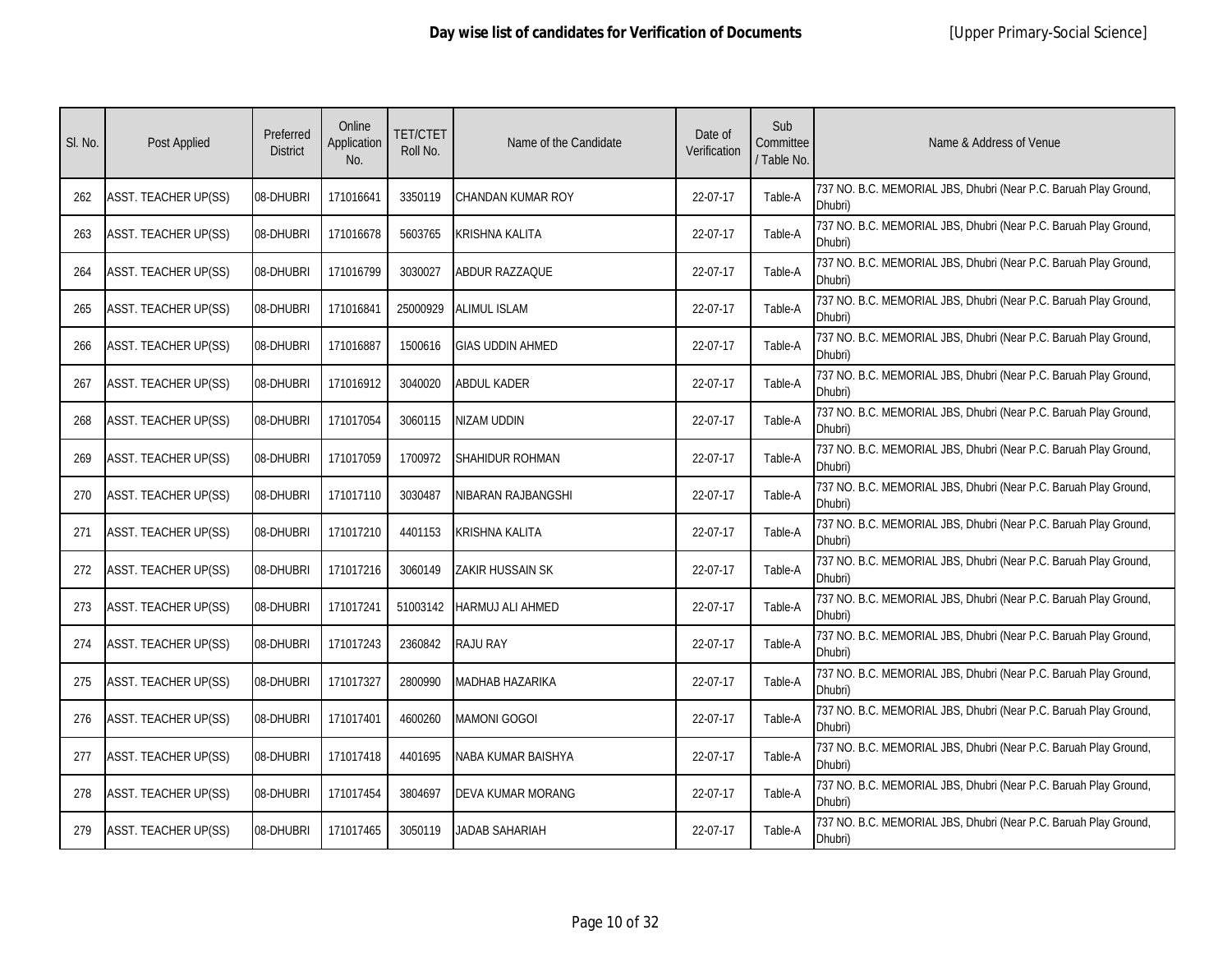| SI. No. | Post Applied                | Preferred<br><b>District</b> | Online<br>Application<br>No. | <b>TET/CTET</b><br>Roll No. | Name of the Candidate | Date of<br>Verification | Sub<br>Committee<br>/ Table No. | Name & Address of Venue                                                     |
|---------|-----------------------------|------------------------------|------------------------------|-----------------------------|-----------------------|-------------------------|---------------------------------|-----------------------------------------------------------------------------|
| 280     | <b>ASST. TEACHER UP(SS)</b> | 08-DHUBRI                    | 171017671                    | 2200175                     | CHAMPAK JYOTI SAIKIA  | 22-07-17                | Table-A                         | 737 NO. B.C. MEMORIAL JBS, Dhubri (Near P.C. Baruah Play Ground,<br>Dhubri) |
| 281     | <b>ASST. TEACHER UP(SS)</b> | 08-DHUBRI                    | 171017718                    | 1500912                     | KISHOR KUMAR ROY      | 22-07-17                | Table-A                         | 737 NO. B.C. MEMORIAL JBS, Dhubri (Near P.C. Baruah Play Ground,<br>Dhubri) |
| 282     | ASST. TEACHER UP(SS)        | 08-DHUBRI                    | 171017751                    | 4105303                     | <b>NAMITA BORA</b>    | 22-07-17                | Table-A                         | 737 NO. B.C. MEMORIAL JBS, Dhubri (Near P.C. Baruah Play Ground,<br>Dhubri) |
| 283     | <b>ASST. TEACHER UP(SS)</b> | 08-DHUBRI                    | 171018049                    | 4500048                     | ANGARAJ KAKOTY        | 22-07-17                | Table-A                         | 737 NO. B.C. MEMORIAL JBS, Dhubri (Near P.C. Baruah Play Ground,<br>Dhubri) |
| 284     | ASST. TEACHER UP(SS)        | 08-DHUBRI                    | 171018207                    | 3030549                     | PRADIP MEDHI          | 22-07-17                | Table-A                         | 737 NO. B.C. MEMORIAL JBS, Dhubri (Near P.C. Baruah Play Ground,<br>Dhubri) |
| 285     | <b>ASST. TEACHER UP(SS)</b> | 08-DHUBRI                    | 171018268                    | 3540662                     | <b>RIJUMONIHALOI</b>  | 22-07-17                | Table-A                         | 737 NO. B.C. MEMORIAL JBS, Dhubri (Near P.C. Baruah Play Ground,<br>Dhubri) |
| 286     | ASST. TEACHER UP(SS)        | 08-DHUBRI                    | 171018358                    | 2101253                     | SRI MRIDUL BANIKYA    | 22-07-17                | Table-A                         | 737 NO. B.C. MEMORIAL JBS, Dhubri (Near P.C. Baruah Play Ground,<br>Dhubri) |
| 287     | <b>ASST. TEACHER UP(SS)</b> | 08-DHUBRI                    | 171018474                    | 3540180                     | <b>DIPAK DEKA</b>     | 22-07-17                | Table-A                         | 737 NO. B.C. MEMORIAL JBS, Dhubri (Near P.C. Baruah Play Ground,<br>Dhubri) |
| 288     | <b>ASST. TEACHER UP(SS)</b> | 08-DHUBRI                    | 171018543                    | 5600916                     | JAYASHREE MEDHI       | 22-07-17                | Table-A                         | 737 NO. B.C. MEMORIAL JBS, Dhubri (Near P.C. Baruah Play Ground,<br>Dhubri) |
| 289     | <b>ASST. TEACHER UP(SS)</b> | 08-DHUBRI                    | 171018572                    | 1200231                     | <b>BHASWATI BARUA</b> | 22-07-17                | Table-A                         | 737 NO. B.C. MEMORIAL JBS, Dhubri (Near P.C. Baruah Play Ground,<br>Dhubri) |
| 290     | <b>ASST. TEACHER UP(SS)</b> | 08-DHUBRI                    | 171018580                    | 5101368                     | <b>DEVARAJ CHETRI</b> | 22-07-17                | Table-A                         | 737 NO. B.C. MEMORIAL JBS, Dhubri (Near P.C. Baruah Play Ground,<br>Dhubri) |
| 291     | <b>ASST. TEACHER UP(SS)</b> | 08-DHUBRI                    | 171018604                    | 2800135                     | DIPANKAR BORAH        | 22-07-17                | Table-A                         | 737 NO. B.C. MEMORIAL JBS, Dhubri (Near P.C. Baruah Play Ground,<br>Dhubri) |
| 292     | ASST. TEACHER UP(SS)        | 08-DHUBRI                    | 171018626                    | 2202027                     | PARSHAJYOTI BORAH     | 22-07-17                | Table-A                         | 737 NO. B.C. MEMORIAL JBS, Dhubri (Near P.C. Baruah Play Ground,<br>Dhubri) |
| 293     | <b>ASST. TEACHER UP(SS)</b> | 08-DHUBRI                    | 171018641                    | 3020165                     | <b>IKTAR HUSSAIN</b>  | 22-07-17                | Table-A                         | 737 NO. B.C. MEMORIAL JBS, Dhubri (Near P.C. Baruah Play Ground,<br>Dhubri) |
| 294     | ASST. TEACHER UP(SS)        | 08-DHUBRI                    | 171018643                    | 3370184                     | <b>SAMSUL</b>         | 22-07-17                | Table-A                         | 737 NO. B.C. MEMORIAL JBS, Dhubri (Near P.C. Baruah Play Ground,<br>Dhubri) |
| 295     | ASST. TEACHER UP(SS)        | 08-DHUBRI                    | 171018664                    | 1202794                     | JYOTI PRASAD DEKA     | 22-07-17                | Table-A                         | 737 NO. B.C. MEMORIAL JBS, Dhubri (Near P.C. Baruah Play Ground,<br>Dhubri) |
| 296     | <b>ASST. TEACHER UP(SS)</b> | 08-DHUBRI                    | 171018667                    | 51010410                    | SHAHIDUL ISLAM        | 22-07-17                | Table-A                         | 737 NO. B.C. MEMORIAL JBS, Dhubri (Near P.C. Baruah Play Ground,<br>Dhubri) |
| 297     | <b>ASST. TEACHER UP(SS)</b> | 08-DHUBRI                    | 171018809                    | 09501967                    | <b>SANDHYA GUPTA</b>  | 22-07-17                | Table-A                         | 737 NO. B.C. MEMORIAL JBS, Dhubri (Near P.C. Baruah Play Ground,<br>Dhubri) |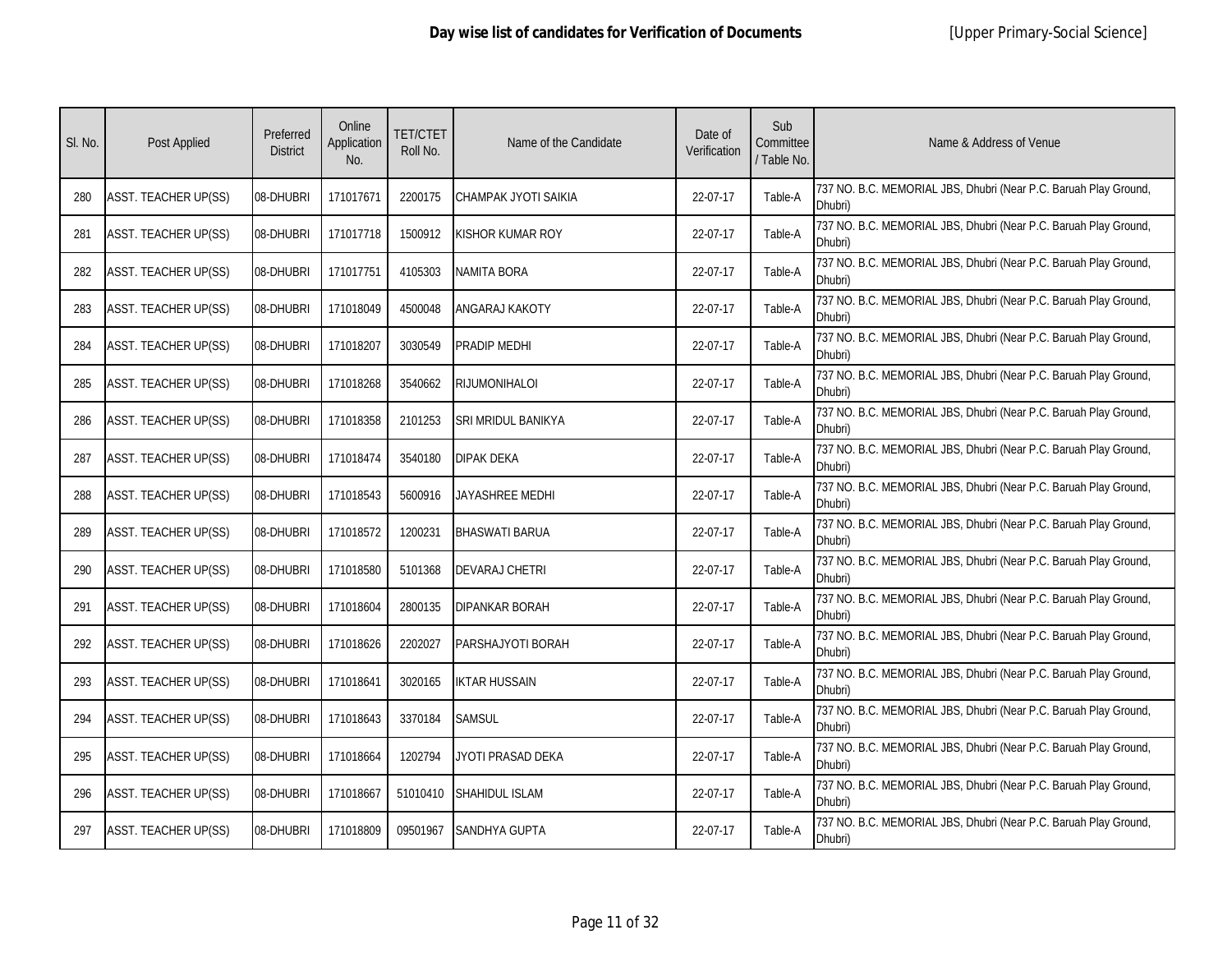| SI. No. | Post Applied                | Preferred<br><b>District</b> | Online<br>Application<br>No. | <b>TET/CTET</b><br>Roll No. | Name of the Candidate   | Date of<br>Verification | Sub<br>Committee<br>/ Table No. | Name & Address of Venue                                                     |
|---------|-----------------------------|------------------------------|------------------------------|-----------------------------|-------------------------|-------------------------|---------------------------------|-----------------------------------------------------------------------------|
| 298     | ASST. TEACHER UP(SS)        | 08-DHUBRI                    | 171018810                    | 4800273                     | <b>GAUTAM BORAH</b>     | 22-07-17                | Table-A                         | 737 NO. B.C. MEMORIAL JBS, Dhubri (Near P.C. Baruah Play Ground,<br>Dhubri) |
| 299     | ASST. TEACHER UP(SS)        | 08-DHUBRI                    | 171018836                    | 3551014                     | <b>DANSWRANG BARO</b>   | 22-07-17                | Table-A                         | 737 NO. B.C. MEMORIAL JBS, Dhubri (Near P.C. Baruah Play Ground,<br>Dhubri) |
| 300     | <b>ASST. TEACHER UP(SS)</b> | 08-DHUBRI                    | 171018878                    | 3040252                     | <b>MD FIROZ ALI</b>     | 22-07-17                | Table-A                         | 737 NO. B.C. MEMORIAL JBS, Dhubri (Near P.C. Baruah Play Ground,<br>Dhubri) |
| 301     | <b>ASST. TEACHER UP(SS)</b> | 08-DHUBRI                    | 171018954                    | 0600445                     | PARIMA DEVI             | 23-07-17                | Table-A                         | 2365 NO. SISHU KALYAN LP SCHOOL, Dhubri (Near Town Hotel)                   |
| 302     | <b>ASST. TEACHER UP(SS)</b> | 08-DHUBRI                    | 171019043                    | 2200263                     | <b>DULAL DUTTA</b>      | 23-07-17                | Table-A                         | 2365 NO. SISHU KALYAN LP SCHOOL, Dhubri (Near Town Hotel)                   |
| 303     | <b>ASST. TEACHER UP(SS)</b> | 08-DHUBRI                    | 171019076                    | 3010330                     | JONALI KAKATI           | 23-07-17                | Table-A                         | 2365 NO. SISHU KALYAN LP SCHOOL, Dhubri (Near Town Hotel)                   |
| 304     | <b>ASST. TEACHER UP(SS)</b> | 08-DHUBRI                    | 171019123                    | 2300095                     | HEMANTA KUMAR DAS       | 23-07-17                | Table-A                         | 2365 NO. SISHU KALYAN LP SCHOOL, Dhubri (Near Town Hotel)                   |
| 305     | <b>ASST. TEACHER UP(SS)</b> | 08-DHUBRI                    | 171019264                    | 3550517                     | <b>MAHIBUR RAHMAN</b>   | 23-07-17                | Table-A                         | 2365 NO. SISHU KALYAN LP SCHOOL, Dhubri (Near Town Hotel)                   |
| 306     | <b>ASST. TEACHER UP(SS)</b> | 08-DHUBRI                    | 171019281                    | 2011497                     | <b>SEMIM HAQUE</b>      | 23-07-17                | Table-A                         | 2365 NO. SISHU KALYAN LP SCHOOL, Dhubri (Near Town Hotel)                   |
| 307     | <b>ASST. TEACHER UP(SS)</b> | 08-DHUBRI                    | 171019319                    | 3006279                     | AKBARUDDIN AHMED        | 23-07-17                | Table-A                         | 2365 NO. SISHU KALYAN LP SCHOOL, Dhubri (Near Town Hotel)                   |
| 308     | <b>ASST. TEACHER UP(SS)</b> | 08-DHUBRI                    | 171019360                    | 4601236                     | PORIMOLLIKA GOGOI       | 23-07-17                | Table-A                         | 2365 NO. SISHU KALYAN LP SCHOOL, Dhubri (Near Town Hotel)                   |
| 309     | <b>ASST. TEACHER UP(SS)</b> | 08-DHUBRI                    | 171019455                    | 5601342                     | <b>MD FAIN UDDIN</b>    | 23-07-17                | Table-A                         | 2365 NO. SISHU KALYAN LP SCHOOL, Dhubri (Near Town Hotel)                   |
| 310     | <b>ASST. TEACHER UP(SS)</b> | 08-DHUBRI                    | 171019472                    | 5000100                     | <b>DEBAJANI SAIKIA</b>  | 23-07-17                | Table-A                         | 2365 NO. SISHU KALYAN LP SCHOOL, Dhubri (Near Town Hotel)                   |
| 311     | <b>ASST. TEACHER UP(SS)</b> | 08-DHUBRI                    | 171019485                    | 4501881                     | PRATAP CHANDRA GOGOI    | 23-07-17                | Table-A                         | 2365 NO. SISHU KALYAN LP SCHOOL, Dhubri (Near Town Hotel)                   |
| 312     | <b>ASST. TEACHER UP(SS)</b> | 08-DHUBRI                    | 171019520                    | 5600716                     | <b>GITA BARUAH</b>      | 23-07-17                | Table-A                         | 2365 NO. SISHU KALYAN LP SCHOOL, Dhubri (Near Town Hotel)                   |
| 313     | <b>ASST. TEACHER UP(SS)</b> | 08-DHUBRI                    | 171019718                    | 5604818                     | <b>MATHURA KALITA</b>   | 23-07-17                | Table-A                         | 2365 NO. SISHU KALYAN LP SCHOOL, Dhubri (Near Town Hotel)                   |
| 314     | <b>ASST. TEACHER UP(SS)</b> | 08-DHUBRI                    | 171019786                    | 57002914                    | <b>CHINTUMONI ALAM</b>  | 23-07-17                | Table-A                         | 2365 NO. SISHU KALYAN LP SCHOOL, Dhubri (Near Town Hotel)                   |
| 315     | <b>ASST. TEACHER UP(SS)</b> | 08-DHUBRI                    | 171019812                    | 3020140                     | <b>GUNAJIT TALUKDAR</b> | 23-07-17                | Table-A                         | 2365 NO. SISHU KALYAN LP SCHOOL, Dhubri (Near Town Hotel)                   |
| 316     | <b>ASST. TEACHER UP(SS)</b> | 08-DHUBRI                    | 171019857                    | 3020226                     | MD. ABDUL HALIM         | 23-07-17                | Table-A                         | 2365 NO. SISHU KALYAN LP SCHOOL, Dhubri (Near Town Hotel)                   |
| 317     | <b>ASST. TEACHER UP(SS)</b> | 08-DHUBRI                    | 171019860                    | 2700458                     | RAJIB KUMAR GOGOI       | 23-07-17                | Table-A                         | 2365 NO. SISHU KALYAN LP SCHOOL, Dhubri (Near Town Hotel)                   |
| 318     | <b>ASST. TEACHER UP(SS)</b> | 08-DHUBRI                    | 171020082                    | 2700906                     | <b>RUMI GOGOI</b>       | 23-07-17                | Table-A                         | 2365 NO. SISHU KALYAN LP SCHOOL, Dhubri (Near Town Hotel)                   |
| 319     | <b>ASST. TEACHER UP(SS)</b> | 08-DHUBRI                    | 171020131                    | 3110325                     | <b>SUMIT SAHA</b>       | 23-07-17                | Table-A                         | 2365 NO. SISHU KALYAN LP SCHOOL, Dhubri (Near Town Hotel)                   |
| 320     | <b>ASST. TEACHER UP(SS)</b> | 08-DHUBRI                    | 171020165                    | 3030647                     | <b>RUPAM DAS</b>        | 23-07-17                | Table-A                         | 2365 NO. SISHU KALYAN LP SCHOOL, Dhubri (Near Town Hotel)                   |
| 321     | <b>ASST. TEACHER UP(SS)</b> | 08-DHUBRI                    | 171020176                    | 01804734                    | <b>JYOTI SHARMA</b>     | 23-07-17                | Table-A                         | 2365 NO. SISHU KALYAN LP SCHOOL, Dhubri (Near Town Hotel)                   |
| 322     | <b>ASST. TEACHER UP(SS)</b> | 08-DHUBRI                    | 171020215                    | 4001859                     | <b>DHARMA DEKA</b>      | 23-07-17                | Table-A                         | 2365 NO. SISHU KALYAN LP SCHOOL, Dhubri (Near Town Hotel)                   |
| 323     | <b>ASST. TEACHER UP(SS)</b> | 08-DHUBRI                    | 171020232                    | 3060120                     | <b>RAJIB ALI</b>        | 23-07-17                | Table-A                         | 2365 NO. SISHU KALYAN LP SCHOOL, Dhubri (Near Town Hotel)                   |
| 324     | <b>ASST. TEACHER UP(SS)</b> | 08-DHUBRI                    | 171020296                    | 4402462                     | <b>BITUPAN TALUKDAR</b> | 23-07-17                | Table-A                         | 2365 NO. SISHU KALYAN LP SCHOOL, Dhubri (Near Town Hotel)                   |
| 325     | <b>ASST. TEACHER UP(SS)</b> | 08-DHUBRI                    | 171020339                    | 4402462                     | <b>BITUPAN TALUKDAR</b> | 23-07-17                | Table-A                         | 2365 NO. SISHU KALYAN LP SCHOOL, Dhubri (Near Town Hotel)                   |
| 326     | <b>ASST. TEACHER UP(SS)</b> | 08-DHUBRI                    | 171020352                    | 1200343                     | DHARANI DHAR KALITA     | 23-07-17                | Table-A                         | 2365 NO. SISHU KALYAN LP SCHOOL, Dhubri (Near Town Hotel)                   |
| 327     | <b>ASST. TEACHER UP(SS)</b> | 08-DHUBRI                    | 171020529                    | 5000144                     | <b>HAREN BORAH</b>      | 23-07-17                | Table-A                         | 2365 NO. SISHU KALYAN LP SCHOOL, Dhubri (Near Town Hotel)                   |
| 328     | <b>ASST. TEACHER UP(SS)</b> | 08-DHUBRI                    | 171020689                    | 54000238                    | <b>AHSANUL ISLAM</b>    | 23-07-17                | Table-A                         | 2365 NO. SISHU KALYAN LP SCHOOL, Dhubri (Near Town Hotel)                   |
| 329     | <b>ASST. TEACHER UP(SS)</b> | 08-DHUBRI                    | 171020699                    | 07612760                    | <b>NITIN KUMAR</b>      | 23-07-17                | Table-A                         | 2365 NO. SISHU KALYAN LP SCHOOL, Dhubri (Near Town Hotel)                   |
| 330     | <b>ASST. TEACHER UP(SS)</b> | 08-DHUBRI                    | 171020817                    | 5601577                     | MISS JIMI BEGUM         | 23-07-17                | Table-A                         | 2365 NO. SISHU KALYAN LP SCHOOL, Dhubri (Near Town Hotel)                   |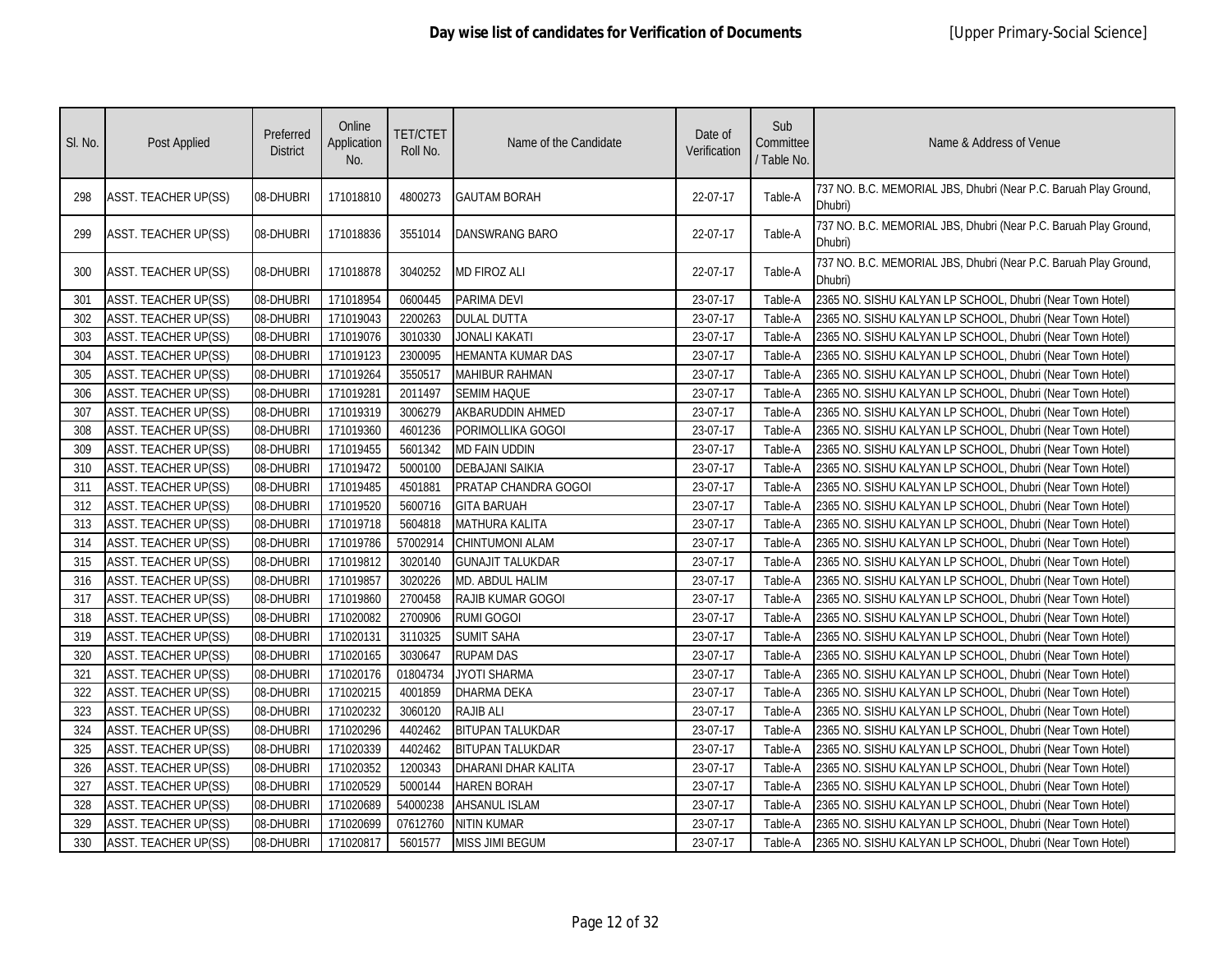| SI. No. | Post Applied                | Preferred<br><b>District</b> | Online<br>Application<br>No. | <b>TET/CTET</b><br>Roll No. | Name of the Candidate        | Date of<br>Verification | Sub<br>Committee<br>/ Table No. | Name & Address of Venue                                   |
|---------|-----------------------------|------------------------------|------------------------------|-----------------------------|------------------------------|-------------------------|---------------------------------|-----------------------------------------------------------|
| 331     | <b>ASST. TEACHER UP(SS)</b> | 08-DHUBRI                    | 171020962                    | 3550571                     | <b>MILLI BHARALI</b>         | 23-07-17                | Table-A                         | 2365 NO. SISHU KALYAN LP SCHOOL, Dhubri (Near Town Hotel) |
| 332     | <b>ASST. TEACHER UP(SS)</b> | 08-DHUBRI                    | 171020965                    | 0700561                     | <b>MERAZUL HOQUE</b>         | 23-07-17                | Table-A                         | 2365 NO. SISHU KALYAN LP SCHOOL, Dhubri (Near Town Hotel) |
| 333     | ASST. TEACHER UP(SS)        | 08-DHUBRI                    | 171021030                    | 3550303                     | <b>GAYATREE SAHARIA</b>      | 23-07-17                | Table-A                         | 2365 NO. SISHU KALYAN LP SCHOOL, Dhubri (Near Town Hotel) |
| 334     | <b>ASST. TEACHER UP(SS)</b> | 08-DHUBRI                    | 171021049                    | 3009697                     | SARBESWAR NATH               | 23-07-17                | Table-A                         | 2365 NO. SISHU KALYAN LP SCHOOL, Dhubri (Near Town Hotel) |
| 335     | <b>ASST. TEACHER UP(SS)</b> | 08-DHUBRI                    | 171021130                    | 2351819                     | <b>TILOKTTAMA ROY</b>        | 23-07-17                | Table-A                         | 2365 NO. SISHU KALYAN LP SCHOOL, Dhubri (Near Town Hotel) |
| 336     | <b>ASST. TEACHER UP(SS)</b> | 08-DHUBRI                    | 171021145                    | 3540278                     | Jarif ali                    | 23-07-17                | Table-A                         | 2365 NO. SISHU KALYAN LP SCHOOL, Dhubri (Near Town Hotel) |
| 337     | ASST. TEACHER UP(SS)        | 08-DHUBRI                    | 171021191                    | 1801895                     | <b>SAMIRAN SAIKIA</b>        | 23-07-17                | Table-A                         | 2365 NO. SISHU KALYAN LP SCHOOL, Dhubri (Near Town Hotel) |
| 338     | ASST. TEACHER UP(SS)        | 08-DHUBRI                    | 171021224                    | 4800451                     | <b>KUMAR CHETRY</b>          | 23-07-17                | Table-A                         | 2365 NO. SISHU KALYAN LP SCHOOL, Dhubri (Near Town Hotel) |
| 339     | <b>ASST. TEACHER UP(SS)</b> | 08-DHUBRI                    | 171021283                    | 1805992                     | <b>DIPTI THAKURIA</b>        | 23-07-17                | Table-A                         | 2365 NO. SISHU KALYAN LP SCHOOL, Dhubri (Near Town Hotel) |
| 340     | <b>ASST. TEACHER UP(SS)</b> | 08-DHUBRI                    | 171021317                    | 4901304                     | SHAHAJAHAN ALI               | 23-07-17                | Table-A                         | 2365 NO. SISHU KALYAN LP SCHOOL, Dhubri (Near Town Hotel) |
| 341     | ASST. TEACHER UP(SS)        | 08-DHUBRI                    | 171021354                    | 0400208                     | <b>AJIT KUMAR DEKA</b>       | 23-07-17                | Table-A                         | 2365 NO. SISHU KALYAN LP SCHOOL, Dhubri (Near Town Hotel) |
| 342     | <b>ASST. TEACHER UP(SS)</b> | 08-DHUBRI                    | 171021405                    | 3010396                     | <b>UPAKUL SINGHA</b>         | 23-07-17                | Table-A                         | 2365 NO. SISHU KALYAN LP SCHOOL, Dhubri (Near Town Hotel) |
| 343     | <b>ASST. TEACHER UP(SS)</b> | 08-DHUBRI                    | 171021473                    | 3030136                     | CHANDANA DAS KALITA          | 23-07-17                | Table-A                         | 2365 NO. SISHU KALYAN LP SCHOOL, Dhubri (Near Town Hotel) |
| 344     | ASST. TEACHER UP(SS)        | 08-DHUBRI                    | 171021495                    | 2031554                     | NIRMALI TALUKDAR             | 23-07-17                | Table-A                         | 2365 NO. SISHU KALYAN LP SCHOOL, Dhubri (Near Town Hotel) |
| 345     | <b>ASST. TEACHER UP(SS)</b> | 08-DHUBRI                    | 171021542                    | 3010696                     | <b>REKHA RANI DAS</b>        | 23-07-17                | Table-A                         | 2365 NO. SISHU KALYAN LP SCHOOL, Dhubri (Near Town Hotel) |
| 346     | <b>ASST. TEACHER UP(SS)</b> | 08-DHUBRI                    | 171021563                    | 0404417                     | <b>HIREN TALUKDAR</b>        | 23-07-17                | Table-A                         | 2365 NO. SISHU KALYAN LP SCHOOL, Dhubri (Near Town Hotel) |
| 347     | <b>ASST. TEACHER UP(SS)</b> | 08-DHUBRI                    | 171021585                    | 27001395                    | <b>BADRUN NISA</b>           | 23-07-17                | Table-A                         | 2365 NO. SISHU KALYAN LP SCHOOL, Dhubri (Near Town Hotel) |
| 348     | ASST. TEACHER UP(SS)        | 08-DHUBRI                    | 171021607                    | 1700664                     | <b>MD ZAFIUL AHASAN</b>      | 23-07-17                | Table-A                         | 2365 NO. SISHU KALYAN LP SCHOOL, Dhubri (Near Town Hotel) |
| 349     | <b>ASST. TEACHER UP(SS)</b> | 08-DHUBRI                    | 171021663                    | 0100244                     | JITENDRA CHETRY              | 23-07-17                | Table-A                         | 2365 NO. SISHU KALYAN LP SCHOOL, Dhubri (Near Town Hotel) |
| 350     | <b>ASST. TEACHER UP(SS)</b> | 08-DHUBRI                    | 171021709                    | 4900206                     | <b>HIRENHANDIQUE</b>         | 23-07-17                | Table-A                         | 2365 NO. SISHU KALYAN LP SCHOOL, Dhubri (Near Town Hotel) |
| 351     | <b>ASST. TEACHER UP(SS)</b> | 08-DHUBRI                    | 171021720                    | 0500261                     | <b>DWIPEN DAS</b>            | 23-07-17                | Table-A                         | 2365 NO. SISHU KALYAN LP SCHOOL, Dhubri (Near Town Hotel) |
| 352     | ASST. TEACHER UP(SS)        | 08-DHUBRI                    | 171021816                    | 4600518                     | POPY DUTTA                   | 23-07-17                | Table-A                         | 2365 NO. SISHU KALYAN LP SCHOOL, Dhubri (Near Town Hotel) |
| 353     | <b>ASST. TEACHER UP(SS)</b> | 08-DHUBRI                    | 171021873                    | 3050119                     | <b>JADAB SAHARIAH</b>        | 23-07-17                | Table-A                         | 2365 NO. SISHU KALYAN LP SCHOOL, Dhubri (Near Town Hotel) |
| 354     | <b>ASST. TEACHER UP(SS)</b> | 08-DHUBRI                    | 171021878                    | 25001461                    | <b>KANAK LATA RAY</b>        | 23-07-17                | Table-A                         | 2365 NO. SISHU KALYAN LP SCHOOL, Dhubri (Near Town Hotel) |
| 355     | ASST. TEACHER UP(SS)        | 08-DHUBRI                    | 171022100                    | 4700404                     | <b>MUNMI BORGOHAIN</b>       | 23-07-17                | Table-A                         | 2365 NO. SISHU KALYAN LP SCHOOL, Dhubri (Near Town Hotel) |
| 356     | ASST. TEACHER UP(SS)        | 08-DHUBRI                    | 171022168                    | 5100549                     | NAYAN JYOTI SONOWAL          | 23-07-17                | Table-A                         | 2365 NO. SISHU KALYAN LP SCHOOL, Dhubri (Near Town Hotel) |
| 357     | <b>ASST. TEACHER UP(SS)</b> | 08-DHUBRI                    | 171022215                    | 4700412                     | <b>NABIN PHUKAN</b>          | 23-07-17                | Table-A                         | 2365 NO. SISHU KALYAN LP SCHOOL, Dhubri (Near Town Hotel) |
| 358     | <b>ASST. TEACHER UP(SS)</b> | 08-DHUBRI                    | 171022241                    | 4403112                     | <b>ALTAF HUSSAIN</b>         | 23-07-17                | Table-A                         | 2365 NO. SISHU KALYAN LP SCHOOL, Dhubri (Near Town Hotel) |
| 359     | ASST. TEACHER UP(SS)        | 08-DHUBRI                    | 171022288                    | 4100262                     | <b>BHUPEN BORA</b>           | 23-07-17                | Table-A                         | 2365 NO. SISHU KALYAN LP SCHOOL, Dhubri (Near Town Hotel) |
| 360     | <b>ASST. TEACHER UP(SS)</b> | 08-DHUBRI                    | 171022340                    | 3020044                     | <b>MOHAN SAWANSHI</b>        | 23-07-17                | Table-A                         | 2365 NO. SISHU KALYAN LP SCHOOL, Dhubri (Near Town Hotel) |
| 361     | ASST. TEACHER UP(SS)        | 08-DHUBRI                    | 171022411                    | 3060019                     | ABDUS SAMAD SHEIKH           | 23-07-17                | Table-A                         | 2365 NO. SISHU KALYAN LP SCHOOL, Dhubri (Near Town Hotel) |
| 362     | <b>ASST. TEACHER UP(SS)</b> | 08-DHUBRI                    | 171022418                    | 5100067                     | <b>BIDYAWATI BORAH</b>       | 23-07-17                | Table-A                         | 2365 NO. SISHU KALYAN LP SCHOOL, Dhubri (Near Town Hotel) |
| 363     | ASST. TEACHER UP(SS)        | 08-DHUBRI                    | 171022427                    | 4105272                     | <b>KHIROD BORA</b>           | 23-07-17                | Table-A                         | 2365 NO. SISHU KALYAN LP SCHOOL, Dhubri (Near Town Hotel) |
| 364     | <b>ASST. TEACHER UP(SS)</b> | 08-DHUBRI                    | 171022428                    | 1300849                     | <b>RIMLY CHANGMAI</b>        | 23-07-17                | Table-A                         | 2365 NO. SISHU KALYAN LP SCHOOL, Dhubri (Near Town Hotel) |
| 365     | ASST. TEACHER UP(SS)        | 08-DHUBRI                    | 171022489                    | 5000741                     | <b>DEBASISH BORUAH</b>       | 23-07-17                | Table-A                         | 2365 NO. SISHU KALYAN LP SCHOOL, Dhubri (Near Town Hotel) |
| 366     | ASST. TEACHER UP(SS)        | 08-DHUBRI                    | 171022539                    | 2604212                     | <b>SRI MONJIT BURAGOHAIN</b> | 23-07-17                | Table-A                         | 2365 NO. SISHU KALYAN LP SCHOOL, Dhubri (Near Town Hotel) |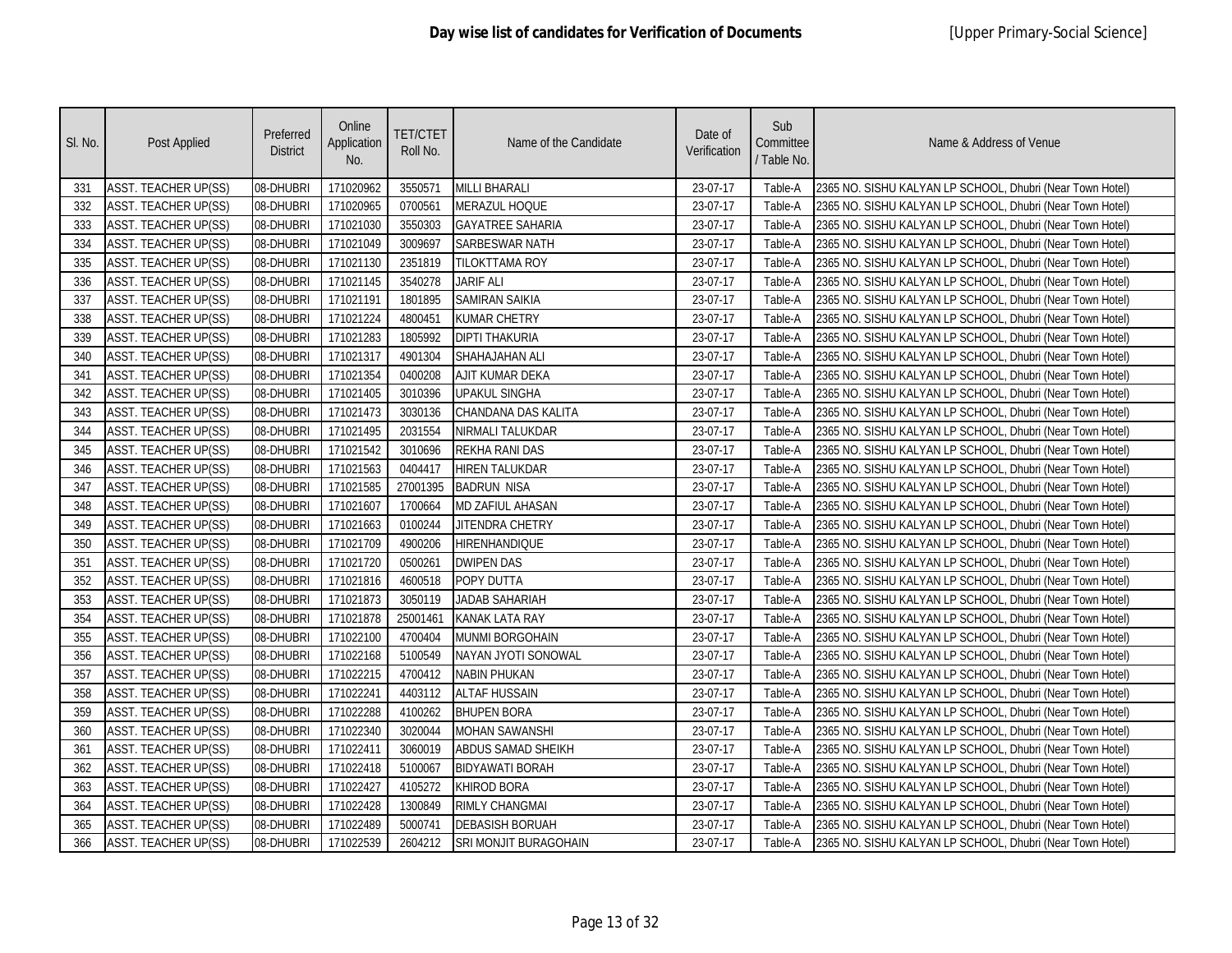| SI. No. | Post Applied                | Preferred<br><b>District</b> | Online<br>Application<br>No. | <b>TET/CTET</b><br>Roll No. | Name of the Candidate     | Date of<br>Verification | Sub<br>Committee<br>/ Table No. | Name & Address of Venue                                   |
|---------|-----------------------------|------------------------------|------------------------------|-----------------------------|---------------------------|-------------------------|---------------------------------|-----------------------------------------------------------|
| 367     | <b>ASST. TEACHER UP(SS)</b> | 08-DHUBRI                    | 171022564                    | 4101943                     | NIRMALI KAKATI            | 23-07-17                | Table-A                         | 2365 NO. SISHU KALYAN LP SCHOOL, Dhubri (Near Town Hotel) |
| 368     | <b>ASST. TEACHER UP(SS)</b> | 08-DHUBRI                    | 171022574                    | 1202474                     | <b>BHARGAB HAZARIKA</b>   | 23-07-17                | Table-A                         | 2365 NO. SISHU KALYAN LP SCHOOL, Dhubri (Near Town Hotel) |
| 369     | ASST. TEACHER UP(SS)        | 08-DHUBRI                    | 171022576                    | 3900249                     | LALIT CH HAZARIKA         | 23-07-17                | Table-A                         | 2365 NO. SISHU KALYAN LP SCHOOL, Dhubri (Near Town Hotel) |
| 370     | <b>ASST. TEACHER UP(SS)</b> | 08-DHUBRI                    | 171022584                    | 2600303                     | <b>BORNALI GOGOI</b>      | 23-07-17                | Table-A                         | 2365 NO. SISHU KALYAN LP SCHOOL, Dhubri (Near Town Hotel) |
| 371     | <b>ASST. TEACHER UP(SS)</b> | 08-DHUBRI                    | 171022596                    | 1221105884 NILAM            |                           | 23-07-17                | Table-A                         | 2365 NO. SISHU KALYAN LP SCHOOL, Dhubri (Near Town Hotel) |
| 372     | <b>ASST. TEACHER UP(SS)</b> | 08-DHUBRI                    | 171022601                    | 3050093                     | <b>GEORGE KUMAR DOLEY</b> | 23-07-17                | Table-A                         | 2365 NO. SISHU KALYAN LP SCHOOL, Dhubri (Near Town Hotel) |
| 373     | <b>ASST. TEACHER UP(SS)</b> | 08-DHUBRI                    | 171022698                    | 3050110                     | HIRANYABALA KARDONG       | 23-07-17                | Table-A                         | 2365 NO. SISHU KALYAN LP SCHOOL, Dhubri (Near Town Hotel) |
| 374     | <b>ASST. TEACHER UP(SS)</b> | 08-DHUBRI                    | 171022852                    | 1300475                     | MILKYOU MOCHAHARY         | 23-07-17                | Table-A                         | 2365 NO. SISHU KALYAN LP SCHOOL, Dhubri (Near Town Hotel) |
| 375     | <b>ASST. TEACHER UP(SS)</b> | 08-DHUBRI                    | 171022899                    | 4501778                     | RUPAM GOGOI               | 23-07-17                | Table-A                         | 2365 NO. SISHU KALYAN LP SCHOOL, Dhubri (Near Town Hotel) |
| 376     | <b>ASST. TEACHER UP(SS)</b> | 08-DHUBRI                    | 171022902                    | 4101916                     | NILABH NAYAN SAIKIA       | 23-07-17                | Table-A                         | 2365 NO. SISHU KALYAN LP SCHOOL, Dhubri (Near Town Hotel) |
| 377     | <b>ASST. TEACHER UP(SS)</b> | 08-DHUBRI                    | 171022921                    | 2601027                     | MOITRI BORPATRAGOHAIN     | 23-07-17                | Table-A                         | 2365 NO. SISHU KALYAN LP SCHOOL, Dhubri (Near Town Hotel) |
| 378     | <b>ASST. TEACHER UP(SS)</b> | 08-DHUBRI                    | 171022938                    | 4600211                     | <b>JUNMONI KALITA</b>     | 23-07-17                | Table-A                         | 2365 NO. SISHU KALYAN LP SCHOOL, Dhubri (Near Town Hotel) |
| 379     | <b>ASST. TEACHER UP(SS)</b> | 08-DHUBRI                    | 171023002                    | 91002636                    | MAHENDRA NATH RAI         | 23-07-17                | Table-A                         | 2365 NO. SISHU KALYAN LP SCHOOL, Dhubri (Near Town Hotel) |
| 380     | <b>ASST. TEACHER UP(SS)</b> | 08-DHUBRI                    | 171023013                    | 07401181                    | <b>SWEETY DAS</b>         | 23-07-17                | Table-A                         | 2365 NO. SISHU KALYAN LP SCHOOL, Dhubri (Near Town Hotel) |
| 381     | <b>ASST. TEACHER UP(SS)</b> | 08-DHUBRI                    | 171023022                    | 3030252                     | HAREKRISHNA TALUKDAR      | 23-07-17                | Table-A                         | 2365 NO. SISHU KALYAN LP SCHOOL, Dhubri (Near Town Hotel) |
| 382     | ASST. TEACHER UP(SS)        | 08-DHUBRI                    | 171023069                    | 2030429                     | NITAI CH MANDAL           | 23-07-17                | Table-A                         | 2365 NO. SISHU KALYAN LP SCHOOL, Dhubri (Near Town Hotel) |
| 383     | <b>ASST. TEACHER UP(SS)</b> | 08-DHUBRI                    | 171023096                    | 51003896                    | JAMIR UDDIN               | 23-07-17                | Table-A                         | 2365 NO. SISHU KALYAN LP SCHOOL, Dhubri (Near Town Hotel) |
| 384     | <b>ASST. TEACHER UP(SS)</b> | 08-DHUBRI                    | 171023110                    | 3060040                     | <b>AZRUL HOQUE</b>        | 23-07-17                | Table-A                         | 2365 NO. SISHU KALYAN LP SCHOOL, Dhubri (Near Town Hotel) |
| 385     | <b>ASST. TEACHER UP(SS)</b> | 08-DHUBRI                    | 171023146                    | 3007230                     | <b>GARGARAM DOLEY</b>     | 23-07-17                | Table-A                         | 2365 NO. SISHU KALYAN LP SCHOOL, Dhubri (Near Town Hotel) |
| 386     | <b>ASST. TEACHER UP(SS)</b> | 08-DHUBRI                    | 171023152                    | 3060014                     | ABDUR RASHID SARKAR       | 23-07-17                | Table-A                         | 2365 NO. SISHU KALYAN LP SCHOOL, Dhubri (Near Town Hotel) |
| 387     | <b>ASST. TEACHER UP(SS)</b> | 08-DHUBRI                    | 171023154                    | 4105372                     | <b>SUDARSAN SAIKIA</b>    | 23-07-17                | Table-A                         | 2365 NO. SISHU KALYAN LP SCHOOL, Dhubri (Near Town Hotel) |
| 388     | <b>ASST. TEACHER UP(SS)</b> | 08-DHUBRI                    | 171023218                    | 4103830                     | MANIK CHANDRA DAS         | 23-07-17                | Table-A                         | 2365 NO. SISHU KALYAN LP SCHOOL, Dhubri (Near Town Hotel) |
| 389     | <b>ASST. TEACHER UP(SS)</b> | 08-DHUBRI                    | 171023234                    | 2031536                     | NAMITA.HALOI              | 23-07-17                | Table-A                         | 2365 NO. SISHU KALYAN LP SCHOOL, Dhubri (Near Town Hotel) |
| 390     | <b>ASST. TEACHER UP(SS)</b> | 08-DHUBRI                    | 171023272                    | 0500397                     | <b>KARABI ROY</b>         | 23-07-17                | Table-A                         | 2365 NO. SISHU KALYAN LP SCHOOL, Dhubri (Near Town Hotel) |
| 391     | <b>ASST. TEACHER UP(SS)</b> | 08-DHUBRI                    | 171023457                    | 3110095                     | <b>DIPTI DEBNATH</b>      | 23-07-17                | Table-A                         | 2365 NO. SISHU KALYAN LP SCHOOL, Dhubri (Near Town Hotel) |
| 392     | <b>ASST. TEACHER UP(SS)</b> | 08-DHUBRI                    | 171023476                    | 4901042                     | JITENDRA KUMAR BARUAH     | 23-07-17                | Table-A                         | 2365 NO. SISHU KALYAN LP SCHOOL, Dhubri (Near Town Hotel) |
| 393     | <b>ASST. TEACHER UP(SS)</b> | 08-DHUBRI                    | 171023603                    | 5300070                     | MANDIRA BURAGOHAIN        | 23-07-17                | Table-A                         | 2365 NO. SISHU KALYAN LP SCHOOL, Dhubri (Near Town Hotel) |
| 394     | <b>ASST. TEACHER UP(SS)</b> | 08-DHUBRI                    | 171023678                    | 5101903                     | SHYAMLAL NEWAR            | 23-07-17                | Table-A                         | 2365 NO. SISHU KALYAN LP SCHOOL, Dhubri (Near Town Hotel) |
| 395     | <b>ASST. TEACHER UP(SS)</b> | 08-DHUBRI                    | 171023709                    | 2700183                     | MADHUMITA BARUAH          | 23-07-17                | Table-A                         | 2365 NO. SISHU KALYAN LP SCHOOL, Dhubri (Near Town Hotel) |
| 396     | <b>ASST. TEACHER UP(SS)</b> | 08-DHUBRI                    | 171023759                    | 3020044                     | <b>MOHAN SAWANSHI</b>     | 23-07-17                | Table-A                         | 2365 NO. SISHU KALYAN LP SCHOOL, Dhubri (Near Town Hotel) |
| 397     | <b>ASST. TEACHER UP(SS)</b> | 08-DHUBRI                    | 171023765                    | 2700547                     | <b>BHUBAN GOGOI</b>       | 23-07-17                | Table-A                         | 2365 NO. SISHU KALYAN LP SCHOOL, Dhubri (Near Town Hotel) |
| 398     | ASST. TEACHER UP(SS)        | 08-DHUBRI                    | 171023821                    | 2011451                     | PURANDAR RABHA            | 23-07-17                | Table-A                         | 2365 NO. SISHU KALYAN LP SCHOOL, Dhubri (Near Town Hotel) |
| 399     | ASST. TEACHER UP(SS)        | 08-DHUBRI                    | 171023834                    | 2601724                     | <b>RUBI POW</b>           | 23-07-17                | Table-A                         | 2365 NO. SISHU KALYAN LP SCHOOL, Dhubri (Near Town Hotel) |
| 400     | <b>ASST. TEACHER UP(SS)</b> | 08-DHUBRI                    | 171023851                    | 3011139                     | PRADEEP BHAGAT            | 23-07-17                | Table-A                         | 2365 NO. SISHU KALYAN LP SCHOOL, Dhubri (Near Town Hotel) |
| 401     | <b>ASST. TEACHER UP(SS)</b> | 08-DHUBRI                    | 171023918                    | 0500227                     | <b>DINESH DEKA</b>        | 23-07-17                | Table-B                         | 2365 NO. SISHU KALYAN LP SCHOOL, Dhubri (Near Town Hotel) |
| 402     | <b>ASST. TEACHER UP(SS)</b> | 08-DHUBRI                    | 171023919                    | 5101852                     | RUDRA BAHADUR CHETRY      | 23-07-17                | Table-B                         | 2365 NO. SISHU KALYAN LP SCHOOL, Dhubri (Near Town Hotel) |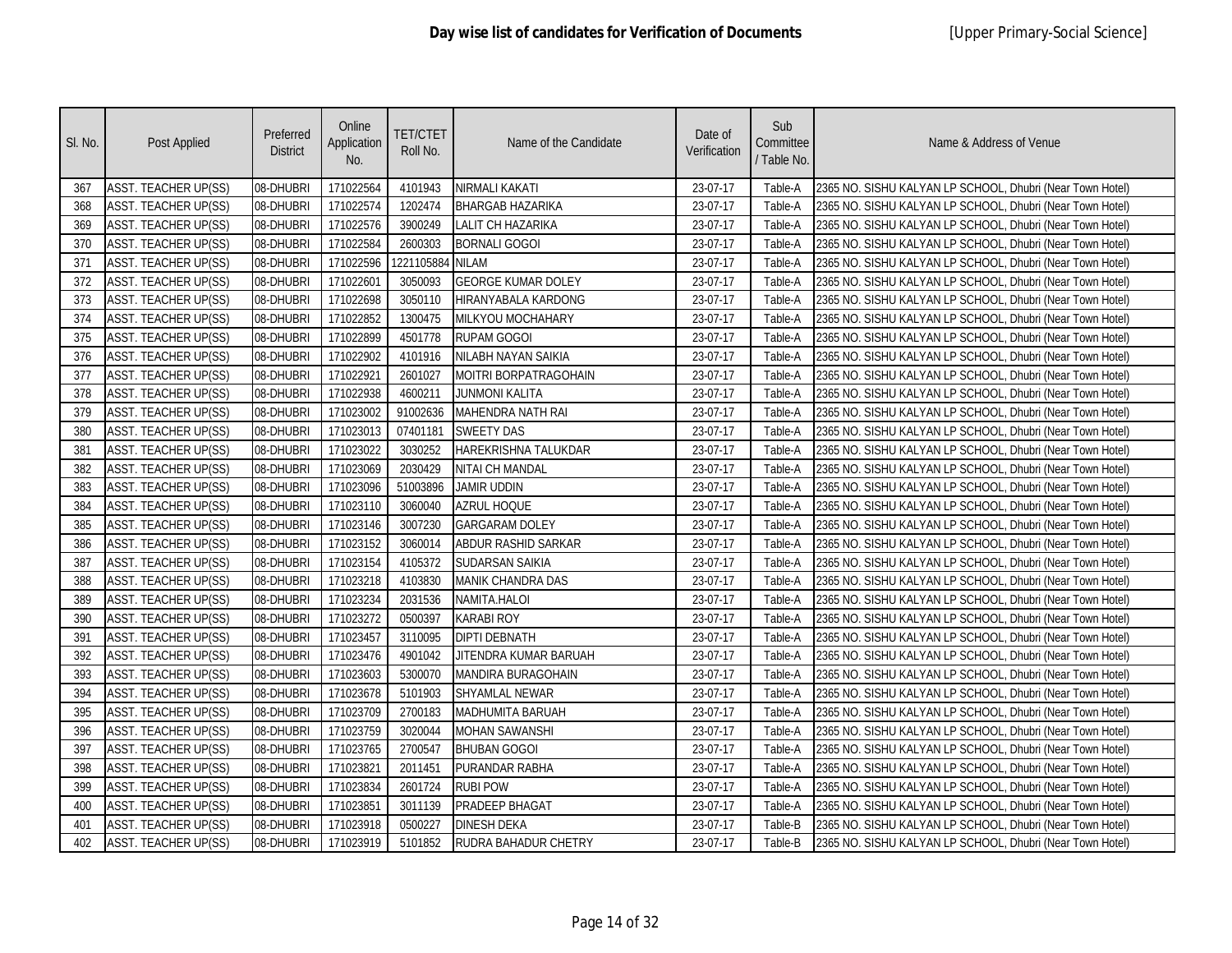| SI. No. | Post Applied                | Preferred<br><b>District</b> | Online<br>Application<br>No. | <b>TET/CTET</b><br>Roll No. | Name of the Candidate      | Date of<br>Verification | Sub<br>Committee<br>/ Table No. | Name & Address of Venue                                   |
|---------|-----------------------------|------------------------------|------------------------------|-----------------------------|----------------------------|-------------------------|---------------------------------|-----------------------------------------------------------|
| 403     | <b>ASST. TEACHER UP(SS)</b> | 08-DHUBRI                    | 171023933                    | 3110288                     | <b>SAHIDUR AHMED</b>       | 23-07-17                | Table-B                         | 2365 NO. SISHU KALYAN LP SCHOOL, Dhubri (Near Town Hotel) |
| 404     | <b>ASST. TEACHER UP(SS)</b> | 08-DHUBRI                    | 171023953                    | 4504572                     | <b>AMULYA BORAH</b>        | 23-07-17                | Table-B                         | 2365 NO. SISHU KALYAN LP SCHOOL, Dhubri (Near Town Hotel) |
| 405     | ASST. TEACHER UP(SS)        | 08-DHUBRI                    | 171023974                    | 3540116                     | <b>BIPUL KUMAR</b>         | 23-07-17                | Table-B                         | 2365 NO. SISHU KALYAN LP SCHOOL, Dhubri (Near Town Hotel) |
| 406     | <b>ASST. TEACHER UP(SS)</b> | 08-DHUBRI                    | 171024004                    | 3550398                     | JERIN AHMED                | 23-07-17                | Table-B                         | 2365 NO. SISHU KALYAN LP SCHOOL, Dhubri (Near Town Hotel) |
| 407     | <b>ASST. TEACHER UP(SS)</b> | 08-DHUBRI                    | 171024040                    | 3900109                     | <b>DEBASIS BURAGOHAIN</b>  | 23-07-17                | Table-B                         | 2365 NO. SISHU KALYAN LP SCHOOL, Dhubri (Near Town Hotel) |
| 408     | <b>ASST. TEACHER UP(SS)</b> | 08-DHUBRI                    | 171024049                    | 00502448                    | KAJAL KUMARI JADAV         | 23-07-17                | Table-B                         | 2365 NO. SISHU KALYAN LP SCHOOL, Dhubri (Near Town Hotel) |
| 409     | <b>ASST. TEACHER UP(SS)</b> | 08-DHUBRI                    | 171024064                    | 3030631                     | <b>RITUMONI TALUKDAR</b>   | 23-07-17                | Table-B                         | 2365 NO. SISHU KALYAN LP SCHOOL, Dhubri (Near Town Hotel) |
| 410     | <b>ASST. TEACHER UP(SS)</b> | 08-DHUBRI                    | 171024068                    | 0501372                     | NAYAN JYOTI ROY            | 23-07-17                | Table-B                         | 2365 NO. SISHU KALYAN LP SCHOOL, Dhubri (Near Town Hotel) |
| 411     | ASST. TEACHER UP(SS)        | 08-DHUBRI                    | 171024072                    | 0404940                     | <b>MD NURUL ISLAM</b>      | 23-07-17                | Table-B                         | 2365 NO. SISHU KALYAN LP SCHOOL, Dhubri (Near Town Hotel) |
| 412     | ASST. TEACHER UP(SS)        | 08-DHUBRI                    | 171024170                    | 3550516                     | MAHAT CHANDRA BORAH        | 23-07-17                | Table-B                         | 2365 NO. SISHU KALYAN LP SCHOOL, Dhubri (Near Town Hotel) |
| 413     | <b>ASST. TEACHER UP(SS)</b> | 08-DHUBRI                    | 171024199                    | 2541493                     | <b>MINAKSHI BARUAH</b>     | 23-07-17                | Table-B                         | 2365 NO. SISHU KALYAN LP SCHOOL, Dhubri (Near Town Hotel) |
| 414     | <b>ASST. TEACHER UP(SS)</b> | 08-DHUBRI                    | 171024233                    | 09523016                    | <b>AMITABH GAUTAM</b>      | 23-07-17                | Table-B                         | 2365 NO. SISHU KALYAN LP SCHOOL, Dhubri (Near Town Hotel) |
| 415     | <b>ASST. TEACHER UP(SS)</b> | 08-DHUBRI                    | 171024313                    |                             | 4820100520 VIVEK KUMAR RAO | 23-07-17                | Table-B                         | 2365 NO. SISHU KALYAN LP SCHOOL, Dhubri (Near Town Hotel) |
| 416     | ASST. TEACHER UP(SS)        | 08-DHUBRI                    | 171024336                    | 3020257                     | <b>MRIGEN KR KAKATI</b>    | 23-07-17                | Table-B                         | 2365 NO. SISHU KALYAN LP SCHOOL, Dhubri (Near Town Hotel) |
| 417     | ASST. TEACHER UP(SS)        | 08-DHUBRI                    | 171024350                    | 3030291                     | JATINDRA DAS               | 23-07-17                | Table-B                         | 2365 NO. SISHU KALYAN LP SCHOOL, Dhubri (Near Town Hotel) |
| 418     | <b>ASST. TEACHER UP(SS)</b> | 08-DHUBRI                    | 171024356                    | 3370119                     | SOPIOR RAHMAN              | 23-07-17                | Table-B                         | 2365 NO. SISHU KALYAN LP SCHOOL, Dhubri (Near Town Hotel) |
| 419     | <b>ASST. TEACHER UP(SS)</b> | 08-DHUBRI                    | 171024407                    | 2031408                     | <b>GAKUL BARMAN</b>        | 23-07-17                | Table-B                         | 2365 NO. SISHU KALYAN LP SCHOOL, Dhubri (Near Town Hotel) |
| 420     | <b>ASST. TEACHER UP(SS)</b> | 08-DHUBRI                    | 171024423                    | 4901201                     | PALLABIKA BORAH            | 23-07-17                | Table-B                         | 2365 NO. SISHU KALYAN LP SCHOOL, Dhubri (Near Town Hotel) |
| 421     | <b>ASST. TEACHER UP(SS)</b> | 08-DHUBRI                    | 171024429                    | 3020357                     | SANTOSH KUMAR SARKAR       | 23-07-17                | Table-B                         | 2365 NO. SISHU KALYAN LP SCHOOL, Dhubri (Near Town Hotel) |
| 422     | <b>ASST. TEACHER UP(SS)</b> | 08-DHUBRI                    | 171024520                    | 3030021                     | <b>ANIMA RAJBONGSHI</b>    | 23-07-17                | Table-B                         | 2365 NO. SISHU KALYAN LP SCHOOL, Dhubri (Near Town Hotel) |
| 423     | <b>ASST. TEACHER UP(SS)</b> | 08-DHUBRI                    | 171024538                    | 2800507                     | <b>ROSE BBHUYAN</b>        | 23-07-17                | Table-B                         | 2365 NO. SISHU KALYAN LP SCHOOL, Dhubri (Near Town Hotel) |
| 424     | <b>ASST. TEACHER UP(SS)</b> | 08-DHUBRI                    | 171024579                    | 2031490                     | <b>KUMUD DAS</b>           | 23-07-17                | Table-B                         | 2365 NO. SISHU KALYAN LP SCHOOL, Dhubri (Near Town Hotel) |
| 425     | <b>ASST. TEACHER UP(SS)</b> | 08-DHUBRI                    | 171024586                    | 1400879                     | SUDHANGSHU NAMASUDRA       | 23-07-17                | Table-B                         | 2365 NO. SISHU KALYAN LP SCHOOL, Dhubri (Near Town Hotel) |
| 426     | ASST. TEACHER UP(SS)        | 08-DHUBRI                    | 171024596                    | 5000774                     | <b>GEORGE MILI</b>         | 23-07-17                | Table-B                         | 2365 NO. SISHU KALYAN LP SCHOOL, Dhubri (Near Town Hotel) |
| 427     | ASST. TEACHER UP(SS)        | 08-DHUBRI                    | 171024638                    | 3550043                     | ANIMA BALA NATH            | 23-07-17                | Table-B                         | 2365 NO. SISHU KALYAN LP SCHOOL, Dhubri (Near Town Hotel) |
| 428     | <b>ASST. TEACHER UP(SS)</b> | 08-DHUBRI                    | 171024639                    | 3901609                     | <b>RAMEN CHANGMAI</b>      | 23-07-17                | Table-B                         | 2365 NO. SISHU KALYAN LP SCHOOL, Dhubri (Near Town Hotel) |
| 429     | <b>ASST. TEACHER UP(SS)</b> | 08-DHUBRI                    | 171024661                    | 3010647                     | <b>PULAKESH BARAH</b>      | 23-07-17                | Table-B                         | 2365 NO. SISHU KALYAN LP SCHOOL, Dhubri (Near Town Hotel) |
| 430     | <b>ASST. TEACHER UP(SS)</b> | 08-DHUBRI                    | 171024737                    | 3540236                     | <b>HAMIDUL ISLAM</b>       | 23-07-17                | Table-B                         | 2365 NO. SISHU KALYAN LP SCHOOL, Dhubri (Near Town Hotel) |
| 431     | ASST. TEACHER UP(SS)        | 08-DHUBRI                    | 171024797                    | 3010854                     | <b>DILIP SAPKOTA</b>       | 23-07-17                | Table-B                         | 2365 NO. SISHU KALYAN LP SCHOOL, Dhubri (Near Town Hotel) |
| 432     | ASST. TEACHER UP(SS)        | 08-DHUBRI                    | 171024947                    | 3550345                     | <b>HERAMBA DAS</b>         | 23-07-17                | Table-B                         | 2365 NO. SISHU KALYAN LP SCHOOL, Dhubri (Near Town Hotel) |
| 433     | <b>ASST. TEACHER UP(SS)</b> | 08-DHUBRI                    | 171024953                    | 1805711                     | <b>RUPAM BARUAH</b>        | 23-07-17                | Table-B                         | 2365 NO. SISHU KALYAN LP SCHOOL, Dhubri (Near Town Hotel) |
| 434     | <b>ASST. TEACHER UP(SS)</b> | 08-DHUBRI                    | 171024970                    | 3550035                     | ANAMIKA DEKA               | 23-07-17                | Table-B                         | 2365 NO. SISHU KALYAN LP SCHOOL, Dhubri (Near Town Hotel) |
| 435     | <b>ASST. TEACHER UP(SS)</b> | 08-DHUBRI                    | 171024996                    | 4000580                     | ABU BAKKAR SIDDIQUE        | 23-07-17                | Table-B                         | 2365 NO. SISHU KALYAN LP SCHOOL, Dhubri (Near Town Hotel) |
| 436     | ASST. TEACHER UP(SS)        | 08-DHUBRI                    | 171025001                    | 3060132                     | SHAHJAHAN ALI              | 23-07-17                | Table-B                         | 2365 NO. SISHU KALYAN LP SCHOOL, Dhubri (Near Town Hotel) |
| 437     | ASST. TEACHER UP(SS)        | 08-DHUBRI                    | 171025052                    | 55000072                    | <b>ABDUL BAKI</b>          | 23-07-17                | Table-B                         | 2365 NO. SISHU KALYAN LP SCHOOL, Dhubri (Near Town Hotel) |
| 438     | ASST. TEACHER UP(SS)        | 08-DHUBRI                    | 171025109                    | 2551513                     | <b>ROHIMA KHALEK</b>       | 23-07-17                | Table-B                         | 2365 NO. SISHU KALYAN LP SCHOOL, Dhubri (Near Town Hotel) |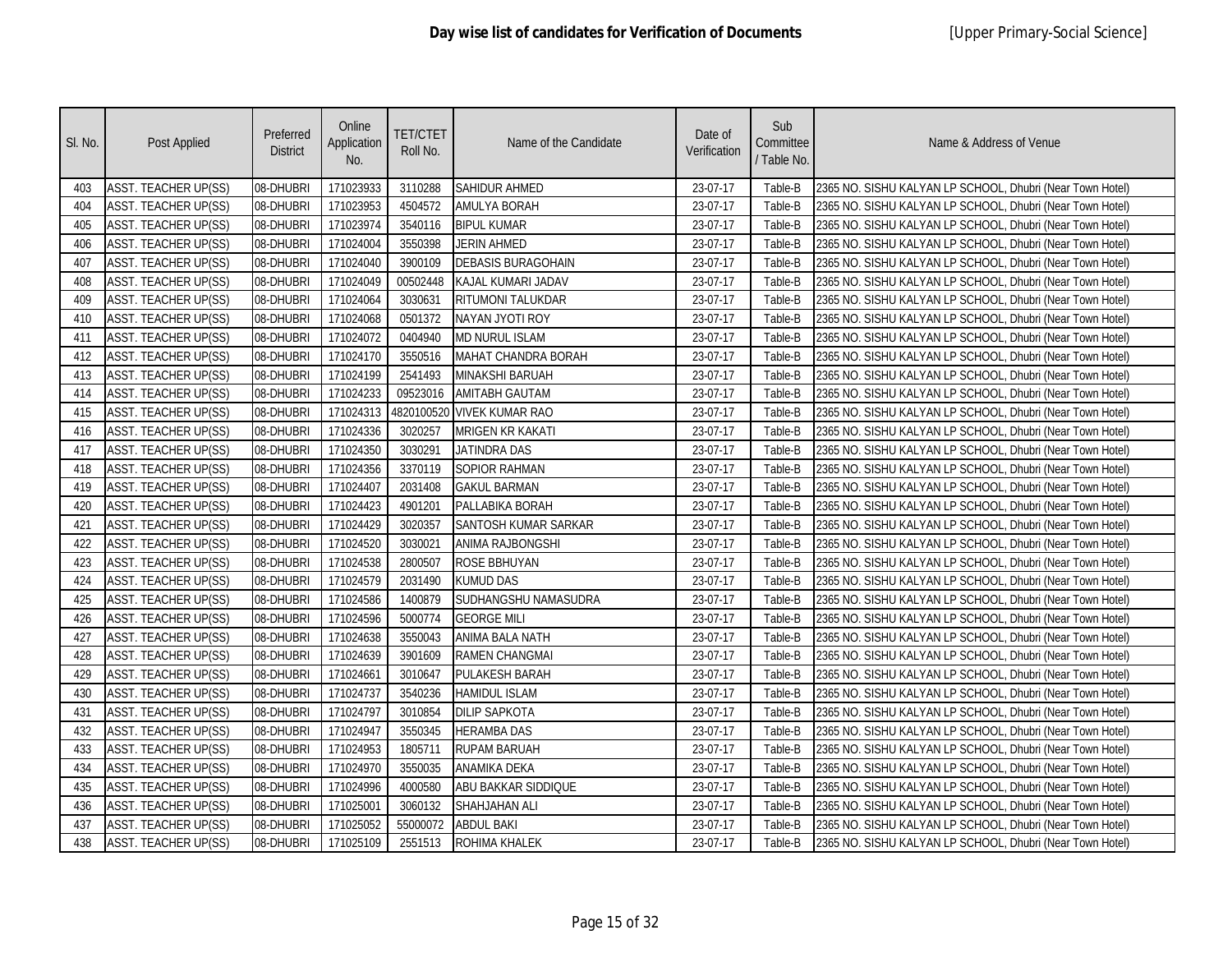| SI. No. | Post Applied                | Preferred<br><b>District</b> | Online<br>Application<br>No. | <b>TET/CTET</b><br>Roll No. | Name of the Candidate         | Date of<br>Verification | Sub<br>Committee<br>/ Table No. | Name & Address of Venue                                   |
|---------|-----------------------------|------------------------------|------------------------------|-----------------------------|-------------------------------|-------------------------|---------------------------------|-----------------------------------------------------------|
| 439     | <b>ASST. TEACHER UP(SS)</b> | 08-DHUBRI                    | 171025171                    | 3011126                     | <b>KULDIP DAS</b>             | 23-07-17                | Table-B                         | 2365 NO. SISHU KALYAN LP SCHOOL, Dhubri (Near Town Hotel) |
| 440     | <b>ASST. TEACHER UP(SS)</b> | 08-DHUBRI                    | 171025172                    | 4900769                     | <b>SUMIT ORANG</b>            | 23-07-17                | Table-B                         | 2365 NO. SISHU KALYAN LP SCHOOL, Dhubri (Near Town Hotel) |
| 441     | ASST. TEACHER UP(SS)        | 08-DHUBRI                    | 171025201                    | 2020703                     | <b>GITUMANI KALITA</b>        | 23-07-17                | Table-B                         | 2365 NO. SISHU KALYAN LP SCHOOL, Dhubri (Near Town Hotel) |
| 442     | <b>ASST. TEACHER UP(SS)</b> | 08-DHUBRI                    | 171025203                    | 3020084                     | <b>BIPUL DAS</b>              | 23-07-17                | Table-B                         | 2365 NO. SISHU KALYAN LP SCHOOL, Dhubri (Near Town Hotel) |
| 443     | <b>ASST. TEACHER UP(SS)</b> | 08-DHUBRI                    | 171025219                    | 2600261                     | <b>BINUD BORAH</b>            | 23-07-17                | Table-B                         | 2365 NO. SISHU KALYAN LP SCHOOL, Dhubri (Near Town Hotel) |
| 444     | <b>ASST. TEACHER UP(SS)</b> | 08-DHUBRI                    | 171025287                    | 3550005                     | <b>ABDUL WAHID</b>            | 23-07-17                | Table-B                         | 2365 NO. SISHU KALYAN LP SCHOOL, Dhubri (Near Town Hotel) |
| 445     | ASST. TEACHER UP(SS)        | 08-DHUBRI                    | 171025288                    | 007148                      | <b>ALOK KUMAR</b>             | 23-07-17                | Table-B                         | 2365 NO. SISHU KALYAN LP SCHOOL, Dhubri (Near Town Hotel) |
| 446     | <b>ASST. TEACHER UP(SS)</b> | 08-DHUBRI                    | 171025307                    | 3020233                     | MD MAIDUL ISLAM KHAN          | 23-07-17                | Table-B                         | 2365 NO. SISHU KALYAN LP SCHOOL, Dhubri (Near Town Hotel) |
| 447     | ASST. TEACHER UP(SS)        | 08-DHUBRI                    | 171025385                    | 1501656                     | SAHAJUL RAHMAN                | 23-07-17                | Table-B                         | 2365 NO. SISHU KALYAN LP SCHOOL, Dhubri (Near Town Hotel) |
| 448     | ASST. TEACHER UP(SS)        | 08-DHUBRI                    | 171025405                    | 3060107                     | <b>MONOWARA KHATUN</b>        | 23-07-17                | Table-B                         | 2365 NO. SISHU KALYAN LP SCHOOL, Dhubri (Near Town Hotel) |
| 449     | <b>ASST. TEACHER UP(SS)</b> | 08-DHUBRI                    | 171025471                    | 3350451                     | <b>NIPUN CHANDRA ROY</b>      | 23-07-17                | Table-B                         | 2365 NO. SISHU KALYAN LP SCHOOL, Dhubri (Near Town Hotel) |
| 450     | <b>ASST. TEACHER UP(SS)</b> | 08-DHUBRI                    | 171025532                    | 3060107                     | <b>MONOWARA KHATUN</b>        | 23-07-17                | Table-B                         | 2365 NO. SISHU KALYAN LP SCHOOL, Dhubri (Near Town Hotel) |
| 451     | <b>ASST. TEACHER UP(SS)</b> | 08-DHUBRI                    | 171025663                    | 0700172                     | <b>BHAIRABENDRA KUMAR RAY</b> | 23-07-17                | Table-B                         | 2365 NO. SISHU KALYAN LP SCHOOL, Dhubri (Near Town Hotel) |
| 452     | ASST. TEACHER UP(SS)        | 08-DHUBRI                    | 171025679                    | 3006734                     | <b>BINANDA HALOI</b>          | 23-07-17                | Table-B                         | 2365 NO. SISHU KALYAN LP SCHOOL, Dhubri (Near Town Hotel) |
| 453     | ASST. TEACHER UP(SS)        | 08-DHUBRI                    | 171025788                    | 2031680                     | NARAYAN NIROLA                | 23-07-17                | Table-B                         | 2365 NO. SISHU KALYAN LP SCHOOL, Dhubri (Near Town Hotel) |
| 454     | <b>ASST. TEACHER UP(SS)</b> | 08-DHUBRI                    | 171025802                    | 2031672                     | <b>BABITA POKHREL</b>         | 23-07-17                | Table-B                         | 2365 NO. SISHU KALYAN LP SCHOOL, Dhubri (Near Town Hotel) |
| 455     | <b>ASST. TEACHER UP(SS)</b> | 08-DHUBRI                    | 171025816                    | 3030753                     | <b>DILLIRAM BARAL</b>         | 23-07-17                | Table-B                         | 2365 NO. SISHU KALYAN LP SCHOOL, Dhubri (Near Town Hotel) |
| 456     | <b>ASST. TEACHER UP(SS)</b> | 08-DHUBRI                    | 171025871                    | 09502929                    | <b>JAYA KUMARI</b>            | 23-07-17                | Table-B                         | 2365 NO. SISHU KALYAN LP SCHOOL, Dhubri (Near Town Hotel) |
| 457     | <b>ASST. TEACHER UP(SS)</b> | 08-DHUBRI                    | 171025923                    | 2200916                     | PRAKASH DUTTA                 | 23-07-17                | Table-B                         | 2365 NO. SISHU KALYAN LP SCHOOL, Dhubri (Near Town Hotel) |
| 458     | <b>ASST. TEACHER UP(SS)</b> | 08-DHUBRI                    | 171026043                    | 06826944                    | THAN SINGH JAT                | 23-07-17                | Table-B                         | 2365 NO. SISHU KALYAN LP SCHOOL, Dhubri (Near Town Hotel) |
| 459     | <b>ASST. TEACHER UP(SS)</b> | 08-DHUBRI                    | 171026089                    | 0500131                     | <b>BHABESH BHARALI</b>        | 23-07-17                | Table-B                         | 2365 NO. SISHU KALYAN LP SCHOOL, Dhubri (Near Town Hotel) |
| 460     | <b>ASST. TEACHER UP(SS)</b> | 08-DHUBRI                    | 171026112                    | 25002569                    | .zakir. .hossain.             | 23-07-17                | Table-B                         | 2365 NO. SISHU KALYAN LP SCHOOL, Dhubri (Near Town Hotel) |
| 461     | <b>ASST. TEACHER UP(SS)</b> | 08-DHUBRI                    | 171026178                    | 00604380                    | MOFIZUDDIN SK                 | 23-07-17                | Table-B                         | 2365 NO. SISHU KALYAN LP SCHOOL, Dhubri (Near Town Hotel) |
| 462     | ASST. TEACHER UP(SS)        | 08-DHUBRI                    | 171026196                    | 2551420                     | <b>KARABI NATH</b>            | 23-07-17                | Table-B                         | 2365 NO. SISHU KALYAN LP SCHOOL, Dhubri (Near Town Hotel) |
| 463     | ASST. TEACHER UP(SS)        | 08-DHUBRI                    | 171026344                    | 55005890                    | <b>MD RASHIDUL ISLAM</b>      | 23-07-17                | Table-B                         | 2365 NO. SISHU KALYAN LP SCHOOL, Dhubri (Near Town Hotel) |
| 464     | <b>ASST. TEACHER UP(SS)</b> | 08-DHUBRI                    | 171026347                    | 4400569                     | DHRUBAJYOTI BARUAH            | 23-07-17                | Table-B                         | 2365 NO. SISHU KALYAN LP SCHOOL, Dhubri (Near Town Hotel) |
| 465     | <b>ASST. TEACHER UP(SS)</b> | 08-DHUBRI                    | 171026403                    | 2901797                     | DIVYA JYOTI KAKATI            | 23-07-17                | Table-B                         | 2365 NO. SISHU KALYAN LP SCHOOL, Dhubri (Near Town Hotel) |
| 466     | <b>ASST. TEACHER UP(SS)</b> | 08-DHUBRI                    | 171026489                    | 1501867                     | <b>SUBAL CH ROY</b>           | 23-07-17                | Table-B                         | 2365 NO. SISHU KALYAN LP SCHOOL, Dhubri (Near Town Hotel) |
| 467     | ASST. TEACHER UP(SS)        | 08-DHUBRI                    | 171026555                    | 0405594                     | SAMARENDRA KUMAR BARMAN       | 23-07-17                | Table-B                         | 2365 NO. SISHU KALYAN LP SCHOOL, Dhubri (Near Town Hotel) |
| 468     | ASST. TEACHER UP(SS)        | 08-DHUBRI                    | 171026722                    | 5100596                     | PARTHAPROTIM KAKOTI           | 23-07-17                | Table-B                         | 2365 NO. SISHU KALYAN LP SCHOOL, Dhubri (Near Town Hotel) |
| 469     | ASST. TEACHER UP(SS)        | 08-DHUBRI                    | 171026727                    | 3009462                     | <b>RITA MONI DEKA</b>         | 23-07-17                | Table-B                         | 2365 NO. SISHU KALYAN LP SCHOOL, Dhubri (Near Town Hotel) |
| 470     | <b>ASST. TEACHER UP(SS)</b> | 08-DHUBRI                    | 171026763                    | 3020248                     | MITALI BARMAN PATHAK          | 23-07-17                | Table-B                         | 2365 NO. SISHU KALYAN LP SCHOOL, Dhubri (Near Town Hotel) |
| 471     | ASST. TEACHER UP(SS)        | 08-DHUBRI                    | 171026849                    | 4500093                     | APURBA BARUAH                 | 23-07-17                | Table-B                         | 2365 NO. SISHU KALYAN LP SCHOOL, Dhubri (Near Town Hotel) |
| 472     | ASST. TEACHER UP(SS)        | 08-DHUBRI                    | 171026909                    | 2201145                     | SHILPIKA RAJKHOWA             | 23-07-17                | Table-B                         | 2365 NO. SISHU KALYAN LP SCHOOL, Dhubri (Near Town Hotel) |
| 473     | ASST. TEACHER UP(SS)        | 08-DHUBRI                    | 171026931                    | 1500706                     | <b>HOSEN ALI SK</b>           | 23-07-17                | Table-B                         | 2365 NO. SISHU KALYAN LP SCHOOL, Dhubri (Near Town Hotel) |
| 474     | ASST. TEACHER UP(SS)        | 08-DHUBRI                    | 171027037                    | 3050096                     | <b>GONESWAR PEGU</b>          | 23-07-17                | Table-B                         | 2365 NO. SISHU KALYAN LP SCHOOL, Dhubri (Near Town Hotel) |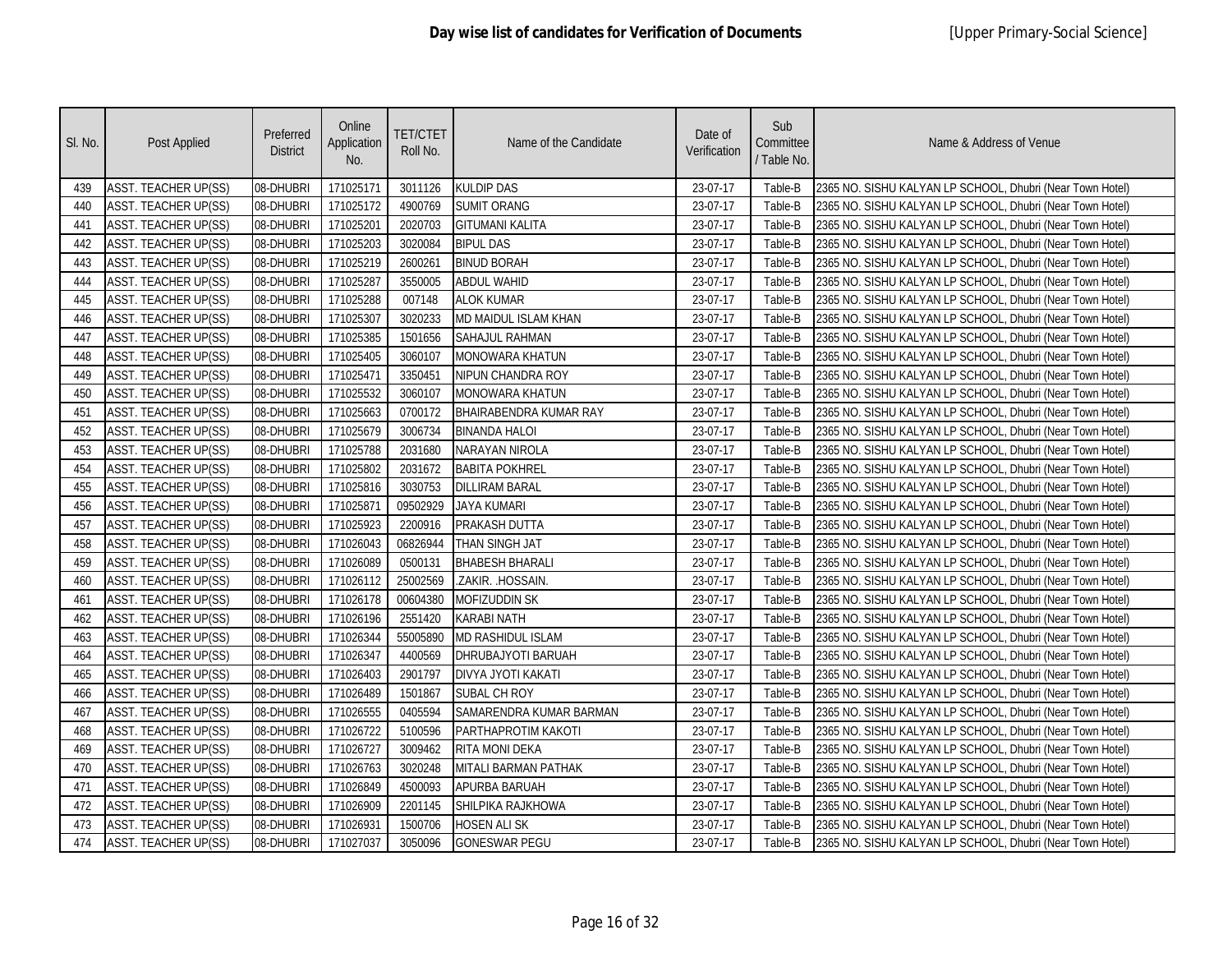| SI. No. | Post Applied                | Preferred<br><b>District</b> | Online<br>Application<br>No. | <b>TET/CTET</b><br>Roll No. | Name of the Candidate        | Date of<br>Verification | Sub<br>Committee<br>/ Table No. | Name & Address of Venue                                                     |
|---------|-----------------------------|------------------------------|------------------------------|-----------------------------|------------------------------|-------------------------|---------------------------------|-----------------------------------------------------------------------------|
| 475     | <b>ASST. TEACHER UP(SS)</b> | 08-DHUBRI                    | 171027052                    | 2900128                     | <b>BHABANI DAS</b>           | 23-07-17                | Table-B                         | 2365 NO. SISHU KALYAN LP SCHOOL, Dhubri (Near Town Hotel)                   |
| 476     | <b>ASST. TEACHER UP(SS)</b> | 08-DHUBRI                    | 171027054                    | 4402868                     | <b>SWIMEE BARMAN</b>         | 23-07-17                | Table-B                         | 2365 NO. SISHU KALYAN LP SCHOOL, Dhubri (Near Town Hotel)                   |
| 477     | <b>ASST. TEACHER UP(SS)</b> | 08-DHUBRI                    | 171027067                    | 3020108                     | DHIRAJ NARAYAN DAS           | 23-07-17                | Table-B                         | 2365 NO. SISHU KALYAN LP SCHOOL, Dhubri (Near Town Hotel)                   |
| 478     | <b>ASST. TEACHER UP(SS)</b> | 08-DHUBRI                    | 171027099                    | 2200577                     | <b>MISS MOMI BORAH</b>       | 23-07-17                | Table-B                         | 2365 NO. SISHU KALYAN LP SCHOOL, Dhubri (Near Town Hotel)                   |
| 479     | ASST. TEACHER UP(SS)        | 08-DHUBRI                    | 171027109                    | 1501063                     | MD AKRAMUL HOQUE             | 23-07-17                | Table-B                         | 2365 NO. SISHU KALYAN LP SCHOOL, Dhubri (Near Town Hotel)                   |
| 480     | <b>ASST. TEACHER UP(SS)</b> | 08-DHUBRI                    | 171027185                    | 1500489                     | DEBASHREE BHATTACHARYYA      | 23-07-17                | Table-B                         | 2365 NO. SISHU KALYAN LP SCHOOL, Dhubri (Near Town Hotel)                   |
| 481     | <b>ASST. TEACHER UP(SS)</b> | 08-DHUBRI                    | 171027193                    | 4002070                     | KUTUB UDDIN                  | 23-07-17                | Table-B                         | 2365 NO. SISHU KALYAN LP SCHOOL, Dhubri (Near Town Hotel)                   |
| 482     | <b>ASST. TEACHER UP(SS)</b> | 08-DHUBRI                    | 171027202                    | 5000045                     | <b>BHARATI CHANGMAI</b>      | 23-07-17                | Table-B                         | 2365 NO. SISHU KALYAN LP SCHOOL, Dhubri (Near Town Hotel)                   |
| 483     | <b>ASST. TEACHER UP(SS)</b> | 08-DHUBRI                    | 171027290                    | 1300551                     | <b>MOHAN KAMAN</b>           | 23-07-17                | Table-B                         | 2365 NO. SISHU KALYAN LP SCHOOL, Dhubri (Near Town Hotel)                   |
| 484     | <b>ASST. TEACHER UP(SS)</b> | 08-DHUBRI                    | 171027308                    | 5100522                     | MUKTINATH SAIKIA             | 23-07-17                | Table-B                         | 2365 NO. SISHU KALYAN LP SCHOOL, Dhubri (Near Town Hotel)                   |
| 485     | <b>ASST. TEACHER UP(SS)</b> | 08-DHUBRI                    | 171027367                    | 3901164                     | <b>MAHESWAR PEGU</b>         | 23-07-17                | Table-B                         | 2365 NO. SISHU KALYAN LP SCHOOL, Dhubri (Near Town Hotel)                   |
| 486     | <b>ASST. TEACHER UP(SS)</b> | 08-DHUBRI                    | 171027400                    | 1501978                     | <b>UTPAL BARMAN</b>          | 23-07-17                | Table-B                         | 2365 NO. SISHU KALYAN LP SCHOOL, Dhubri (Near Town Hotel)                   |
| 487     | <b>ASST. TEACHER UP(SS)</b> | 08-DHUBRI                    | 171027403                    | 3350107                     | <b>BISHNU RAM ROY</b>        | 23-07-17                | Table-B                         | 2365 NO. SISHU KALYAN LP SCHOOL, Dhubri (Near Town Hotel)                   |
| 488     | <b>ASST. TEACHER UP(SS)</b> | 08-DHUBRI                    | 171027432                    | 4403487                     | <b>DIMBESWAR DEKA</b>        | 23-07-17                | Table-B                         | 2365 NO. SISHU KALYAN LP SCHOOL, Dhubri (Near Town Hotel)                   |
| 489     | <b>ASST. TEACHER UP(SS)</b> | 08-DHUBRI                    | 171027438                    | 2600400                     | <b>DIGANTA BORA</b>          | 23-07-17                | Table-B                         | 2365 NO. SISHU KALYAN LP SCHOOL, Dhubri (Near Town Hotel)                   |
| 490     | ASST. TEACHER UP(SS)        | 08-DHUBRI                    | 171027447                    | 4002932                     | MANTU KR NATH                | 23-07-17                | Table-B                         | 2365 NO. SISHU KALYAN LP SCHOOL, Dhubri (Near Town Hotel)                   |
| 491     | <b>ASST. TEACHER UP(SS)</b> | 08-DHUBRI                    | 171027456                    | 54004669                    | SHAH OLIULLAH MAHMUD HUSSAIN | 23-07-17                | Table-B                         | 2365 NO. SISHU KALYAN LP SCHOOL, Dhubri (Near Town Hotel)                   |
| 492     | ASST. TEACHER UP(SS)        | 08-DHUBRI                    | 171027465                    | 5100804                     | SRI BIRAJ BARUAH             | 23-07-17                | Table-B                         | 2365 NO. SISHU KALYAN LP SCHOOL, Dhubri (Near Town Hotel)                   |
| 493     | <b>ASST. TEACHER UP(SS)</b> | 08-DHUBRI                    | 171027470                    | 4500224                     | <b>BITUMONI BARUAH</b>       | 23-07-17                | Table-B                         | 2365 NO. SISHU KALYAN LP SCHOOL, Dhubri (Near Town Hotel)                   |
| 494     | <b>ASST. TEACHER UP(SS)</b> | 08-DHUBRI                    | 171027513                    | 3500088                     | <b>DURGE BALA ROY</b>        | 23-07-17                | Table-B                         | 2365 NO. SISHU KALYAN LP SCHOOL, Dhubri (Near Town Hotel)                   |
| 495     | <b>ASST. TEACHER UP(SS)</b> | 08-DHUBRI                    | 171027514                    | 5604098                     | <b>MISS MAFIDA BEGUM</b>     | 23-07-17                | Table-B                         | 2365 NO. SISHU KALYAN LP SCHOOL, Dhubri (Near Town Hotel)                   |
| 496     | <b>ASST. TEACHER UP(SS)</b> | 08-DHUBRI                    | 171027633                    | 2200100                     | <b>BHUPEN HAZARIKA</b>       | 23-07-17                | Table-B                         | 2365 NO. SISHU KALYAN LP SCHOOL, Dhubri (Near Town Hotel)                   |
| 497     | <b>ASST. TEACHER UP(SS)</b> | 08-DHUBRI                    | 171027660                    | 3003454                     | REKHA RANI RAJBONGSHI        | 23-07-17                | Table-B                         | 2365 NO. SISHU KALYAN LP SCHOOL, Dhubri (Near Town Hotel)                   |
| 498     | <b>ASST. TEACHER UP(SS)</b> | 08-DHUBRI                    | 171027671                    | 3030386                     | LOKENDRA PATHAK              | 23-07-17                | Table-B                         | 2365 NO. SISHU KALYAN LP SCHOOL, Dhubri (Near Town Hotel)                   |
| 499     | <b>ASST. TEACHER UP(SS)</b> | 08-DHUBRI                    | 171027739                    | 2031678                     | NABARAJ DAHAL                | 23-07-17                | Table-B                         | 2365 NO. SISHU KALYAN LP SCHOOL, Dhubri (Near Town Hotel)                   |
| 500     | <b>ASST. TEACHER UP(SS)</b> | 08-DHUBRI                    | 171027763                    | 1500672                     | <b>HARIPADA ROY</b>          | 23-07-17                | Table-B                         | 2365 NO. SISHU KALYAN LP SCHOOL, Dhubri (Near Town Hotel)                   |
| 501     | <b>ASST. TEACHER UP(SS)</b> | 08-DHUBRI                    | 171027785                    | 2901299                     | NIRANJAN SARMA               | 23-07-17                | Table-A                         | 737 NO. B.C. MEMORIAL JBS, Dhubri (Near P.C. Baruah Play Ground,<br>Dhubri) |
| 502     | <b>ASST. TEACHER UP(SS)</b> | 08-DHUBRI                    | 171027816                    | 2030400                     | <b>GITIKA DEVI</b>           | 23-07-17                | Table-A                         | 737 NO. B.C. MEMORIAL JBS, Dhubri (Near P.C. Baruah Play Ground,<br>Dhubri) |
| 503     | ASST. TEACHER UP(SS)        | 08-DHUBRI                    | 171027827                    | 3030755                     | <b>DRONA POUDYAL</b>         | 23-07-17                | Table-A                         | 737 NO. B.C. MEMORIAL JBS, Dhubri (Near P.C. Baruah Play Ground,<br>Dhubri) |
| 504     | <b>ASST. TEACHER UP(SS)</b> | 08-DHUBRI                    | 171027829                    | 1804839                     | SHRI DAMBARU GOGOI           | 23-07-17                | Table-A                         | 737 NO. B.C. MEMORIAL JBS, Dhubri (Near P.C. Baruah Play Ground,<br>Dhubri) |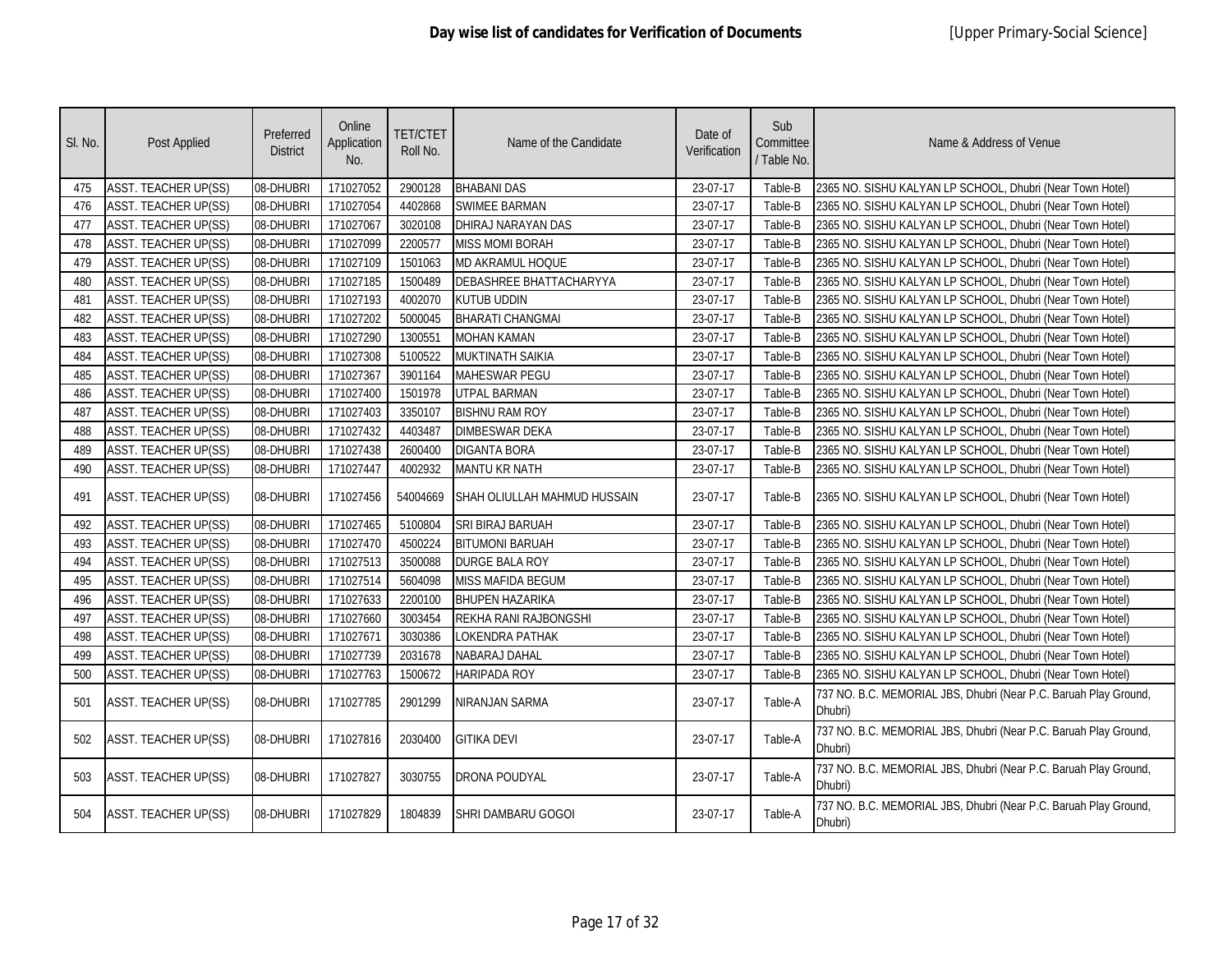| SI. No. | Post Applied                | Preferred<br><b>District</b> | Online<br>Application<br>No. | <b>TET/CTET</b><br>Roll No. | Name of the Candidate | Date of<br>Verification | Sub<br>Committee<br>/ Table No. | Name & Address of Venue                                                     |
|---------|-----------------------------|------------------------------|------------------------------|-----------------------------|-----------------------|-------------------------|---------------------------------|-----------------------------------------------------------------------------|
| 505     | <b>ASST. TEACHER UP(SS)</b> | 08-DHUBRI                    | 171027840                    | 2541510                     | NANDITA DAS           | 23-07-17                | Table-A                         | 737 NO. B.C. MEMORIAL JBS, Dhubri (Near P.C. Baruah Play Ground,<br>Dhubri) |
| 506     | <b>ASST. TEACHER UP(SS)</b> | 08-DHUBRI                    | 171027869                    | 2901942                     | KANAK CHANDRA HIRA    | 23-07-17                | Table-A                         | 737 NO. B.C. MEMORIAL JBS, Dhubri (Near P.C. Baruah Play Ground,<br>Dhubri) |
| 507     | <b>ASST. TEACHER UP(SS)</b> | 08-DHUBRI                    | 171027903                    | 2603783                     | PRONALI BORAH         | 23-07-17                | Table-A                         | 737 NO. B.C. MEMORIAL JBS, Dhubri (Near P.C. Baruah Play Ground,<br>Dhubri) |
| 508     | <b>ASST. TEACHER UP(SS)</b> | 08-DHUBRI                    | 171027923                    | 3802996                     | JATIN BORAH           | 23-07-17                | Table-A                         | 737 NO. B.C. MEMORIAL JBS, Dhubri (Near P.C. Baruah Play Ground,<br>Dhubri) |
| 509     | <b>ASST. TEACHER UP(SS)</b> | 08-DHUBRI                    | 171028001                    | 2601738                     | <b>RUMI PHUKON</b>    | 23-07-17                | Table-A                         | 737 NO. B.C. MEMORIAL JBS, Dhubri (Near P.C. Baruah Play Ground,<br>Dhubri) |
| 510     | <b>ASST. TEACHER UP(SS)</b> | 08-DHUBRI                    | 171028027                    | 3030003                     | <b>KABITA DAS</b>     | 23-07-17                | Table-A                         | 737 NO. B.C. MEMORIAL JBS, Dhubri (Near P.C. Baruah Play Ground,<br>Dhubri) |
| 511     | <b>ASST. TEACHER UP(SS)</b> | 08-DHUBRI                    | 171028084                    | 3006751                     | <b>BINITA NATH</b>    | 23-07-17                | Table-A                         | 737 NO. B.C. MEMORIAL JBS, Dhubri (Near P.C. Baruah Play Ground,<br>Dhubri) |
| 512     | <b>ASST. TEACHER UP(SS)</b> | 08-DHUBRI                    | 171028164                    | 3051970                     | <b>BIDYUT KR DAS</b>  | 23-07-17                | Table-A                         | 737 NO. B.C. MEMORIAL JBS, Dhubri (Near P.C. Baruah Play Ground,<br>Dhubri) |
| 513     | <b>ASST. TEACHER UP(SS)</b> | 08-DHUBRI                    | 171028208                    | 3550959                     | <b>SURAJIT SAHA</b>   | 23-07-17                | Table-A                         | 737 NO. B.C. MEMORIAL JBS, Dhubri (Near P.C. Baruah Play Ground,<br>Dhubri) |
| 514     | <b>ASST. TEACHER UP(SS)</b> | 08-DHUBRI                    | 171028279                    | 1201144                     | MD SHAHJAHAN ALI      | 23-07-17                | Table-A                         | 737 NO. B.C. MEMORIAL JBS, Dhubri (Near P.C. Baruah Play Ground,<br>Dhubri) |
| 515     | <b>ASST. TEACHER UP(SS)</b> | 08-DHUBRI                    | 171028287                    | 3030116                     | BINITA THAKURIA       | 23-07-17                | Table-A                         | 737 NO. B.C. MEMORIAL JBS, Dhubri (Near P.C. Baruah Play Ground,<br>Dhubri) |
| 516     | <b>ASST. TEACHER UP(SS)</b> | 08-DHUBRI                    | 171028297                    | 55000703                    | ABUL KALAM            | 23-07-17                | Table-A                         | 737 NO. B.C. MEMORIAL JBS, Dhubri (Near P.C. Baruah Play Ground,<br>Dhubri) |
| 517     | <b>ASST. TEACHER UP(SS)</b> | 08-DHUBRI                    | 171028333                    | 55000292                    | ABDUL MOZID PRODHANI  | 23-07-17                | Table-A                         | 737 NO. B.C. MEMORIAL JBS, Dhubri (Near P.C. Baruah Play Ground,<br>Dhubri) |
| 518     | <b>ASST. TEACHER UP(SS)</b> | 08-DHUBRI                    | 171028366                    | 3010235                     | <b>FATEMA PARBIN</b>  | 23-07-17                | Table-A                         | 737 NO. B.C. MEMORIAL JBS, Dhubri (Near P.C. Baruah Play Ground,<br>Dhubri) |
| 519     | <b>ASST. TEACHER UP(SS)</b> | 08-DHUBRI                    | 171028390                    | 4104104                     | MUSTAQUE HUSSAIN      | 23-07-17                | Table-A                         | 737 NO. B.C. MEMORIAL JBS, Dhubri (Near P.C. Baruah Play Ground,<br>Dhubri) |
| 520     | <b>ASST. TEACHER UP(SS)</b> | 08-DHUBRI                    | 171028414                    | 2031433                     | HIRAMANI DAS          | 23-07-17                | Table-A                         | 737 NO. B.C. MEMORIAL JBS, Dhubri (Near P.C. Baruah Play Ground,<br>Dhubri) |
| 521     | <b>ASST. TEACHER UP(SS)</b> | 08-DHUBRI                    | 171028421                    | 2031433                     | HIRAMANI DAS          | 23-07-17                | Table-A                         | 737 NO. B.C. MEMORIAL JBS, Dhubri (Near P.C. Baruah Play Ground,<br>Dhubri) |
| 522     | ASST. TEACHER UP(SS)        | 08-DHUBRI                    | 171028491                    | 2601868                     | SIKHA MONI BORAH      | 23-07-17                | Table-A                         | 737 NO. B.C. MEMORIAL JBS, Dhubri (Near P.C. Baruah Play Ground,<br>Dhubri) |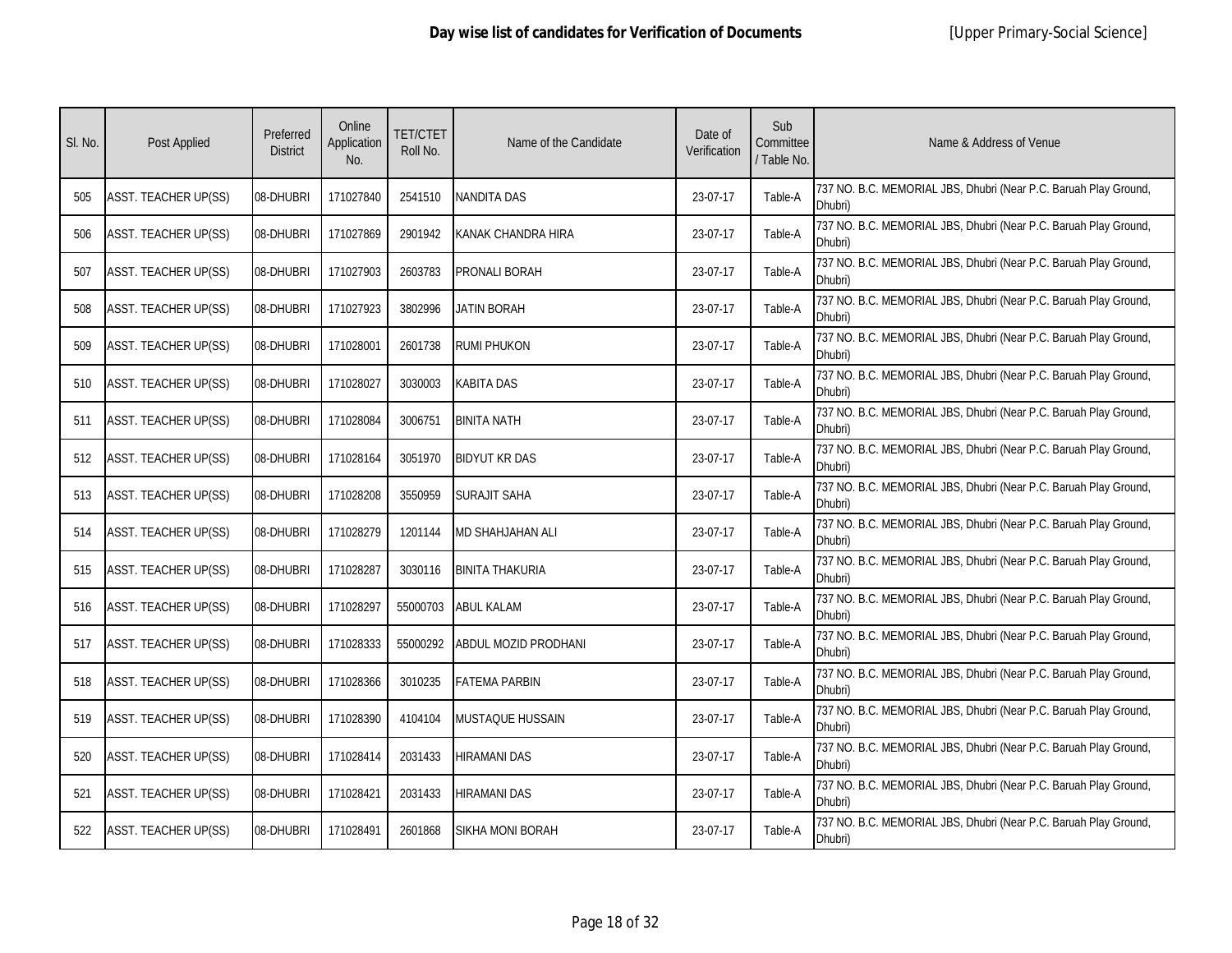| SI. No. | Post Applied                | Preferred<br><b>District</b> | Online<br>Application<br>No. | <b>TET/CTET</b><br>Roll No. | Name of the Candidate    | Date of<br>Verification | Sub<br>Committee<br>/ Table No. | Name & Address of Venue                                                     |
|---------|-----------------------------|------------------------------|------------------------------|-----------------------------|--------------------------|-------------------------|---------------------------------|-----------------------------------------------------------------------------|
| 523     | <b>ASST. TEACHER UP(SS)</b> | 08-DHUBRI                    | 171028529                    | 5100036                     | ARUN JYOTI BORAH         | 23-07-17                | Table-A                         | 737 NO. B.C. MEMORIAL JBS, Dhubri (Near P.C. Baruah Play Ground,<br>Dhubri) |
| 524     | <b>ASST. TEACHER UP(SS)</b> | 08-DHUBRI                    | 171028552                    | 3020278                     | NIRANJAN CHANDRA MANDAL  | 23-07-17                | Table-A                         | 737 NO. B.C. MEMORIAL JBS, Dhubri (Near P.C. Baruah Play Ground,<br>Dhubri) |
| 525     | <b>ASST. TEACHER UP(SS)</b> | 08-DHUBRI                    | 171028589                    | 3110406                     | KUMAR KALYAN ROY         | 23-07-17                | Table-A                         | 737 NO. B.C. MEMORIAL JBS, Dhubri (Near P.C. Baruah Play Ground,<br>Dhubri) |
| 526     | <b>ASST. TEACHER UP(SS)</b> | 08-DHUBRI                    | 171028614                    | 3803057                     | JOGESH SHARMAH           | 23-07-17                | Table-A                         | 737 NO. B.C. MEMORIAL JBS, Dhubri (Near P.C. Baruah Play Ground,<br>Dhubri) |
| 527     | ASST. TEACHER UP(SS)        | 08-DHUBRI                    | 171028671                    | 3030764                     | <b>KAMAL BARAL</b>       | 23-07-17                | Table-A                         | 737 NO. B.C. MEMORIAL JBS, Dhubri (Near P.C. Baruah Play Ground,<br>Dhubri) |
| 528     | <b>ASST. TEACHER UP(SS)</b> | 08-DHUBRI                    | 171028728                    | 3020366                     | <b>SHAHNIAJ AHMED</b>    | 23-07-17                | Table-A                         | 737 NO. B.C. MEMORIAL JBS, Dhubri (Near P.C. Baruah Play Ground,<br>Dhubri) |
| 529     | ASST. TEACHER UP(SS)        | 08-DHUBRI                    | 171028730                    | 00817956                    | <b>SHEO MANGAL SINGH</b> | 23-07-17                | Table-A                         | 737 NO. B.C. MEMORIAL JBS, Dhubri (Near P.C. Baruah Play Ground,<br>Dhubri) |
| 530     | ASST. TEACHER UP(SS)        | 08-DHUBRI                    | 171028837                    | 3100028                     | <b>BHABESWAR RAY</b>     | 23-07-17                | Table-A                         | 737 NO. B.C. MEMORIAL JBS, Dhubri (Near P.C. Baruah Play Ground,<br>Dhubri) |
| 531     | <b>ASST. TEACHER UP(SS)</b> | 08-DHUBRI                    | 171028855                    | 04605180                    | <b>GAWAI VIKAS DATTU</b> | 23-07-17                | Table-A                         | 737 NO. B.C. MEMORIAL JBS, Dhubri (Near P.C. Baruah Play Ground,<br>Dhubri) |
| 532     | <b>ASST. TEACHER UP(SS)</b> | 08-DHUBRI                    | 171028909                    | 4300875                     | <b>SAIMA YASMIN</b>      | 23-07-17                | Table-A                         | 737 NO. B.C. MEMORIAL JBS, Dhubri (Near P.C. Baruah Play Ground,<br>Dhubri) |
| 533     | <b>ASST. TEACHER UP(SS)</b> | 08-DHUBRI                    | 171028940                    | 51011103                    | SUDHIR CHANDRA MANDAL    | 23-07-17                | Table-A                         | 737 NO. B.C. MEMORIAL JBS, Dhubri (Near P.C. Baruah Play Ground,<br>Dhubri) |
| 534     | <b>ASST. TEACHER UP(SS)</b> | 08-DHUBRI                    | 171028943                    | 5100096                     | <b>BOKUL DOHUTIA</b>     | 23-07-17                | Table-A                         | 737 NO. B.C. MEMORIAL JBS, Dhubri (Near P.C. Baruah Play Ground,<br>Dhubri) |
| 535     | <b>ASST. TEACHER UP(SS)</b> | 08-DHUBRI                    | 171028966                    | 1201774                     | SIBA PRASAD DEKA         | 23-07-17                | Table-A                         | 737 NO. B.C. MEMORIAL JBS, Dhubri (Near P.C. Baruah Play Ground,<br>Dhubri) |
| 536     | <b>ASST. TEACHER UP(SS)</b> | 08-DHUBRI                    | 171029027                    | 1301052                     | <b>SUNUMONI CHETIA</b>   | 23-07-17                | Table-A                         | 737 NO. B.C. MEMORIAL JBS, Dhubri (Near P.C. Baruah Play Ground,<br>Dhubri) |
| 537     | <b>ASST. TEACHER UP(SS)</b> | 08-DHUBRI                    | 171029030                    | 3540135                     | CHURA MANI CHETRY        | 23-07-17                | Table-A                         | 737 NO. B.C. MEMORIAL JBS, Dhubri (Near P.C. Baruah Play Ground,<br>Dhubri) |
| 538     | ASST. TEACHER UP(SS)        | 08-DHUBRI                    | 171029066                    | 5100725                     | <b>RITAMONI NEOG</b>     | 23-07-17                | Table-A                         | 737 NO. B.C. MEMORIAL JBS, Dhubri (Near P.C. Baruah Play Ground,<br>Dhubri) |
| 539     | <b>ASST. TEACHER UP(SS)</b> | 08-DHUBRI                    | 171029115                    | 1201606                     | <b>RATUL KUMAR</b>       | 23-07-17                | Table-A                         | 737 NO. B.C. MEMORIAL JBS, Dhubri (Near P.C. Baruah Play Ground,<br>Dhubri) |
| 540     | <b>ASST. TEACHER UP(SS)</b> | 08-DHUBRI                    | 171029150                    | 3003991                     | <b>DHANJIT TALUKDAR</b>  | 23-07-17                | Table-A                         | 737 NO. B.C. MEMORIAL JBS, Dhubri (Near P.C. Baruah Play Ground,<br>Dhubri) |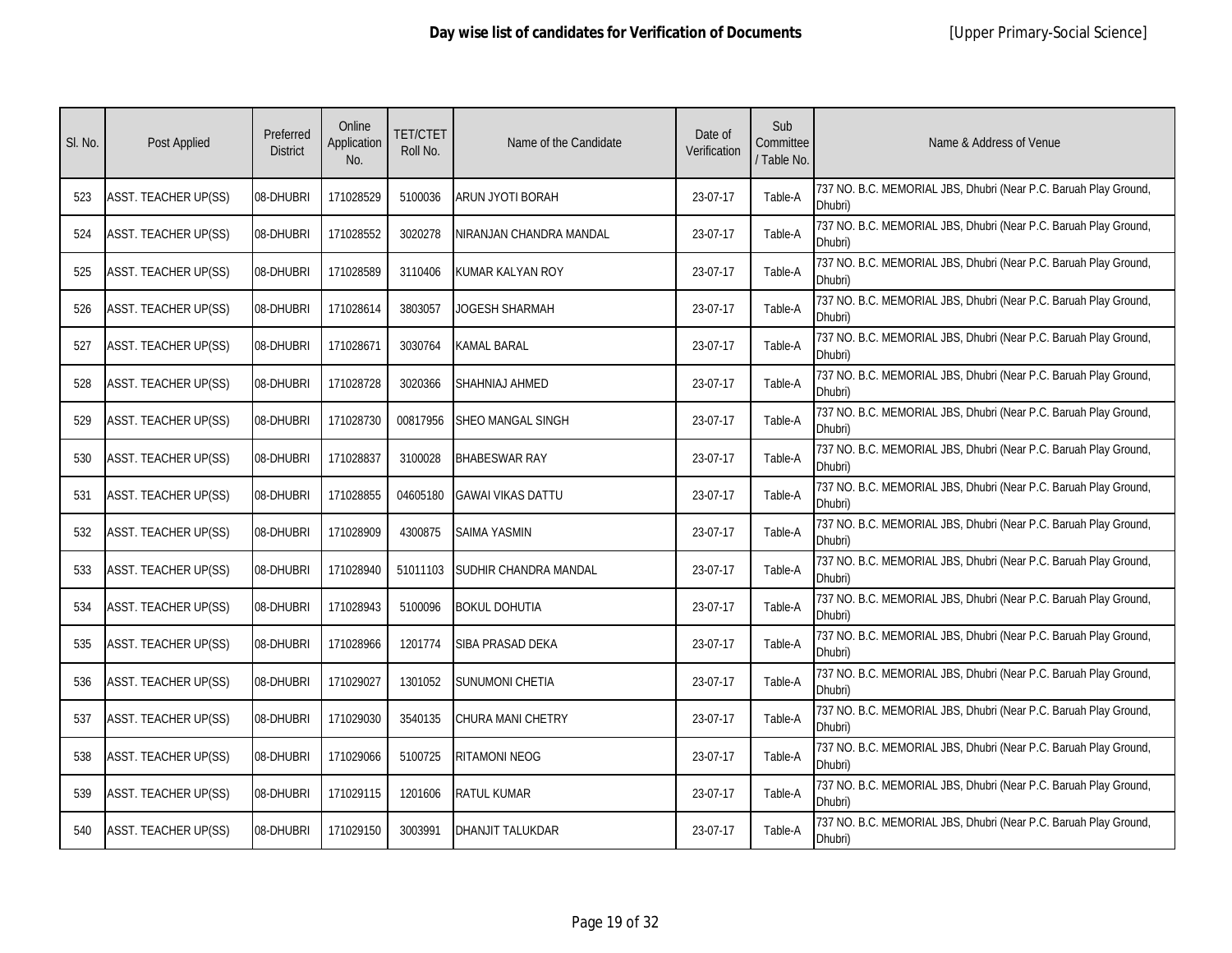| SI. No. | Post Applied                | Preferred<br><b>District</b> | Online<br>Application<br>No. | <b>TET/CTET</b><br>Roll No. | Name of the Candidate       | Date of<br>Verification | Sub<br>Committee<br>/ Table No. | Name & Address of Venue                                                     |
|---------|-----------------------------|------------------------------|------------------------------|-----------------------------|-----------------------------|-------------------------|---------------------------------|-----------------------------------------------------------------------------|
| 541     | <b>ASST. TEACHER UP(SS)</b> | 08-DHUBRI                    | 171029161                    | 0600002                     | <b>ABDUL JABBAR</b>         | 23-07-17                | Table-A                         | 737 NO. B.C. MEMORIAL JBS, Dhubri (Near P.C. Baruah Play Ground,<br>Dhubri) |
| 542     | ASST. TEACHER UP(SS)        | 08-DHUBRI                    | 171029163                    | 2011476                     | RIJUSMITA DEKA              | 23-07-17                | Table-A                         | 737 NO. B.C. MEMORIAL JBS, Dhubri (Near P.C. Baruah Play Ground,<br>Dhubri) |
| 543     | <b>ASST. TEACHER UP(SS)</b> | 08-DHUBRI                    | 171029199                    | 55003681                    | .HASHIMUL, .HOQUE.          | 23-07-17                | Table-A                         | 737 NO. B.C. MEMORIAL JBS, Dhubri (Near P.C. Baruah Play Ground,<br>Dhubri) |
| 544     | <b>ASST. TEACHER UP(SS)</b> | 08-DHUBRI                    | 171029202                    | 0700299                     | GOURANGA MANDAL             | 23-07-17                | Table-A                         | 737 NO. B.C. MEMORIAL JBS, Dhubri (Near P.C. Baruah Play Ground,<br>Dhubri) |
| 545     | <b>ASST. TEACHER UP(SS)</b> | 08-DHUBRI                    | 171029215                    | 55003303                    | <b>GAJIBAR RAHMAN</b>       | 23-07-17                | Table-A                         | 737 NO. B.C. MEMORIAL JBS, Dhubri (Near P.C. Baruah Play Ground,<br>Dhubri) |
| 546     | <b>ASST. TEACHER UP(SS)</b> | 08-DHUBRI                    | 171029219                    | 51008800                    | <b>RINKU MONI ROY</b>       | 23-07-17                | Table-A                         | 737 NO. B.C. MEMORIAL JBS, Dhubri (Near P.C. Baruah Play Ground,<br>Dhubri) |
| 547     | <b>ASST. TEACHER UP(SS)</b> | 08-DHUBRI                    | 171029301                    | 05414495                    | <b>RAJENDER KUMAR MOCHI</b> | 23-07-17                | Table-A                         | 737 NO. B.C. MEMORIAL JBS, Dhubri (Near P.C. Baruah Play Ground,<br>Dhubri) |
| 548     | <b>ASST. TEACHER UP(SS)</b> | 08-DHUBRI                    | 171029331                    | 3003206                     | PRATIBHA BAISHYA            | 23-07-17                | Table-A                         | 737 NO. B.C. MEMORIAL JBS, Dhubri (Near P.C. Baruah Play Ground,<br>Dhubri) |
| 549     | <b>ASST. TEACHER UP(SS)</b> | 08-DHUBRI                    | 171029379                    | 40000883                    | <b>JIJISH C</b>             | 23-07-17                | Table-A                         | 737 NO. B.C. MEMORIAL JBS, Dhubri (Near P.C. Baruah Play Ground,<br>Dhubri) |
| 550     | <b>ASST. TEACHER UP(SS)</b> | 08-DHUBRI                    | 171029384                    | 3020253                     | <b>MIZANUR RAHMAN</b>       | 23-07-17                | Table-A                         | 737 NO. B.C. MEMORIAL JBS, Dhubri (Near P.C. Baruah Play Ground,<br>Dhubri) |
| 551     | <b>ASST. TEACHER UP(SS)</b> | 08-DHUBRI                    | 171029400                    | 3540641                     | RAMDARASH CHOWHAN           | 23-07-17                | Table-A                         | 737 NO. B.C. MEMORIAL JBS, Dhubri (Near P.C. Baruah Play Ground,<br>Dhubri) |
| 552     | <b>ASST. TEACHER UP(SS)</b> | 08-DHUBRI                    | 171029402                    | 3030763                     | JIBAN GAUTAM                | 23-07-17                | Table-A                         | 737 NO. B.C. MEMORIAL JBS, Dhubri (Near P.C. Baruah Play Ground,<br>Dhubri) |
| 553     | <b>ASST. TEACHER UP(SS)</b> | 08-DHUBRI                    | 171029425                    | 3010286                     | HIRAMANI DAS                | 23-07-17                | Table-A                         | 737 NO. B.C. MEMORIAL JBS, Dhubri (Near P.C. Baruah Play Ground,<br>Dhubri) |
| 554     | <b>ASST. TEACHER UP(SS)</b> | 08-DHUBRI                    | 171029448                    | 3360246                     | <b>MINTU DAS</b>            | 23-07-17                | Table-A                         | 737 NO. B.C. MEMORIAL JBS, Dhubri (Near P.C. Baruah Play Ground,<br>Dhubri) |
| 555     | <b>ASST. TEACHER UP(SS)</b> | 08-DHUBRI                    | 171029477                    | 2901006                     | ROJMOON CHOUDHURY           | 23-07-17                | Table-A                         | 737 NO. B.C. MEMORIAL JBS, Dhubri (Near P.C. Baruah Play Ground,<br>Dhubri) |
| 556     | <b>ASST. TEACHER UP(SS)</b> | 08-DHUBRI                    | 171029570                    | 3802121                     | UMA KANTA DEURI             | 23-07-17                | Table-A                         | 737 NO. B.C. MEMORIAL JBS, Dhubri (Near P.C. Baruah Play Ground,<br>Dhubri) |
| 557     | ASST. TEACHER UP(SS)        | 08-DHUBRI                    | 171029623                    | 3050022                     | AKHIL KUMAR DAS             | 23-07-17                | Table-A                         | 737 NO. B.C. MEMORIAL JBS, Dhubri (Near P.C. Baruah Play Ground,<br>Dhubri) |
| 558     | <b>ASST. TEACHER UP(SS)</b> | 08-DHUBRI                    | 171029658                    | 3010599                     | PARITOSH MANDAL             | 23-07-17                | Table-A                         | 737 NO. B.C. MEMORIAL JBS, Dhubri (Near P.C. Baruah Play Ground,<br>Dhubri) |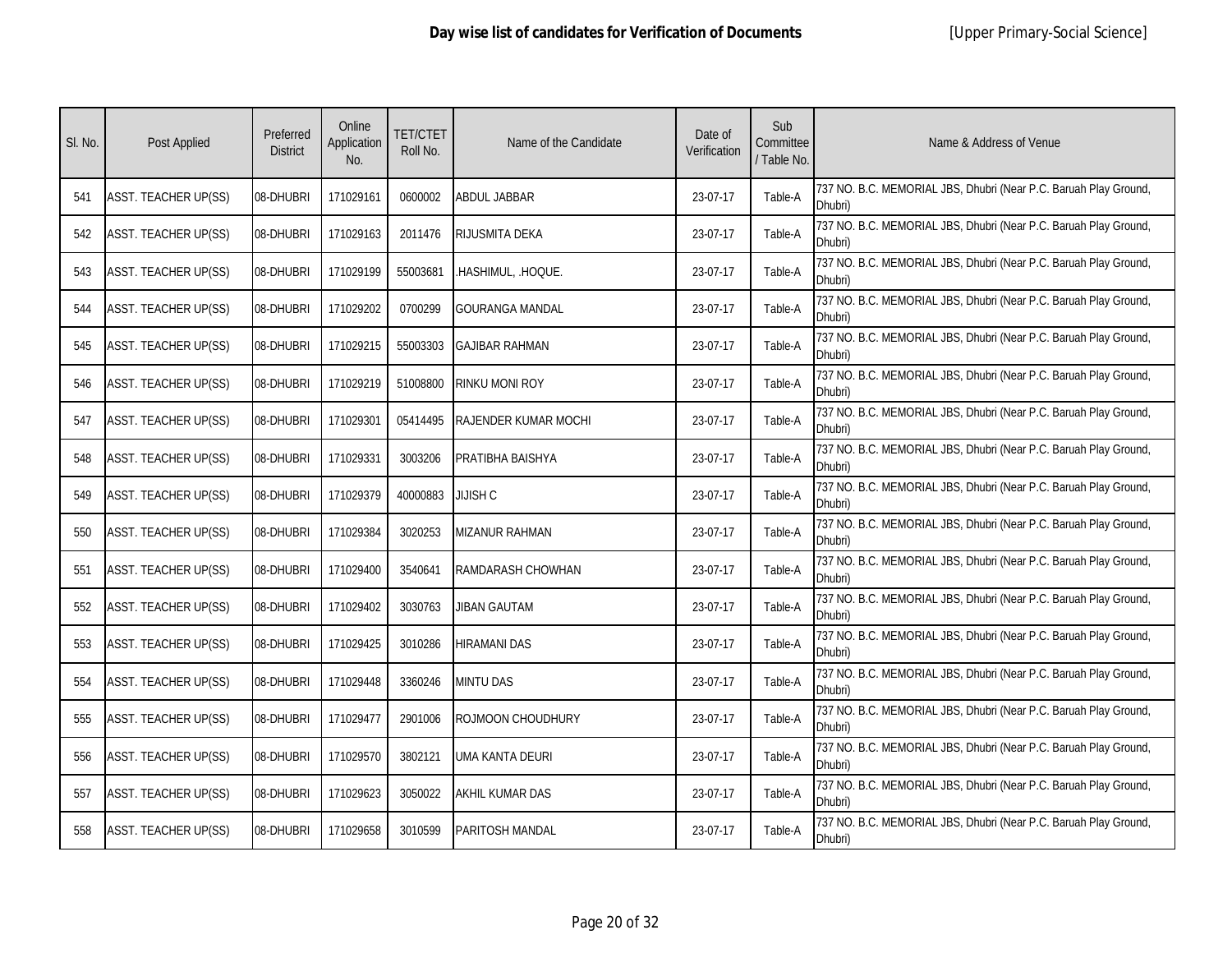| SI. No. | Post Applied                | Preferred<br><b>District</b> | Online<br>Application<br>No. | <b>TET/CTET</b><br>Roll No. | Name of the Candidate     | Date of<br>Verification | Sub<br>Committee<br>/ Table No. | Name & Address of Venue                                                     |
|---------|-----------------------------|------------------------------|------------------------------|-----------------------------|---------------------------|-------------------------|---------------------------------|-----------------------------------------------------------------------------|
| 559     | ASST. TEACHER UP(SS)        | 08-DHUBRI                    | 171029670                    | 1301050                     | <b>SUNIL BORGOHAIN</b>    | 23-07-17                | Table-A                         | 737 NO. B.C. MEMORIAL JBS, Dhubri (Near P.C. Baruah Play Ground,<br>Dhubri) |
| 560     | <b>ASST. TEACHER UP(SS)</b> | 08-DHUBRI                    | 171029672                    | 0500239                     | DIPANKAR BARMAN           | 23-07-17                | Table-A                         | 737 NO. B.C. MEMORIAL JBS, Dhubri (Near P.C. Baruah Play Ground,<br>Dhubri) |
| 561     | <b>ASST. TEACHER UP(SS)</b> | 08-DHUBRI                    | 171029786                    | 3030789                     | <b>SANJIV DAHAL</b>       | 23-07-17                | Table-A                         | 737 NO. B.C. MEMORIAL JBS, Dhubri (Near P.C. Baruah Play Ground,<br>Dhubri) |
| 562     | <b>ASST. TEACHER UP(SS)</b> | 08-DHUBRI                    | 171029852                    | 1600437                     | <b>MANIK CH DAS</b>       | 23-07-17                | Table-A                         | 737 NO. B.C. MEMORIAL JBS, Dhubri (Near P.C. Baruah Play Ground,<br>Dhubri) |
| 563     | ASST. TEACHER UP(SS)        | 08-DHUBRI                    | 171029903                    | 3550756                     | RAJIB PAUL                | 23-07-17                | Table-A                         | 737 NO. B.C. MEMORIAL JBS, Dhubri (Near P.C. Baruah Play Ground,<br>Dhubri) |
| 564     | ASST. TEACHER UP(SS)        | 08-DHUBRI                    | 171029913                    | 4502974                     | KHIROD KUMAR GOGOI        | 23-07-17                | Table-A                         | 737 NO. B.C. MEMORIAL JBS, Dhubri (Near P.C. Baruah Play Ground,<br>Dhubri) |
| 565     | <b>ASST. TEACHER UP(SS)</b> | 08-DHUBRI                    | 171029917                    | 3030082                     | <b>BHANITA DAS</b>        | 23-07-17                | Table-A                         | 737 NO. B.C. MEMORIAL JBS, Dhubri (Near P.C. Baruah Play Ground,<br>Dhubri) |
| 566     | <b>ASST. TEACHER UP(SS)</b> | 08-DHUBRI                    | 171029943                    | 3360423                     | <b>SUJIT SAHA</b>         | 23-07-17                | Table-A                         | 737 NO. B.C. MEMORIAL JBS, Dhubri (Near P.C. Baruah Play Ground,<br>Dhubri) |
| 567     | ASST. TEACHER UP(SS)        | 08-DHUBRI                    | 171029998                    | 1100232                     | RANJAN KUMAR DAS          | 23-07-17                | Table-A                         | 737 NO. B.C. MEMORIAL JBS, Dhubri (Near P.C. Baruah Play Ground,<br>Dhubri) |
| 568     | <b>ASST. TEACHER UP(SS)</b> | 08-DHUBRI                    | 171030064                    | 1201069                     | <b>MD. NAJRUL ISLAM</b>   | 23-07-17                | Table-A                         | 737 NO. B.C. MEMORIAL JBS, Dhubri (Near P.C. Baruah Play Ground,<br>Dhubri) |
| 569     | <b>ASST. TEACHER UP(SS)</b> | 08-DHUBRI                    | 171030281                    | 2602575                     | <b>BIPASHA BORA</b>       | 23-07-17                | Table-A                         | 737 NO. B.C. MEMORIAL JBS, Dhubri (Near P.C. Baruah Play Ground,<br>Dhubri) |
| 570     | <b>ASST. TEACHER UP(SS)</b> | 08-DHUBRI                    | 171030475                    | 06919618                    | <b>VIJAY PRATAP SINGH</b> | 23-07-17                | Table-A                         | 737 NO. B.C. MEMORIAL JBS, Dhubri (Near P.C. Baruah Play Ground,<br>Dhubri) |
| 571     | <b>ASST. TEACHER UP(SS)</b> | 08-DHUBRI                    | 171030585                    | 91032790                    | <b>AJIT KUMAR SONKER</b>  | 23-07-17                | Table-A                         | 737 NO. B.C. MEMORIAL JBS, Dhubri (Near P.C. Baruah Play Ground,<br>Dhubri) |
| 572     | <b>ASST. TEACHER UP(SS)</b> | 08-DHUBRI                    | 171030606                    | 08209029                    | ANAMIKA SRIVASTAVA        | 23-07-17                | Table-A                         | 737 NO. B.C. MEMORIAL JBS, Dhubri (Near P.C. Baruah Play Ground,<br>Dhubri) |
| 573     | <b>ASST. TEACHER UP(SS)</b> | 08-DHUBRI                    | 171030608                    | 09803956                    | JISHNU CHAKRABORTY        | 23-07-17                | Table-A                         | 737 NO. B.C. MEMORIAL JBS, Dhubri (Near P.C. Baruah Play Ground,<br>Dhubri) |
| 574     | <b>ASST. TEACHER UP(SS)</b> | 08-DHUBRI                    | 171030625                    | 09520093                    | PRATIMA SONKAR            | 23-07-17                | Table-A                         | 737 NO. B.C. MEMORIAL JBS, Dhubri (Near P.C. Baruah Play Ground,<br>Dhubri) |
| 575     | <b>ASST. TEACHER UP(SS)</b> | 08-DHUBRI                    | 171030679                    | 07326387                    | SANDEEP KUMAR YADAV       | 23-07-17                | Table-A                         | 737 NO. B.C. MEMORIAL JBS, Dhubri (Near P.C. Baruah Play Ground,<br>Dhubri) |
| 576     | <b>ASST. TEACHER UP(SS)</b> | 08-DHUBRI                    | 171030713                    | 55007946                    | <b>NUR ISLAM BEPARI</b>   | 23-07-17                | Table-A                         | 737 NO. B.C. MEMORIAL JBS, Dhubri (Near P.C. Baruah Play Ground,<br>Dhubri) |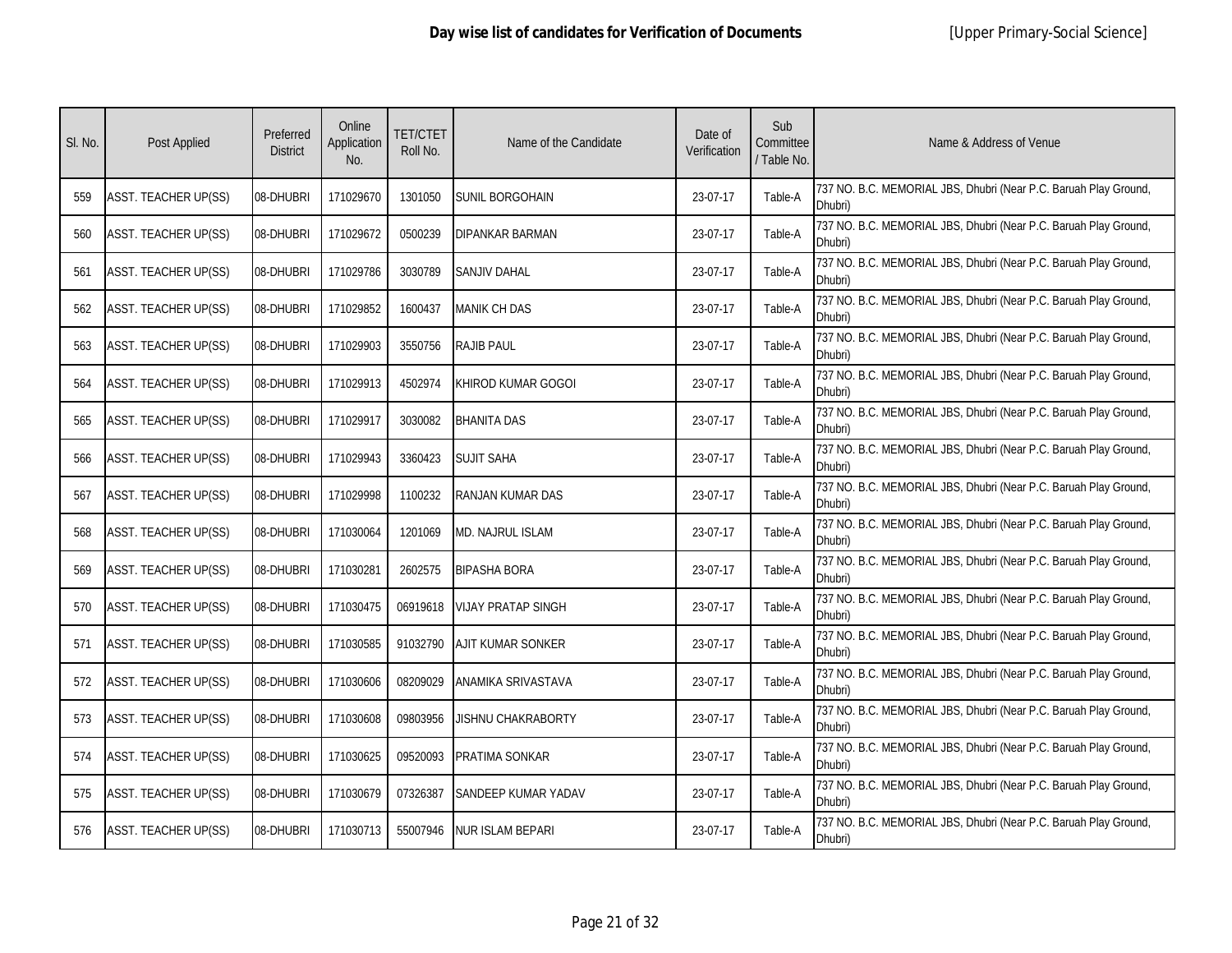| SI. No. | <b>Post Applied</b>         | Preferred<br><b>District</b> | Online<br>Application<br>No. | <b>TET/CTET</b><br>Roll No. | Name of the Candidate   | Date of<br>Verification | Sub<br>Committee<br>/ Table No. | Name & Address of Venue                                                     |
|---------|-----------------------------|------------------------------|------------------------------|-----------------------------|-------------------------|-------------------------|---------------------------------|-----------------------------------------------------------------------------|
| 577     | <b>ASST. TEACHER UP(SS)</b> | 08-DHUBRI                    | 171030735                    | 3030122                     | <b>BITU DAS</b>         | 23-07-17                | Table-A                         | 737 NO. B.C. MEMORIAL JBS, Dhubri (Near P.C. Baruah Play Ground,<br>Dhubri) |
| 578     | ASST. TEACHER UP(SS)        | 08-DHUBRI                    | 171030924                    | 3010679                     | <b>RANJIT KUMAR DAS</b> | 23-07-17                | Table-A                         | 737 NO. B.C. MEMORIAL JBS, Dhubri (Near P.C. Baruah Play Ground,<br>Dhubri) |
| 579     | <b>ASST. TEACHER UP(SS)</b> | 08-DHUBRI                    | 171030992                    | 0100167                     | PRATIVA RANI NATH       | 23-07-17                | Table-A                         | 737 NO. B.C. MEMORIAL JBS, Dhubri (Near P.C. Baruah Play Ground,<br>Dhubri) |
| 580     | <b>ASST. TEACHER UP(SS)</b> | 08-DHUBRI                    | 171031055                    | 0700319                     | HEMANTA KUMAR BARMAN    | 23-07-17                | Table-A                         | 737 NO. B.C. MEMORIAL JBS, Dhubri (Near P.C. Baruah Play Ground,<br>Dhubri) |
| 581     | <b>ASST. TEACHER UP(SS)</b> | 08-DHUBRI                    | 171031056                    | 3010308                     | JAGADISH KAKATI         | 23-07-17                | Table-A                         | 737 NO. B.C. MEMORIAL JBS, Dhubri (Near P.C. Baruah Play Ground,<br>Dhubri) |
| 582     | <b>ASST. TEACHER UP(SS)</b> | 08-DHUBRI                    | 171031060                    | 3800768                     | LABANYA DOLEY           | 23-07-17                | Table-A                         | 737 NO. B.C. MEMORIAL JBS, Dhubri (Near P.C. Baruah Play Ground,<br>Dhubri) |
| 583     | <b>ASST. TEACHER UP(SS)</b> | 08-DHUBRI                    | 171031081                    | 3350287                     | <b>KRISHNA SARKAR</b>   | 23-07-17                | Table-A                         | 737 NO. B.C. MEMORIAL JBS, Dhubri (Near P.C. Baruah Play Ground,<br>Dhubri) |
| 584     | <b>ASST. TEACHER UP(SS)</b> | 08-DHUBRI                    | 171031106                    | 2902692                     | SYEDA JEBIN SULTANA     | 23-07-17                | Table-A                         | 737 NO. B.C. MEMORIAL JBS, Dhubri (Near P.C. Baruah Play Ground,<br>Dhubri) |
| 585     | <b>ASST. TEACHER UP(SS)</b> | 08-DHUBRI                    | 171031115                    | 4402283                     | <b>SANGITA KALITA</b>   | 23-07-17                | Table-A                         | 737 NO. B.C. MEMORIAL JBS, Dhubri (Near P.C. Baruah Play Ground,<br>Dhubri) |
| 586     | <b>ASST. TEACHER UP(SS)</b> | 08-DHUBRI                    | 171031160                    | 3010343                     | <b>JURI DEVI</b>        | 23-07-17                | Table-A                         | 737 NO. B.C. MEMORIAL JBS, Dhubri (Near P.C. Baruah Play Ground,<br>Dhubri) |
| 587     | <b>ASST. TEACHER UP(SS)</b> | 08-DHUBRI                    | 171031180                    | 2800431                     | PRIYANKA PEGU           | 23-07-17                | Table-A                         | 737 NO. B.C. MEMORIAL JBS, Dhubri (Near P.C. Baruah Play Ground,<br>Dhubri) |
| 588     | ASST. TEACHER UP(SS)        | 08-DHUBRI                    | 171031241                    | 1300984                     | DURLOV JYOTI PEGU       | 23-07-17                | Table-A                         | 737 NO. B.C. MEMORIAL JBS, Dhubri (Near P.C. Baruah Play Ground,<br>Dhubri) |
| 589     | <b>ASST. TEACHER UP(SS)</b> | 08-DHUBRI                    | 171031261                    | 4401422                     | <b>MD MAJNUR ALI</b>    | 23-07-17                | Table-A                         | 737 NO. B.C. MEMORIAL JBS, Dhubri (Near P.C. Baruah Play Ground,<br>Dhubri) |
| 590     | <b>ASST. TEACHER UP(SS)</b> | 08-DHUBRI                    | 171031268                    | 5100771                     | <b>SANJEEV BARUAH</b>   | 23-07-17                | Table-A                         | 737 NO. B.C. MEMORIAL JBS, Dhubri (Near P.C. Baruah Play Ground,<br>Dhubri) |
| 591     | <b>ASST. TEACHER UP(SS)</b> | 08-DHUBRI                    | 171031299                    | 2800597                     | <b>NRIPEN DOLEY</b>     | 23-07-17                | Table-A                         | 737 NO. B.C. MEMORIAL JBS, Dhubri (Near P.C. Baruah Play Ground,<br>Dhubri) |
| 592     | ASST. TEACHER UP(SS)        | 08-DHUBRI                    | 171031337                    | 1201927                     | <b>KABITA SAHARIA</b>   | 23-07-17                | Table-A                         | 737 NO. B.C. MEMORIAL JBS, Dhubri (Near P.C. Baruah Play Ground,<br>Dhubri) |
| 593     | <b>ASST. TEACHER UP(SS)</b> | 08-DHUBRI                    | 171031360                    | 4200238                     | SANKAR BORTHAKUR        | 23-07-17                | Table-A                         | 737 NO. B.C. MEMORIAL JBS, Dhubri (Near P.C. Baruah Play Ground,<br>Dhubri) |
| 594     | <b>ASST. TEACHER UP(SS)</b> | 08-DHUBRI                    | 171031425                    | 2600776                     | LOLIT CHANDRA BORAH     | 23-07-17                | Table-A                         | 737 NO. B.C. MEMORIAL JBS, Dhubri (Near P.C. Baruah Play Ground,<br>Dhubri) |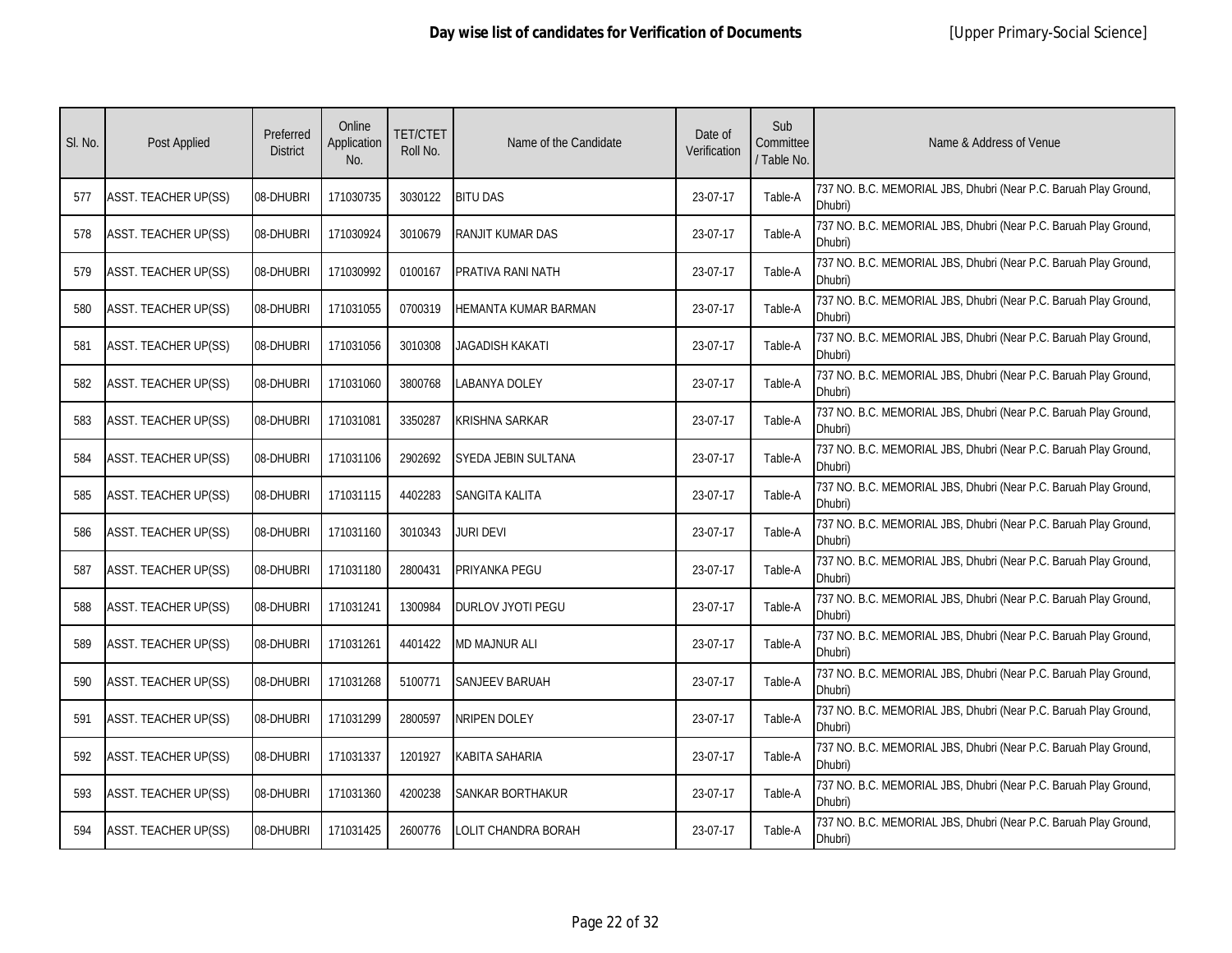| SI. No. | Post Applied                | Preferred<br><b>District</b> | Online<br>Application<br>No. | <b>TET/CTET</b><br>Roll No. | Name of the Candidate                 | Date of<br>Verification | Sub<br>Committee<br>/ Table No. | Name & Address of Venue                                                     |
|---------|-----------------------------|------------------------------|------------------------------|-----------------------------|---------------------------------------|-------------------------|---------------------------------|-----------------------------------------------------------------------------|
| 595     | ASST. TEACHER UP(SS)        | 08-DHUBRI                    | 171031431                    | 2101005                     | MD. ABU SAYED KHAN                    | 23-07-17                | Table-A                         | 737 NO. B.C. MEMORIAL JBS, Dhubri (Near P.C. Baruah Play Ground,<br>Dhubri) |
| 596     | ASST. TEACHER UP(SS)        | 08-DHUBRI                    | 171031507                    | 5200094                     | KIRTY GOSWAMI                         | 23-07-17                | Table-A                         | 737 NO. B.C. MEMORIAL JBS, Dhubri (Near P.C. Baruah Play Ground,<br>Dhubri) |
| 597     | <b>ASST. TEACHER UP(SS)</b> | 08-DHUBRI                    | 171031528                    | 0600112                     | DEBOJYOTI NATH                        | 23-07-17                | Table-A                         | 737 NO. B.C. MEMORIAL JBS, Dhubri (Near P.C. Baruah Play Ground,<br>Dhubri) |
| 598     | <b>ASST. TEACHER UP(SS)</b> | 08-DHUBRI                    | 171031547                    | 03703506                    | RAJ KUMAR                             | 23-07-17                | Table-A                         | 737 NO. B.C. MEMORIAL JBS, Dhubri (Near P.C. Baruah Play Ground,<br>Dhubri) |
| 599     | ASST. TEACHER UP(SS)        | 08-DHUBRI                    | 171031565                    | 3010320                     | JIBENDU NAMA SARMA                    | 23-07-17                | Table-A                         | 737 NO. B.C. MEMORIAL JBS, Dhubri (Near P.C. Baruah Play Ground,<br>Dhubri) |
| 600     | ASST. TEACHER UP(SS)        | 08-DHUBRI                    | 171031592                    | 1601636                     | RANA SAHA                             | 23-07-17                | Table-A                         | 737 NO. B.C. MEMORIAL JBS, Dhubri (Near P.C. Baruah Play Ground,<br>Dhubri) |
| 601     | <b>ASST. TEACHER UP(SS)</b> | 08-DHUBRI                    | 171031627                    | 3060032                     | <b>AMIR ALI</b>                       | 24-07-17                | Table-A                         | 2365 NO. SISHU KALYAN LP SCHOOL, Dhubri (Near Town Hotel)                   |
| 602     | <b>ASST. TEACHER UP(SS)</b> | 08-DHUBRI                    | 171031640                    | 4000290                     | <b>DULUMONI DEKA</b>                  | 24-07-17                | Table-A                         | 2365 NO. SISHU KALYAN LP SCHOOL, Dhubri (Near Town Hotel)                   |
| 603     | <b>ASST. TEACHER UP(SS)</b> | 08-DHUBRI                    | 171031657                    | 3010852                     | <b>BIRKHA BAHADUR LIMBU</b>           | 24-07-17                | Table-A                         | 2365 NO. SISHU KALYAN LP SCHOOL, Dhubri (Near Town Hotel)                   |
| 604     | <b>ASST. TEACHER UP(SS)</b> | 08-DHUBRI                    | 171031697                    | 1804756                     | RUPJIT GOGOI                          | 24-07-17                | Table-A                         | 2365 NO. SISHU KALYAN LP SCHOOL, Dhubri (Near Town Hotel)                   |
| 605     | <b>ASST. TEACHER UP(SS)</b> | 08-DHUBRI                    | 171031734                    | 3010859                     | NAGENDRA BAHADUR CHETRY               | 24-07-17                | Table-A                         | 2365 NO. SISHU KALYAN LP SCHOOL, Dhubri (Near Town Hotel)                   |
| 606     | <b>ASST. TEACHER UP(SS)</b> | 08-DHUBRI                    | 171031736                    | 1501803                     | SHEIKH MOHAMMAD ALI<br>MOAZZEMHUSSAIN | 24-07-17                | Table-A                         | 2365 NO. SISHU KALYAN LP SCHOOL, Dhubri (Near Town Hotel)                   |
| 607     | <b>ASST. TEACHER UP(SS)</b> | 08-DHUBRI                    | 171031809                    | 07509658                    | <b>ALIK CHANDA</b>                    | 24-07-17                | Table-A                         | 2365 NO. SISHU KALYAN LP SCHOOL, Dhubri (Near Town Hotel)                   |
| 608     | <b>ASST. TEACHER UP(SS)</b> | 08-DHUBRI                    | 171031885                    | 1800859                     | LEKHAK CHANGMAI                       | 24-07-17                | Table-A                         | 2365 NO. SISHU KALYAN LP SCHOOL, Dhubri (Near Town Hotel)                   |
| 609     | <b>ASST. TEACHER UP(SS)</b> | 08-DHUBRI                    | 171031903                    | 4500546                     | JATIN BARUAH                          | 24-07-17                | Table-A                         | 2365 NO. SISHU KALYAN LP SCHOOL, Dhubri (Near Town Hotel)                   |
| 610     | <b>ASST. TEACHER UP(SS)</b> | 08-DHUBRI                    | 171031914                    | 0500264                     | <b>GANESH CHANDRA DAS</b>             | 24-07-17                | Table-A                         | 2365 NO. SISHU KALYAN LP SCHOOL, Dhubri (Near Town Hotel)                   |
| 611     | <b>ASST. TEACHER UP(SS)</b> | 08-DHUBRI                    | 171031996                    | 57013569                    | SULTANA HABIBA AHMED                  | 24-07-17                | Table-A                         | 2365 NO. SISHU KALYAN LP SCHOOL, Dhubri (Near Town Hotel)                   |
| 612     | <b>ASST. TEACHER UP(SS)</b> | 08-DHUBRI                    | 171032073                    | 3800190                     | <b>BINA CHETRY</b>                    | 24-07-17                | Table-A                         | 2365 NO. SISHU KALYAN LP SCHOOL, Dhubri (Near Town Hotel)                   |
| 613     | <b>ASST. TEACHER UP(SS)</b> | 08-DHUBRI                    | 171032126                    | 3060050                     | HAFIZUR RAHMAN                        | 24-07-17                | Table-A                         | 2365 NO. SISHU KALYAN LP SCHOOL, Dhubri (Near Town Hotel)                   |
| 614     | <b>ASST. TEACHER UP(SS)</b> | 08-DHUBRI                    | 171032132                    | 2100248                     | <b>ARUN DAS</b>                       | 24-07-17                | Table-A                         | 2365 NO. SISHU KALYAN LP SCHOOL, Dhubri (Near Town Hotel)                   |
| 615     | <b>ASST. TEACHER UP(SS)</b> | 08-DHUBRI                    | 171032184                    | 0600089                     | <b>BINITA CHETRI</b>                  | 24-07-17                | Table-A                         | 2365 NO. SISHU KALYAN LP SCHOOL, Dhubri (Near Town Hotel)                   |
| 616     | <b>ASST. TEACHER UP(SS)</b> | 08-DHUBRI                    | 171032229                    | 150874774                   | <b>ANSHU</b>                          | 24-07-17                | Table-A                         | 2365 NO. SISHU KALYAN LP SCHOOL, Dhubri (Near Town Hotel)                   |
| 617     | <b>ASST. TEACHER UP(SS)</b> | 08-DHUBRI                    | 171032268                    | 06602807                    | RAJU SHARMA                           | 24-07-17                | Table-A                         | 2365 NO. SISHU KALYAN LP SCHOOL, Dhubri (Near Town Hotel)                   |
| 618     | <b>ASST. TEACHER UP(SS)</b> | 08-DHUBRI                    | 171032312                    | 17030114                    | NANDU KUMARGIRI                       | 24-07-17                | Table-A                         | 2365 NO. SISHU KALYAN LP SCHOOL, Dhubri (Near Town Hotel)                   |
| 619     | <b>ASST. TEACHER UP(SS)</b> | 08-DHUBRI                    | 171032333                    | 3060131                     | SHAHIDUL ISLAM                        | 24-07-17                | Table-A                         | 2365 NO. SISHU KALYAN LP SCHOOL, Dhubri (Near Town Hotel)                   |
| 620     | <b>ASST. TEACHER UP(SS)</b> | 08-DHUBRI                    | 171032357                    | 4502730                     | <b>DULU URANG</b>                     | 24-07-17                | Table-A                         | 2365 NO. SISHU KALYAN LP SCHOOL, Dhubri (Near Town Hotel)                   |
| 621     | ASST. TEACHER UP(SS)        | 08-DHUBRI                    | 171032393                    | 1502951                     | <b>MAZID ALI SARKAR</b>               | 24-07-17                | Table-A                         | 2365 NO. SISHU KALYAN LP SCHOOL, Dhubri (Near Town Hotel)                   |
| 622     | <b>ASST. TEACHER UP(SS)</b> | 08-DHUBRI                    | 171032399                    | 0400723                     | DHRUBAJIT TALUKDAR                    | 24-07-17                | Table-A                         | 2365 NO. SISHU KALYAN LP SCHOOL, Dhubri (Near Town Hotel)                   |
| 623     | ASST. TEACHER UP(SS)        | 08-DHUBRI                    | 171032474                    | 2200451                     | LILADHAR KONWAR                       | 24-07-17                | Table-A                         | 2365 NO. SISHU KALYAN LP SCHOOL, Dhubri (Near Town Hotel)                   |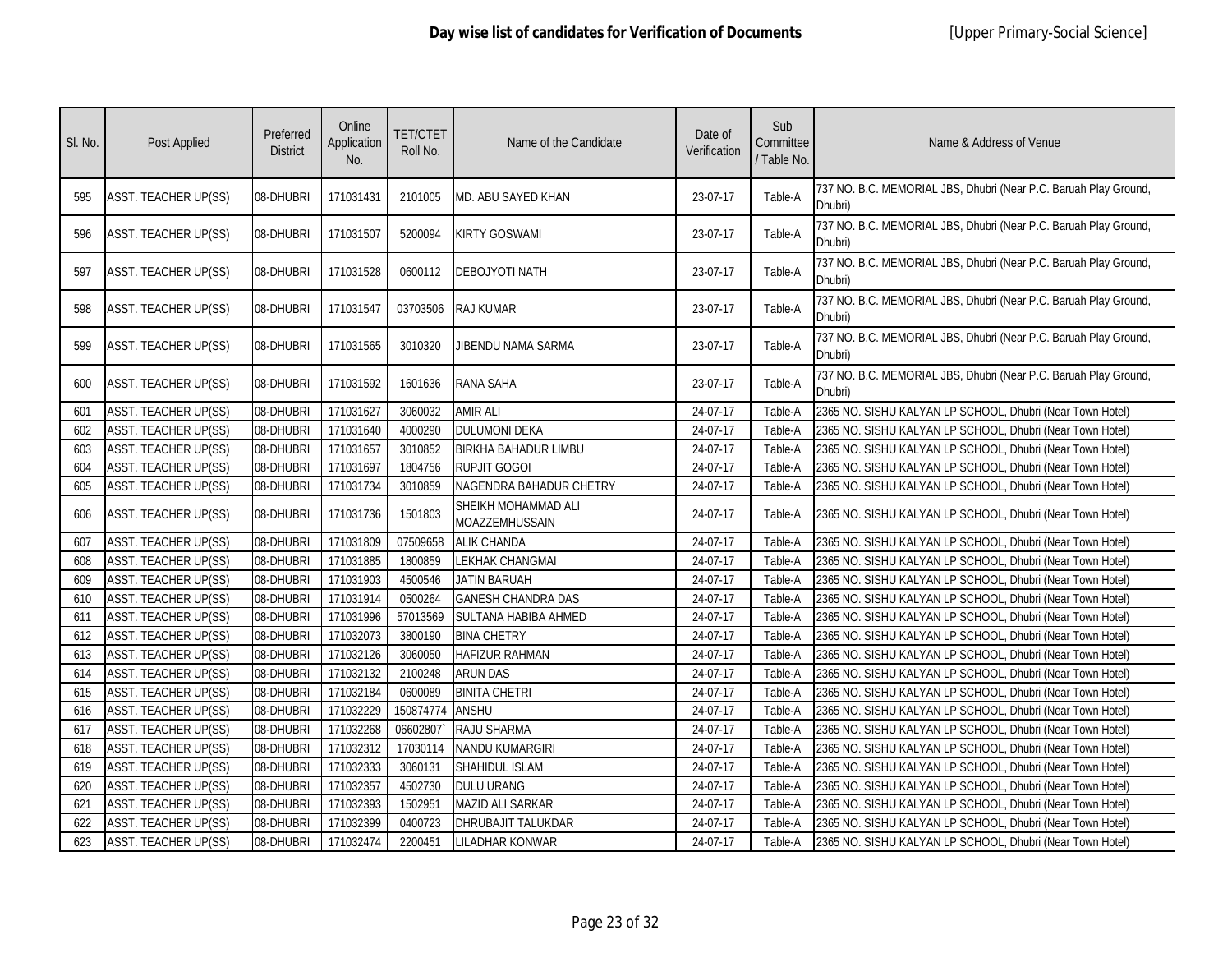| SI. No. | Post Applied                | Preferred<br><b>District</b> | Online<br>Application<br>No. | <b>TET/CTET</b><br>Roll No. | Name of the Candidate     | Date of<br>Verification | Sub<br>Committee<br>/ Table No. | Name & Address of Venue                                   |
|---------|-----------------------------|------------------------------|------------------------------|-----------------------------|---------------------------|-------------------------|---------------------------------|-----------------------------------------------------------|
| 624     | <b>ASST. TEACHER UP(SS)</b> | 08-DHUBRI                    | 171032480                    | 2020943                     | NIRANJAN BRAHMA           | 24-07-17                | Table-A                         | 2365 NO. SISHU KALYAN LP SCHOOL, Dhubri (Near Town Hotel) |
| 625     | <b>ASST. TEACHER UP(SS)</b> | 08-DHUBRI                    | 171032495                    | 2011383                     | <b>MILAN KALITA</b>       | 24-07-17                | Table-A                         | 2365 NO. SISHU KALYAN LP SCHOOL, Dhubri (Near Town Hotel) |
| 626     | ASST. TEACHER UP(SS)        | 08-DHUBRI                    | 171032551                    | 2700337                     | PRASANTA GOGOI            | 24-07-17                | Table-A                         | 2365 NO. SISHU KALYAN LP SCHOOL, Dhubri (Near Town Hotel) |
| 627     | <b>ASST. TEACHER UP(SS)</b> | 08-DHUBRI                    | 171032588                    | 4501605                     | RAJEN CHUTIA              | 24-07-17                | Table-A                         | 2365 NO. SISHU KALYAN LP SCHOOL, Dhubri (Near Town Hotel) |
| 628     | <b>ASST. TEACHER UP(SS)</b> | 08-DHUBRI                    | 171032622                    | 2700694                     | <b>MINARAM RAO</b>        | 24-07-17                | Table-A                         | 2365 NO. SISHU KALYAN LP SCHOOL, Dhubri (Near Town Hotel) |
| 629     | <b>ASST. TEACHER UP(SS)</b> | 08-DHUBRI                    | 171032670                    | 55011663                    | <b>ZAKIR HUSSAIN</b>      | 24-07-17                | Table-A                         | 2365 NO. SISHU KALYAN LP SCHOOL, Dhubri (Near Town Hotel) |
| 630     | <b>ASST. TEACHER UP(SS)</b> | 08-DHUBRI                    | 171032814                    | 4900147                     | <b>DILIP KARKI</b>        | 24-07-17                | Table-A                         | 2365 NO. SISHU KALYAN LP SCHOOL, Dhubri (Near Town Hotel) |
| 631     | <b>ASST. TEACHER UP(SS)</b> | 08-DHUBRI                    | 171032873                    | 55004607                    | <b>KANAK LATA RAY</b>     | 24-07-17                | Table-A                         | 2365 NO. SISHU KALYAN LP SCHOOL, Dhubri (Near Town Hotel) |
| 632     | ASST. TEACHER UP(SS)        | 08-DHUBRI                    | 171032936                    | 2902556                     | <b>MUNINDRA KALITA</b>    | 24-07-17                | Table-A                         | 2365 NO. SISHU KALYAN LP SCHOOL, Dhubri (Near Town Hotel) |
| 633     | ASST. TEACHER UP(SS)        | 08-DHUBRI                    | 171032997                    | 07914268                    | VIKAS KUMAR PANDEY        | 24-07-17                | Table-A                         | 2365 NO. SISHU KALYAN LP SCHOOL, Dhubri (Near Town Hotel) |
| 634     | ASST. TEACHER UP(SS)        | 08-DHUBRI                    | 171033096                    | 4104426                     | MOFIZ UDDIN AHMED         | 24-07-17                | Table-A                         | 2365 NO. SISHU KALYAN LP SCHOOL, Dhubri (Near Town Hotel) |
| 635     | <b>ASST. TEACHER UP(SS)</b> | 08-DHUBRI                    | 171033147                    | 1300199                     | <b>DIPALI PEGU</b>        | 24-07-17                | Table-A                         | 2365 NO. SISHU KALYAN LP SCHOOL, Dhubri (Near Town Hotel) |
| 636     | ASST. TEACHER UP(SS)        | 08-DHUBRI                    | 171033156                    | 2801413                     | SRI DEBAJIT HAZARIKA      | 24-07-17                | Table-A                         | 2365 NO. SISHU KALYAN LP SCHOOL, Dhubri (Near Town Hotel) |
| 637     | ASST. TEACHER UP(SS)        | 08-DHUBRI                    | 171033193                    | 5300062                     | <b>KUMAR SINGH CHETRI</b> | 24-07-17                | Table-A                         | 2365 NO. SISHU KALYAN LP SCHOOL, Dhubri (Near Town Hotel) |
| 638     | ASST. TEACHER UP(SS)        | 08-DHUBRI                    | 171033254                    | 2011543                     | UTTAM NEWAR               | 24-07-17                | Table-A                         | 2365 NO. SISHU KALYAN LP SCHOOL, Dhubri (Near Town Hotel) |
| 639     | ASST. TEACHER UP(SS)        | 08-DHUBRI                    | 171033301                    | 2101049                     | <b>MD NIZAM ALI</b>       | 24-07-17                | Table-A                         | 2365 NO. SISHU KALYAN LP SCHOOL, Dhubri (Near Town Hotel) |
| 640     | <b>ASST. TEACHER UP(SS)</b> | 08-DHUBRI                    | 171033333                    | 4566775                     | <b>FGJJYFJIIG</b>         | 24-07-17                | Table-A                         | 2365 NO. SISHU KALYAN LP SCHOOL, Dhubri (Near Town Hotel) |
| 641     | <b>ASST. TEACHER UP(SS)</b> | 08-DHUBRI                    | 171033353                    | 2801195                     | PARAMANANDA NATH          | 24-07-17                | Table-A                         | 2365 NO. SISHU KALYAN LP SCHOOL, Dhubri (Near Town Hotel) |
| 642     | <b>ASST. TEACHER UP(SS)</b> | 08-DHUBRI                    | 171033473                    | 3010805                     | <b>SYED JAHIRUL ISLAM</b> | 24-07-17                | Table-A                         | 2365 NO. SISHU KALYAN LP SCHOOL, Dhubri (Near Town Hotel) |
| 643     | <b>ASST. TEACHER UP(SS)</b> | 08-DHUBRI                    | 171033523                    | 2902540                     | <b>SRI MAHESWAR DAS</b>   | 24-07-17                | Table-A                         | 2365 NO. SISHU KALYAN LP SCHOOL, Dhubri (Near Town Hotel) |
| 644     | <b>ASST. TEACHER UP(SS)</b> | 08-DHUBRI                    | 171033570                    | 55006827                    | <b>MONIRUL ISLAM</b>      | 24-07-17                | Table-A                         | 2365 NO. SISHU KALYAN LP SCHOOL, Dhubri (Near Town Hotel) |
| 645     | <b>ASST. TEACHER UP(SS)</b> | 08-DHUBRI                    | 171033601                    | 5400096                     | <b>KALYAN MALIA</b>       | 24-07-17                | Table-A                         | 2365 NO. SISHU KALYAN LP SCHOOL, Dhubri (Near Town Hotel) |
| 646     | <b>ASST. TEACHER UP(SS)</b> | 08-DHUBRI                    | 171033633                    | 3050295                     | PROBIN DUTTA              | 24-07-17                | Table-A                         | 2365 NO. SISHU KALYAN LP SCHOOL, Dhubri (Near Town Hotel) |
| 647     | <b>ASST. TEACHER UP(SS)</b> | 08-DHUBRI                    | 171033778                    | 4900260                     | <b>KANKI DAS</b>          | 24-07-17                | Table-A                         | 2365 NO. SISHU KALYAN LP SCHOOL, Dhubri (Near Town Hotel) |
| 648     | ASST. TEACHER UP(SS)        | 08-DHUBRI                    | 171033797                    | 3010158                     | <b>CHANDAN DAS</b>        | 24-07-17                | Table-A                         | 2365 NO. SISHU KALYAN LP SCHOOL, Dhubri (Near Town Hotel) |
| 649     | ASST. TEACHER UP(SS)        | 08-DHUBRI                    | 171033803                    | 3030034                     | <b>ANUP NATH</b>          | 24-07-17                | Table-A                         | 2365 NO. SISHU KALYAN LP SCHOOL, Dhubri (Near Town Hotel) |
| 650     | <b>ASST. TEACHER UP(SS)</b> | 08-DHUBRI                    | 171033824                    | 3030108                     | <b>BIKRAM NEWAR</b>       | 24-07-17                | Table-A                         | 2365 NO. SISHU KALYAN LP SCHOOL, Dhubri (Near Town Hotel) |
| 651     | <b>ASST. TEACHER UP(SS)</b> | 08-DHUBRI                    | 171033866                    | 1501761                     | SHAFIUDDIN AHMED          | 24-07-17                | Table-A                         | 2365 NO. SISHU KALYAN LP SCHOOL, Dhubri (Near Town Hotel) |
| 652     | ASST. TEACHER UP(SS)        | 08-DHUBRI                    | 171033891                    | 152460                      | <b>SAMAT ALI</b>          | 24-07-17                | Table-A                         | 2365 NO. SISHU KALYAN LP SCHOOL, Dhubri (Near Town Hotel) |
| 653     | ASST. TEACHER UP(SS)        | 08-DHUBRI                    | 171033904                    | 3030555                     | PRANAB KUMAR DAS          | 24-07-17                | Table-A                         | 2365 NO. SISHU KALYAN LP SCHOOL, Dhubri (Near Town Hotel) |
| 654     | <b>ASST. TEACHER UP(SS)</b> | 08-DHUBRI                    | 171033918                    | 1500416                     | <b>BHOLA NATH ROY</b>     | 24-07-17                | Table-A                         | 2365 NO. SISHU KALYAN LP SCHOOL, Dhubri (Near Town Hotel) |
| 655     | <b>ASST. TEACHER UP(SS)</b> | 08-DHUBRI                    | 171033974                    | 2800114                     | <b>DEEP KUMAR PEGU</b>    | 24-07-17                | Table-A                         | 2365 NO. SISHU KALYAN LP SCHOOL, Dhubri (Near Town Hotel) |
| 656     | <b>ASST. TEACHER UP(SS)</b> | 08-DHUBRI                    | 171033990                    | 1201780                     | SIMANTA CHOUDHURY         | 24-07-17                | Table-A                         | 2365 NO. SISHU KALYAN LP SCHOOL, Dhubri (Near Town Hotel) |
| 657     | ASST. TEACHER UP(SS)        | 08-DHUBRI                    | 171034040                    | 57003019                    | <b>DEEPJYOTI DEKA</b>     | 24-07-17                | Table-A                         | 2365 NO. SISHU KALYAN LP SCHOOL, Dhubri (Near Town Hotel) |
| 658     | <b>ASST. TEACHER UP(SS)</b> | 08-DHUBRI                    | 171034055                    | 3030535                     | PARESH DAS                | 24-07-17                | Table-A                         | 2365 NO. SISHU KALYAN LP SCHOOL, Dhubri (Near Town Hotel) |
| 659     | <b>ASST. TEACHER UP(SS)</b> | 08-DHUBRI                    | 171034110                    | 2011270                     | <b>DIPALI DEKA</b>        | 24-07-17                | Table-A                         | 2365 NO. SISHU KALYAN LP SCHOOL, Dhubri (Near Town Hotel) |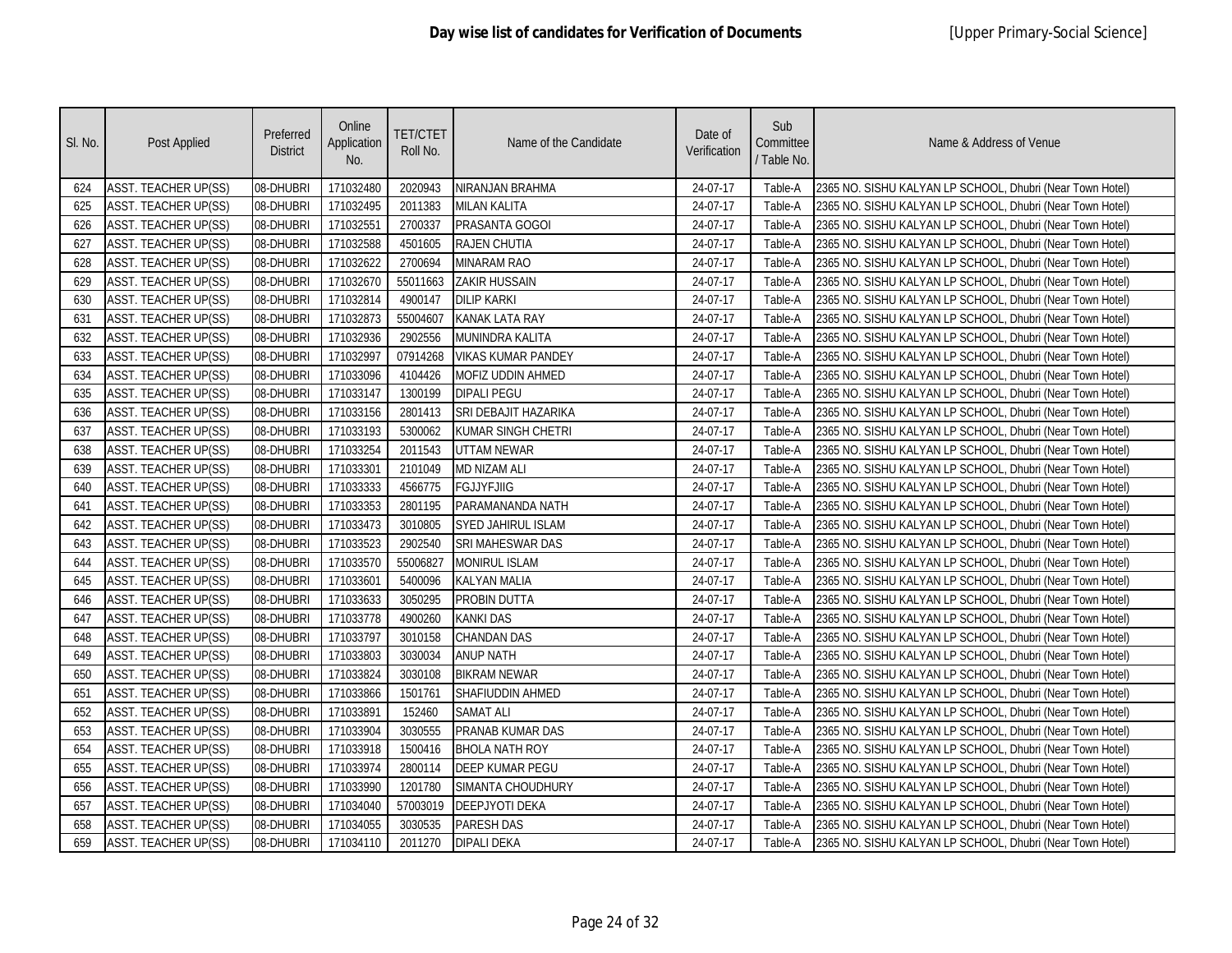| SI. No. | Post Applied                | Preferred<br><b>District</b> | Online<br>Application<br>No. | <b>TET/CTET</b><br>Roll No. | Name of the Candidate       | Date of<br>Verification | Sub<br>Committee<br>/ Table No. | Name & Address of Venue                                   |
|---------|-----------------------------|------------------------------|------------------------------|-----------------------------|-----------------------------|-------------------------|---------------------------------|-----------------------------------------------------------|
| 660     | ASST. TEACHER UP(SS)        | 08-DHUBRI                    | 171034188                    | 3010464                     | <b>MD HIJRUL ISLAM</b>      | 24-07-17                | Table-A                         | 2365 NO. SISHU KALYAN LP SCHOOL, Dhubri (Near Town Hotel) |
| 661     | ASST. TEACHER UP(SS)        | 08-DHUBRI                    | 171034232                    | 4102696                     | <b>PAPORI SAIKIA</b>        | 24-07-17                | Table-A                         | 2365 NO. SISHU KALYAN LP SCHOOL, Dhubri (Near Town Hotel) |
| 662     | <b>ASST. TEACHER UP(SS)</b> | 08-DHUBRI                    | 171034244                    | 3110662                     | <b>BHOLANATH SAHA ROY</b>   | 24-07-17                | Table-A                         | 2365 NO. SISHU KALYAN LP SCHOOL, Dhubri (Near Town Hotel) |
| 663     | <b>ASST. TEACHER UP(SS)</b> | 08-DHUBRI                    | 171034270                    | 1801622                     | PRATHANA DUTTA              | 24-07-17                | Table-A                         | 2365 NO. SISHU KALYAN LP SCHOOL, Dhubri (Near Town Hotel) |
| 664     | <b>ASST. TEACHER UP(SS)</b> | 08-DHUBRI                    | 171034281                    | 4002574                     | <b>NARAYAN NATH</b>         | 24-07-17                | Table-A                         | 2365 NO. SISHU KALYAN LP SCHOOL, Dhubri (Near Town Hotel) |
| 665     | <b>ASST. TEACHER UP(SS)</b> | 08-DHUBRI                    | 171034318                    | 2602543                     | BHASKARJYOTI BORAH          | 24-07-17                | Table-A                         | 2365 NO. SISHU KALYAN LP SCHOOL, Dhubri (Near Town Hotel) |
| 666     | ASST. TEACHER UP(SS)        | 08-DHUBRI                    | 171034412                    | 4801897                     | JYOTI MONI SAIKIA           | 24-07-17                | Table-A                         | 2365 NO. SISHU KALYAN LP SCHOOL, Dhubri (Near Town Hotel) |
| 667     | <b>ASST. TEACHER UP(SS)</b> | 08-DHUBRI                    | 171034476                    | 3000802                     | <b>DHAN MONI DAS</b>        | 24-07-17                | Table-A                         | 2365 NO. SISHU KALYAN LP SCHOOL, Dhubri (Near Town Hotel) |
| 668     | <b>ASST. TEACHER UP(SS)</b> | 08-DHUBRI                    | 171034610                    | 1302271                     | <b>NILIMA GOGOI</b>         | 24-07-17                | Table-A                         | 2365 NO. SISHU KALYAN LP SCHOOL, Dhubri (Near Town Hotel) |
| 669     | <b>ASST. TEACHER UP(SS)</b> | 08-DHUBRI                    | 171034613                    | 1200612                     | JAYANTA CHOWHAN             | 24-07-17                | Table-A                         | 2365 NO. SISHU KALYAN LP SCHOOL, Dhubri (Near Town Hotel) |
| 670     | <b>ASST. TEACHER UP(SS)</b> | 08-DHUBRI                    | 171034669                    | 3550567                     | <b>MEGHALI BARMAN</b>       | 24-07-17                | Table-A                         | 2365 NO. SISHU KALYAN LP SCHOOL, Dhubri (Near Town Hotel) |
| 671     | <b>ASST. TEACHER UP(SS)</b> | 08-DHUBRI                    | 171034788                    | 1100685                     | <b>SONMANI DEKA</b>         | 24-07-17                | Table-A                         | 2365 NO. SISHU KALYAN LP SCHOOL, Dhubri (Near Town Hotel) |
| 672     | <b>ASST. TEACHER UP(SS)</b> | 08-DHUBRI                    | 171034830                    | 00909312                    | <b>DEEPSHIKHA</b>           | 24-07-17                | Table-A                         | 2365 NO. SISHU KALYAN LP SCHOOL, Dhubri (Near Town Hotel) |
| 673     | <b>ASST. TEACHER UP(SS)</b> | 08-DHUBRI                    | 171035194                    | 3004777                     | <b>DEBAJANI GOGOI</b>       | 24-07-17                | Table-A                         | 2365 NO. SISHU KALYAN LP SCHOOL, Dhubri (Near Town Hotel) |
| 674     | <b>ASST. TEACHER UP(SS)</b> | 08-DHUBRI                    | 171035255                    | 3541309                     | PETRUS MOSAHARI             | 24-07-17                | Table-A                         | 2365 NO. SISHU KALYAN LP SCHOOL, Dhubri (Near Town Hotel) |
| 675     | <b>ASST. TEACHER UP(SS)</b> | 08-DHUBRI                    | 171035407                    | 52000096                    | <b>ABDUL SALIM</b>          | 24-07-17                | Table-A                         | 2365 NO. SISHU KALYAN LP SCHOOL, Dhubri (Near Town Hotel) |
| 676     | <b>ASST. TEACHER UP(SS)</b> | 08-DHUBRI                    | 171035426                    | 2031282                     | ANITA THAKURIA              | 24-07-17                | Table-A                         | 2365 NO. SISHU KALYAN LP SCHOOL, Dhubri (Near Town Hotel) |
| 677     | <b>ASST. TEACHER UP(SS)</b> | 08-DHUBRI                    | 171035471                    | 4901037                     | <b>JIAUL RAHMAN</b>         | 24-07-17                | Table-A                         | 2365 NO. SISHU KALYAN LP SCHOOL, Dhubri (Near Town Hotel) |
| 678     | <b>ASST. TEACHER UP(SS)</b> | 08-DHUBRI                    | 171035484                    | 2901399                     | <b>SYED BIPUL AHMED</b>     | 24-07-17                | Table-A                         | 2365 NO. SISHU KALYAN LP SCHOOL, Dhubri (Near Town Hotel) |
| 679     | <b>ASST. TEACHER UP(SS)</b> | 08-DHUBRI                    | 171035521                    | 06613362                    | JADHAV BHAGWAN              | 24-07-17                | Table-A                         | 2365 NO. SISHU KALYAN LP SCHOOL, Dhubri (Near Town Hotel) |
| 680     | <b>ASST. TEACHER UP(SS)</b> | 08-DHUBRI                    | 171035522                    | 1202832                     | KAMALA KANTA NATH           | 24-07-17                | Table-A                         | 2365 NO. SISHU KALYAN LP SCHOOL, Dhubri (Near Town Hotel) |
| 681     | <b>ASST. TEACHER UP(SS)</b> | 08-DHUBRI                    | 171035550                    | 4401597                     | <b>MONICA AHMED</b>         | 24-07-17                | Table-A                         | 2365 NO. SISHU KALYAN LP SCHOOL, Dhubri (Near Town Hotel) |
| 682     | <b>ASST. TEACHER UP(SS)</b> | 08-DHUBRI                    | 171035580                    | 4400801                     | <b>HAREN PATOWARY</b>       | 24-07-17                | Table-A                         | 2365 NO. SISHU KALYAN LP SCHOOL, Dhubri (Near Town Hotel) |
| 683     | <b>ASST. TEACHER UP(SS)</b> | 08-DHUBRI                    | 171035585                    | 3030345                     | <b>KAVITA CHHETRY</b>       | 24-07-17                | Table-A                         | 2365 NO. SISHU KALYAN LP SCHOOL, Dhubri (Near Town Hotel) |
| 684     | <b>ASST. TEACHER UP(SS)</b> | 08-DHUBRI                    | 171035602                    | 3800077                     | ARCHANA DUWARAH             | 24-07-17                | Table-A                         | 2365 NO. SISHU KALYAN LP SCHOOL, Dhubri (Near Town Hotel) |
| 685     | ASST. TEACHER UP(SS)        | 08-DHUBRI                    | 171035603                    | 2202093                     | <b>MONISHA SAIKIA</b>       | 24-07-17                | Table-A                         | 2365 NO. SISHU KALYAN LP SCHOOL, Dhubri (Near Town Hotel) |
| 686     | ASST. TEACHER UP(SS)        | 08-DHUBRI                    | 171035612                    | 2800182                     | JIBON CHANDRA DOLEY         | 24-07-17                | Table-A                         | 2365 NO. SISHU KALYAN LP SCHOOL, Dhubri (Near Town Hotel) |
| 687     | <b>ASST. TEACHER UP(SS)</b> | 08-DHUBRI                    | 171035624                    | 3010864                     | <b>SANTI GAUTAM</b>         | 24-07-17                | Table-A                         | 2365 NO. SISHU KALYAN LP SCHOOL, Dhubri (Near Town Hotel) |
| 688     | <b>ASST. TEACHER UP(SS)</b> | 08-DHUBRI                    | 171035628                    | 1200668                     | JUGAL KISHOR NATH           | 24-07-17                | Table-A                         | 2365 NO. SISHU KALYAN LP SCHOOL, Dhubri (Near Town Hotel) |
| 689     | <b>ASST. TEACHER UP(SS)</b> | 08-DHUBRI                    | 171035676                    | 5101928                     | <b>BULUKANTA SONOWAL</b>    | 24-07-17                | Table-A                         | 2365 NO. SISHU KALYAN LP SCHOOL, Dhubri (Near Town Hotel) |
| 690     | <b>ASST. TEACHER UP(SS)</b> | 08-DHUBRI                    | 171035712                    | 3010860                     | NARAYAN BHATTARAI           | 24-07-17                | Table-A                         | 2365 NO. SISHU KALYAN LP SCHOOL, Dhubri (Near Town Hotel) |
| 691     | <b>ASST. TEACHER UP(SS)</b> | 08-DHUBRI                    | 171035762                    | 51011101                    | <b>SUCHAL SARKAR</b>        | 24-07-17                | Table-A                         | 2365 NO. SISHU KALYAN LP SCHOOL, Dhubri (Near Town Hotel) |
| 692     | <b>ASST. TEACHER UP(SS)</b> | 08-DHUBRI                    | 171035790                    | 2901779                     | <b>DILIP KUMAR KALITA</b>   | 24-07-17                | Table-A                         | 2365 NO. SISHU KALYAN LP SCHOOL, Dhubri (Near Town Hotel) |
| 693     | ASST. TEACHER UP(SS)        | 08-DHUBRI                    | 171035828                    | 01422300                    | SATWANT KUMAR               | 24-07-17                | Table-A                         | 2365 NO. SISHU KALYAN LP SCHOOL, Dhubri (Near Town Hotel) |
| 694     | <b>ASST. TEACHER UP(SS)</b> | 08-DHUBRI                    | 171035850                    | 3030063                     | ANOWAR HUSSAIN              | 24-07-17                | Table-A                         | 2365 NO. SISHU KALYAN LP SCHOOL, Dhubri (Near Town Hotel) |
| 695     | <b>ASST. TEACHER UP(SS)</b> | 08-DHUBRI                    | 171035854                    | 3050214                     | MD NASIR UDDIN AHMED ALAMIN | 24-07-17                | Table-A                         | 2365 NO. SISHU KALYAN LP SCHOOL, Dhubri (Near Town Hotel) |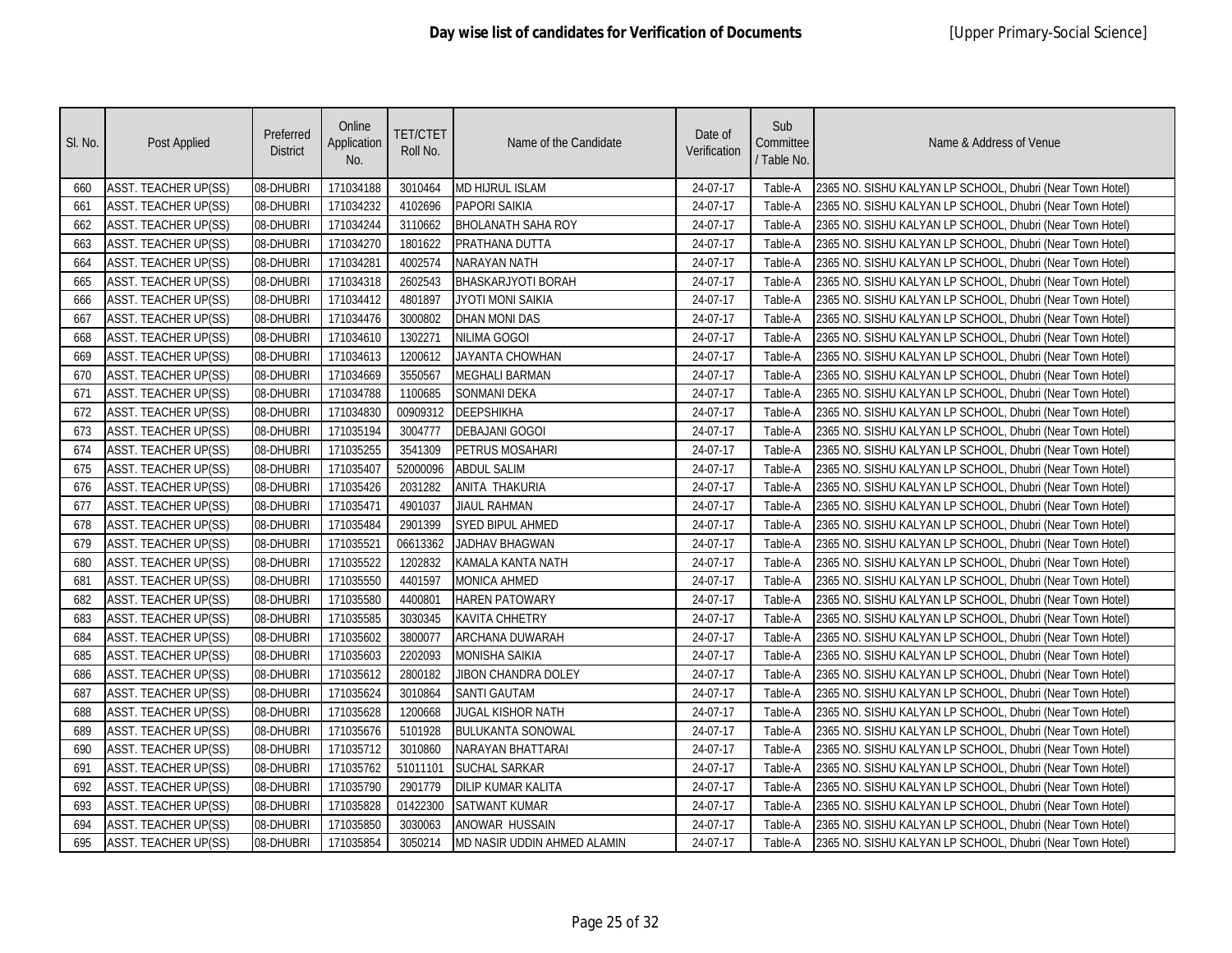| SI. No. | Post Applied                | Preferred<br><b>District</b> | Online<br>Application<br>No. | <b>TET/CTET</b><br>Roll No. | Name of the Candidate    | Date of<br>Verification | Sub<br>Committee<br>/ Table No. | Name & Address of Venue                                   |
|---------|-----------------------------|------------------------------|------------------------------|-----------------------------|--------------------------|-------------------------|---------------------------------|-----------------------------------------------------------|
| 696     | <b>ASST. TEACHER UP(SS)</b> | 08-DHUBRI                    | 171035897                    | 25001810                    | <b>MOHIBUL ISLAM</b>     | 24-07-17                | Table-A                         | 2365 NO. SISHU KALYAN LP SCHOOL, Dhubri (Near Town Hotel) |
| 697     | <b>ASST. TEACHER UP(SS)</b> | 08-DHUBRI                    | 171035993                    | 3802593                     | <b>BONTI BORGOHAIN</b>   | 24-07-17                | Table-A                         | 2365 NO. SISHU KALYAN LP SCHOOL, Dhubri (Near Town Hotel) |
| 698     | ASST. TEACHER UP(SS)        | 08-DHUBRI                    | 171036015                    | 4501418                     | PANKAJ KUMAR SAIKIA      | 24-07-17                | Table-A                         | 2365 NO. SISHU KALYAN LP SCHOOL, Dhubri (Near Town Hotel) |
| 699     | <b>ASST. TEACHER UP(SS)</b> | 08-DHUBRI                    | 171036027                    | 55005073                    | <b>MAHMUDA BEGUM</b>     | 24-07-17                | Table-A                         | 2365 NO. SISHU KALYAN LP SCHOOL, Dhubri (Near Town Hotel) |
| 700     | <b>ASST. TEACHER UP(SS)</b> | 08-DHUBRI                    | 171036071                    | 56001543                    | <b>GITANJALI BAISHYA</b> | 24-07-17                | Table-A                         | 2365 NO. SISHU KALYAN LP SCHOOL, Dhubri (Near Town Hotel) |
| 701     | <b>ASST. TEACHER UP(SS)</b> | 08-DHUBRI                    | 171036102                    | 2602050                     | TARULATA GAYAN           | 24-07-17                | Table-B                         | 2365 NO. SISHU KALYAN LP SCHOOL, Dhubri (Near Town Hotel) |
| 702     | <b>ASST. TEACHER UP(SS)</b> | 08-DHUBRI                    | 171036128                    | 2601140                     | MRINAL CHANDRA KALITA    | 24-07-17                | Table-B                         | 2365 NO. SISHU KALYAN LP SCHOOL, Dhubri (Near Town Hotel) |
| 703     | <b>ASST. TEACHER UP(SS)</b> | 08-DHUBRI                    | 171036137                    | 1200064                     | <b>AJIT BARUAH</b>       | 24-07-17                | Table-B                         | 2365 NO. SISHU KALYAN LP SCHOOL, Dhubri (Near Town Hotel) |
| 704     | <b>ASST. TEACHER UP(SS)</b> | 08-DHUBRI                    | 171036145                    | 0403893                     | <b>AFZALUR RAHMAN</b>    | 24-07-17                | Table-B                         | 2365 NO. SISHU KALYAN LP SCHOOL, Dhubri (Near Town Hotel) |
| 705     | <b>ASST. TEACHER UP(SS)</b> | 08-DHUBRI                    | 171036172                    | 57003064                    | DHAN BAHADUR CHETRY      | 24-07-17                | Table-B                         | 2365 NO. SISHU KALYAN LP SCHOOL, Dhubri (Near Town Hotel) |
| 706     | ASST. TEACHER UP(SS)        | 08-DHUBRI                    | 171036181                    | 3900911                     | <b>DIPTI PRASAD PEGU</b> | 24-07-17                | Table-B                         | 2365 NO. SISHU KALYAN LP SCHOOL, Dhubri (Near Town Hotel) |
| 707     | <b>ASST. TEACHER UP(SS)</b> | 08-DHUBRI                    | 171036188                    | 3804653                     | SATYAJEET SAIKIA         | 24-07-17                | Table-B                         | 2365 NO. SISHU KALYAN LP SCHOOL, Dhubri (Near Town Hotel) |
| 708     | ASST. TEACHER UP(SS)        | 08-DHUBRI                    | 171036194                    | 55007769                    | <b>NILUFAR YESMIN</b>    | 24-07-17                | Table-B                         | 2365 NO. SISHU KALYAN LP SCHOOL, Dhubri (Near Town Hotel) |
| 709     | <b>ASST. TEACHER UP(SS)</b> | 08-DHUBRI                    | 171036224                    | 00400894                    | ANJALI DEVI UPADHYAY     | 24-07-17                | Table-B                         | 2365 NO. SISHU KALYAN LP SCHOOL, Dhubri (Near Town Hotel) |
| 710     | ASST. TEACHER UP(SS)        | 08-DHUBRI                    | 171036247                    | 2601923                     | SRI DIGANTA BORBORAH     | 24-07-17                | Table-B                         | 2365 NO. SISHU KALYAN LP SCHOOL, Dhubri (Near Town Hotel) |
| 711     | ASST. TEACHER UP(SS)        | 08-DHUBRI                    | 171036288                    | 54003772                    | PRAKASH SARMAH           | 24-07-17                | Table-B                         | 2365 NO. SISHU KALYAN LP SCHOOL, Dhubri (Near Town Hotel) |
| 712     | <b>ASST. TEACHER UP(SS)</b> | 08-DHUBRI                    | 171036324                    | 2011534                     | <b>DAMBAR PRADHAN</b>    | 24-07-17                | Table-B                         | 2365 NO. SISHU KALYAN LP SCHOOL, Dhubri (Near Town Hotel) |
| 713     | <b>ASST. TEACHER UP(SS)</b> | 08-DHUBRI                    | 171036374                    | 2200930                     | PRASANTA SAIKIA          | 24-07-17                | Table-B                         | 2365 NO. SISHU KALYAN LP SCHOOL, Dhubri (Near Town Hotel) |
| 714     | <b>ASST. TEACHER UP(SS)</b> | 08-DHUBRI                    | 171036399                    | 00502245                    | <b>RITUMONI CHAMUA</b>   | 24-07-17                | Table-B                         | 2365 NO. SISHU KALYAN LP SCHOOL, Dhubri (Near Town Hotel) |
| 715     | <b>ASST. TEACHER UP(SS)</b> | 08-DHUBRI                    | 171036414                    | 54004880                    | <b>SURANJAN DEKA</b>     | 24-07-17                | Table-B                         | 2365 NO. SISHU KALYAN LP SCHOOL, Dhubri (Near Town Hotel) |
| 716     | <b>ASST. TEACHER UP(SS)</b> | 08-DHUBRI                    | 171036505                    | 4001487                     | SRI JAYANTA BORDOLOI     | 24-07-17                | Table-B                         | 2365 NO. SISHU KALYAN LP SCHOOL, Dhubri (Near Town Hotel) |
| 717     | <b>ASST. TEACHER UP(SS)</b> | 08-DHUBRI                    | 171036506                    | 54000434                    | ANJAN JYOTI BARUAH       | 24-07-17                | Table-B                         | 2365 NO. SISHU KALYAN LP SCHOOL, Dhubri (Near Town Hotel) |
| 718     | ASST. TEACHER UP(SS)        | 08-DHUBRI                    | 171036541                    | 17TE244129<br>73            | S.MARIA JOSE             | 24-07-17                | Table-B                         | 2365 NO. SISHU KALYAN LP SCHOOL, Dhubri (Near Town Hotel) |
| 719     | <b>ASST. TEACHER UP(SS)</b> | 08-DHUBRI                    | 171036573                    | 3040047                     | AKHIL CHANDRA DEKA       | 24-07-17                | Table-B                         | 2365 NO. SISHU KALYAN LP SCHOOL, Dhubri (Near Town Hotel) |
| 720     | ASST. TEACHER UP(SS)        | 08-DHUBRI                    | 171036598                    | 2100320                     | <b>BALENDRA DAS</b>      | 24-07-17                | Table-B                         | 2365 NO. SISHU KALYAN LP SCHOOL, Dhubri (Near Town Hotel) |
| 721     | <b>ASST. TEACHER UP(SS)</b> | 08-DHUBRI                    | 171036619                    | 57011196                    | <b>RIAJUDDIN AHMED</b>   | 24-07-17                | Table-B                         | 2365 NO. SISHU KALYAN LP SCHOOL, Dhubri (Near Town Hotel) |
| 722     | <b>ASST. TEACHER UP(SS)</b> | 08-DHUBRI                    | 171036620                    | 1301293                     | ARDE SWAR DOLEY          | 24-07-17                | Table-B                         | 2365 NO. SISHU KALYAN LP SCHOOL, Dhubri (Near Town Hotel) |
| 723     | <b>ASST. TEACHER UP(SS)</b> | 08-DHUBRI                    | 171036668                    | 1300836                     | <b>RATAN CHUTIA</b>      | 24-07-17                | Table-B                         | 2365 NO. SISHU KALYAN LP SCHOOL, Dhubri (Near Town Hotel) |
| 724     | ASST. TEACHER UP(SS)        | 08-DHUBRI                    | 171036699                    | 4402448                     | <b>BIJAN DEKA</b>        | 24-07-17                | Table-B                         | 2365 NO. SISHU KALYAN LP SCHOOL, Dhubri (Near Town Hotel) |
| 725     | <b>ASST. TEACHER UP(SS)</b> | 08-DHUBRI                    | 171036752                    | 4400147                     | <b>ANOWAR ALI</b>        | 24-07-17                | Table-B                         | 2365 NO. SISHU KALYAN LP SCHOOL, Dhubri (Near Town Hotel) |
| 726     | <b>ASST. TEACHER UP(SS)</b> | 08-DHUBRI                    | 171036880                    | 3030488                     | NIJARA BASUMATARY        | 24-07-17                | Table-B                         | 2365 NO. SISHU KALYAN LP SCHOOL, Dhubri (Near Town Hotel) |
| 727     | <b>ASST. TEACHER UP(SS)</b> | 08-DHUBRI                    | 171036931                    | 1400221                     | SUBHASH MILI             | 24-07-17                | Table-B                         | 2365 NO. SISHU KALYAN LP SCHOOL, Dhubri (Near Town Hotel) |
| 728     | ASST. TEACHER UP(SS)        | 08-DHUBRI                    | 171036945                    | 3020282                     | NITUL KUMAR NATH         | 24-07-17                | Table-B                         | 2365 NO. SISHU KALYAN LP SCHOOL, Dhubri (Near Town Hotel) |
| 729     | <b>ASST. TEACHER UP(SS)</b> | 08-DHUBRI                    | 171036976                    | 01201787                    | <b>JYOTSANA</b>          | 24-07-17                | Table-B                         | 2365 NO. SISHU KALYAN LP SCHOOL, Dhubri (Near Town Hotel) |
| 730     | <b>ASST. TEACHER UP(SS)</b> | 08-DHUBRI                    | 171036992                    | 3551247                     | <b>DURJODHAN BEHRA</b>   | 24-07-17                | Table-B                         | 2365 NO. SISHU KALYAN LP SCHOOL, Dhubri (Near Town Hotel) |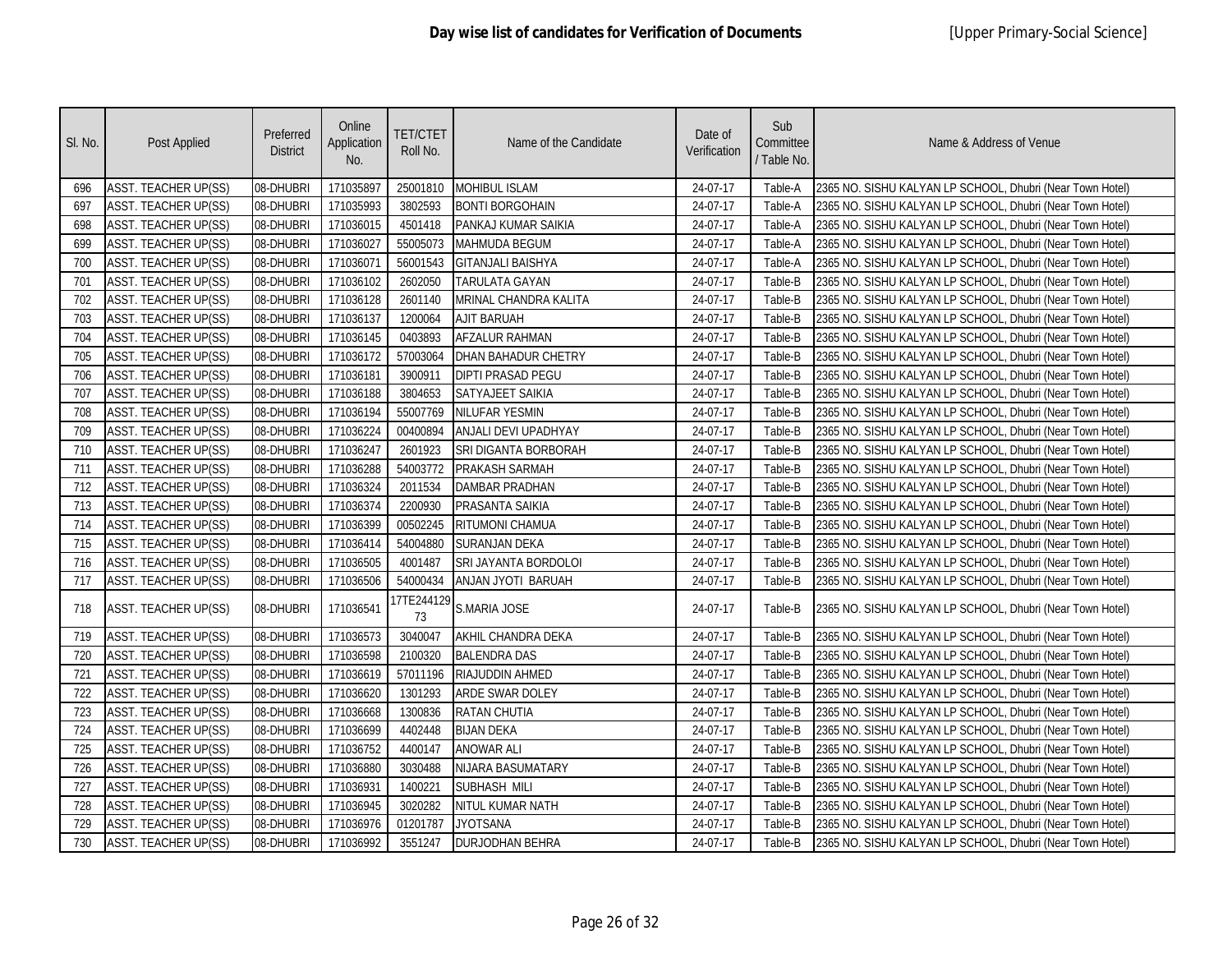| SI. No. | Post Applied                | Preferred<br><b>District</b> | Online<br>Application<br>No. | <b>TET/CTET</b><br>Roll No. | Name of the Candidate       | Date of<br>Verification | Sub<br>Committee<br>/ Table No. | Name & Address of Venue                                   |
|---------|-----------------------------|------------------------------|------------------------------|-----------------------------|-----------------------------|-------------------------|---------------------------------|-----------------------------------------------------------|
| 731     | <b>ASST. TEACHER UP(SS)</b> | 08-DHUBRI                    | 171037013                    | 2201632                     | <b>DEBAJIT NATH</b>         | 24-07-17                | Table-B                         | 2365 NO. SISHU KALYAN LP SCHOOL, Dhubri (Near Town Hotel) |
| 732     | <b>ASST. TEACHER UP(SS)</b> | 08-DHUBRI                    | 171037100                    | 4405236                     | TAPAN TALUKDAR              | 24-07-17                | Table-B                         | 2365 NO. SISHU KALYAN LP SCHOOL, Dhubri (Near Town Hotel) |
| 733     | ASST. TEACHER UP(SS)        | 08-DHUBRI                    | 171037108                    | 5600525                     | <b>DEVAJANI KUMAR</b>       | 24-07-17                | Table-B                         | 2365 NO. SISHU KALYAN LP SCHOOL, Dhubri (Near Town Hotel) |
| 734     | <b>ASST. TEACHER UP(SS)</b> | 08-DHUBRI                    | 171037120                    | 0700591                     | MOMIN UDDIN AHMED           | 24-07-17                | Table-B                         | 2365 NO. SISHU KALYAN LP SCHOOL, Dhubri (Near Town Hotel) |
| 735     | <b>ASST. TEACHER UP(SS)</b> | 08-DHUBRI                    | 171037138                    | 2541578                     | <b>SAWRAJ DAS</b>           | 24-07-17                | Table-B                         | 2365 NO. SISHU KALYAN LP SCHOOL, Dhubri (Near Town Hotel) |
| 736     | <b>ASST. TEACHER UP(SS)</b> | 08-DHUBRI                    | 171037250                    | 1303156                     | DIBYA JYOTI CHETIA          | 24-07-17                | Table-B                         | 2365 NO. SISHU KALYAN LP SCHOOL, Dhubri (Near Town Hotel) |
| 737     | <b>ASST. TEACHER UP(SS)</b> | 08-DHUBRI                    | 171037255                    | 55007241                    | <b>MOZABBAR ALI</b>         | 24-07-17                | Table-B                         | 2365 NO. SISHU KALYAN LP SCHOOL, Dhubri (Near Town Hotel) |
| 738     | <b>ASST. TEACHER UP(SS)</b> | 08-DHUBRI                    | 171037272                    | 3540787                     | DHAN BAHADUR LIMBU          | 24-07-17                | Table-B                         | 2365 NO. SISHU KALYAN LP SCHOOL, Dhubri (Near Town Hotel) |
| 739     | ASST. TEACHER UP(SS)        | 08-DHUBRI                    | 171037348                    | 3802181                     | <b>BHRIGU RAM TAID</b>      | 24-07-17                | Table-B                         | 2365 NO. SISHU KALYAN LP SCHOOL, Dhubri (Near Town Hotel) |
| 740     | ASST. TEACHER UP(SS)        | 08-DHUBRI                    | 171037379                    | 5100193                     | EKNATH UPADHYAYA            | 24-07-17                | Table-B                         | 2365 NO. SISHU KALYAN LP SCHOOL, Dhubri (Near Town Hotel) |
| 741     | <b>ASST. TEACHER UP(SS)</b> | 08-DHUBRI                    | 171037385                    | 4103563                     | <b>HEMANTA DAS</b>          | 24-07-17                | Table-B                         | 2365 NO. SISHU KALYAN LP SCHOOL, Dhubri (Near Town Hotel) |
| 742     | <b>ASST. TEACHER UP(SS)</b> | 08-DHUBRI                    | 171037408                    | 0403394                     | <b>PINKI DAS</b>            | 24-07-17                | Table-B                         | 2365 NO. SISHU KALYAN LP SCHOOL, Dhubri (Near Town Hotel) |
| 743     | <b>ASST. TEACHER UP(SS)</b> | 08-DHUBRI                    | 171037485                    | 0500259                     | <b>DULURANI THAKURIA</b>    | 24-07-17                | Table-B                         | 2365 NO. SISHU KALYAN LP SCHOOL, Dhubri (Near Town Hotel) |
| 744     | ASST. TEACHER UP(SS)        | 08-DHUBRI                    | 171037495                    | 2800551                     | SIMANTA SAIKIA              | 24-07-17                | Table-B                         | 2365 NO. SISHU KALYAN LP SCHOOL, Dhubri (Near Town Hotel) |
| 745     | ASST. TEACHER UP(SS)        | 08-DHUBRI                    | 171037606                    | 4101979                     | PALLAB BARUAH               | 24-07-17                | Table-B                         | 2365 NO. SISHU KALYAN LP SCHOOL, Dhubri (Near Town Hotel) |
| 746     | <b>ASST. TEACHER UP(SS)</b> | 08-DHUBRI                    | 171037616                    | 3110335                     | UTPAL KUMAR BEPARI          | 24-07-17                | Table-B                         | 2365 NO. SISHU KALYAN LP SCHOOL, Dhubri (Near Town Hotel) |
| 747     | <b>ASST. TEACHER UP(SS)</b> | 08-DHUBRI                    | 171037657                    | 01509658                    | <b>KAVI RAJ</b>             | 24-07-17                | Table-B                         | 2365 NO. SISHU KALYAN LP SCHOOL, Dhubri (Near Town Hotel) |
| 748     | <b>ASST. TEACHER UP(SS)</b> | 08-DHUBRI                    | 171037692                    | 4502582                     | <b>BRINDAVAN BARUAH</b>     | 24-07-17                | Table-B                         | 2365 NO. SISHU KALYAN LP SCHOOL, Dhubri (Near Town Hotel) |
| 749     | <b>ASST. TEACHER UP(SS)</b> | 08-DHUBRI                    | 171037714                    | 3050167                     | <b>MANASA DAIMARY</b>       | 24-07-17                | Table-B                         | 2365 NO. SISHU KALYAN LP SCHOOL, Dhubri (Near Town Hotel) |
| 750     | <b>ASST. TEACHER UP(SS)</b> | 08-DHUBRI                    | 171037834                    | 3010621                     | PRAMILA BARO                | 24-07-17                | Table-B                         | 2365 NO. SISHU KALYAN LP SCHOOL, Dhubri (Near Town Hotel) |
| 751     | <b>ASST. TEACHER UP(SS)</b> | 08-DHUBRI                    | 171037911                    | 55002739                    | <b>DEBESHWAR DAS</b>        | 24-07-17                | Table-B                         | 2365 NO. SISHU KALYAN LP SCHOOL, Dhubri (Near Town Hotel) |
| 752     | <b>ASST. TEACHER UP(SS)</b> | 08-DHUBRI                    | 171037957                    | 1500655                     | <b>HAFIZUR RAHMAN AHMED</b> | 24-07-17                | Table-B                         | 2365 NO. SISHU KALYAN LP SCHOOL, Dhubri (Near Town Hotel) |
| 753     | <b>ASST. TEACHER UP(SS)</b> | 08-DHUBRI                    | 171037972                    | 3010850                     | <b>BALORAM PRADHAN</b>      | 24-07-17                | Table-B                         | 2365 NO. SISHU KALYAN LP SCHOOL, Dhubri (Near Town Hotel) |
| 754     | ASST. TEACHER UP(SS)        | 08-DHUBRI                    | 171038011                    | 1800406                     | <b>DIGAMBOR NEWAR</b>       | 24-07-17                | Table-B                         | 2365 NO. SISHU KALYAN LP SCHOOL, Dhubri (Near Town Hotel) |
| 755     | ASST. TEACHER UP(SS)        | 08-DHUBRI                    | 171038051                    | 07506837                    | <b>SUSANTA MAHATO</b>       | 24-07-17                | Table-B                         | 2365 NO. SISHU KALYAN LP SCHOOL, Dhubri (Near Town Hotel) |
| 756     | <b>ASST. TEACHER UP(SS)</b> | 08-DHUBRI                    | 171038067                    | 3010379                     | <b>KARMA RAM KUMAR</b>      | 24-07-17                | Table-B                         | 2365 NO. SISHU KALYAN LP SCHOOL, Dhubri (Near Town Hotel) |
| 757     | <b>ASST. TEACHER UP(SS)</b> | 08-DHUBRI                    | 171038102                    | 3801659                     | <b>RATAN KONWAR</b>         | 24-07-17                | Table-B                         | 2365 NO. SISHU KALYAN LP SCHOOL, Dhubri (Near Town Hotel) |
| 758     | <b>ASST. TEACHER UP(SS)</b> | 08-DHUBRI                    | 171038145                    | 51011584                    | <b>ZAHIDUL ISLAM</b>        | 24-07-17                | Table-B                         | 2365 NO. SISHU KALYAN LP SCHOOL, Dhubri (Near Town Hotel) |
| 759     | ASST. TEACHER UP(SS)        | 08-DHUBRI                    | 171038161                    | 3003371                     | SRI RANJAN NEOG             | 24-07-17                | Table-B                         | 2365 NO. SISHU KALYAN LP SCHOOL, Dhubri (Near Town Hotel) |
| 760     | ASST. TEACHER UP(SS)        | 08-DHUBRI                    | 171038199                    | 2800244                     | LALIT DUTTA                 | 24-07-17                | Table-B                         | 2365 NO. SISHU KALYAN LP SCHOOL, Dhubri (Near Town Hotel) |
| 761     | <b>ASST. TEACHER UP(SS)</b> | 08-DHUBRI                    | 171038201                    | 3030270                     | PINDU MOHAN RABHA           | 24-07-17                | Table-B                         | 2365 NO. SISHU KALYAN LP SCHOOL, Dhubri (Near Town Hotel) |
| 762     | <b>ASST. TEACHER UP(SS)</b> | 08-DHUBRI                    | 171038220                    | 1710154                     | <b>BIRENDRA BARUAH</b>      | 24-07-17                | Table-B                         | 2365 NO. SISHU KALYAN LP SCHOOL, Dhubri (Near Town Hotel) |
| 763     | ASST. TEACHER UP(SS)        | 08-DHUBRI                    | 171038240                    | 07511850                    | <b>SK ZIAUL</b>             | 24-07-17                | Table-B                         | 2365 NO. SISHU KALYAN LP SCHOOL, Dhubri (Near Town Hotel) |
| 764     | ASST. TEACHER UP(SS)        | 08-DHUBRI                    | 171038258                    | 1501863                     | SRI KHAGEN CHANDRA ROY      | 24-07-17                | Table-B                         | 2365 NO. SISHU KALYAN LP SCHOOL, Dhubri (Near Town Hotel) |
| 765     | ASST. TEACHER UP(SS)        | 08-DHUBRI                    | 171038283                    | 25001065                    | AZAD ALI MONDAL             | 24-07-17                | Table-B                         | 2365 NO. SISHU KALYAN LP SCHOOL, Dhubri (Near Town Hotel) |
| 766     | ASST. TEACHER UP(SS)        | 08-DHUBRI                    | 171038307                    | 3020094                     | <b>DAKSHYA DAS</b>          | 24-07-17                | Table-B                         | 2365 NO. SISHU KALYAN LP SCHOOL, Dhubri (Near Town Hotel) |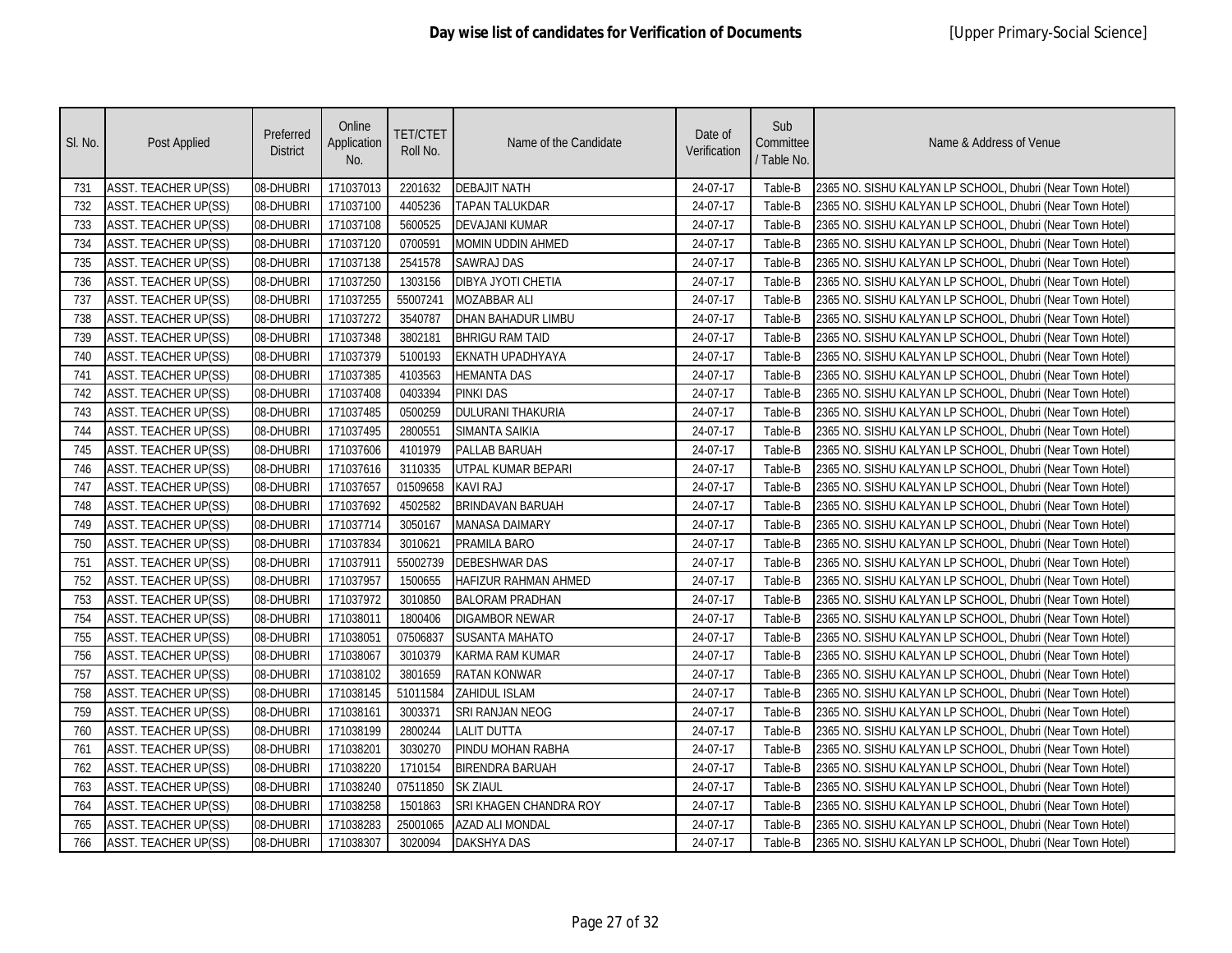| SI. No. | Post Applied                | Preferred<br><b>District</b> | Online<br>Application<br>No. | <b>TET/CTET</b><br>Roll No. | Name of the Candidate        | Date of<br>Verification | Sub<br>Committee<br>/ Table No. | Name & Address of Venue                                                     |
|---------|-----------------------------|------------------------------|------------------------------|-----------------------------|------------------------------|-------------------------|---------------------------------|-----------------------------------------------------------------------------|
| 767     | <b>ASST. TEACHER UP(SS)</b> | 08-DHUBRI                    | 171038359                    | 55005365                    | <b>MAZEDA AHMED</b>          | 24-07-17                | Table-B                         | 2365 NO. SISHU KALYAN LP SCHOOL, Dhubri (Near Town Hotel)                   |
| 768     | <b>ASST. TEACHER UP(SS)</b> | 08-DHUBRI                    | 171038362                    | 1600776                     | <b>SANJEEV KUMAR SINGHA</b>  | 24-07-17                | Table-B                         | 2365 NO. SISHU KALYAN LP SCHOOL, Dhubri (Near Town Hotel)                   |
| 769     | ASST. TEACHER UP(SS)        | 08-DHUBRI                    | 171038443                    | 2370297                     | <b>DEEPAK KR BRAHMA</b>      | 24-07-17                | Table-B                         | 2365 NO. SISHU KALYAN LP SCHOOL, Dhubri (Near Town Hotel)                   |
| 770     | <b>ASST. TEACHER UP(SS)</b> | 08-DHUBRI                    | 171038447                    | 3550183                     | <b>CHANDA BASFOR</b>         | 24-07-17                | Table-B                         | 2365 NO. SISHU KALYAN LP SCHOOL, Dhubri (Near Town Hotel)                   |
| 771     | <b>ASST. TEACHER UP(SS)</b> | 08-DHUBRI                    | 171038505                    | 0401727                     | <b>MD FARUQUE SIKDER</b>     | 24-07-17                | Table-B                         | 2365 NO. SISHU KALYAN LP SCHOOL, Dhubri (Near Town Hotel)                   |
| 772     | <b>ASST. TEACHER UP(SS)</b> | 08-DHUBRI                    | 171038553                    | 4803135                     | <b>VIMA DEVI</b>             | 24-07-17                | Table-B                         | 2365 NO. SISHU KALYAN LP SCHOOL, Dhubri (Near Town Hotel)                   |
| 773     | ASST. TEACHER UP(SS)        | 08-DHUBRI                    | 171038776                    | 4102105                     | PRANJIT RAJA                 | 24-07-17                | Table-B                         | 2365 NO. SISHU KALYAN LP SCHOOL, Dhubri (Near Town Hotel)                   |
| 774     | <b>ASST. TEACHER UP(SS)</b> | 08-DHUBRI                    | 171038912                    | 58005352                    | MUSTAFIZUL.HAQUE             | 24-07-17                | Table-B                         | 2365 NO. SISHU KALYAN LP SCHOOL, Dhubri (Near Town Hotel)                   |
| 775     | <b>ASST. TEACHER UP(SS)</b> | 08-DHUBRI                    | 171039086                    | 55008915                    | <b>ROBIUL ISLAM</b>          | 24-07-17                | Table-B                         | 2365 NO. SISHU KALYAN LP SCHOOL, Dhubri (Near Town Hotel)                   |
| 776     | <b>ASST. TEACHER UP(SS)</b> | 08-DHUBRI                    | 171039175                    | 54001786                    | INAMUL .HOQUE. CHOWDHURY     | 24-07-17                | Table-B                         | 2365 NO. SISHU KALYAN LP SCHOOL, Dhubri (Near Town Hotel)                   |
| 777     | ASST. TEACHER UP(SS)        | 08-DHUBRI                    | 171039288                    | 4400311                     | <b>BASAB CHANDRA DEKA</b>    | 24-07-17                | Table-B                         | 2365 NO. SISHU KALYAN LP SCHOOL, Dhubri (Near Town Hotel)                   |
| 778     | <b>ASST. TEACHER UP(SS)</b> | 08-DHUBRI                    | 171039341                    | 54005099                    | <b>ZIAUR RAHMAN</b>          | 24-07-17                | Table-B                         | 2365 NO. SISHU KALYAN LP SCHOOL, Dhubri (Near Town Hotel)                   |
| 779     | <b>ASST. TEACHER UP(SS)</b> | 08-DHUBRI                    | 171039437                    | 3030479                     | <b>NARENDRA DAS</b>          | 24-07-17                | Table-B                         | 2365 NO. SISHU KALYAN LP SCHOOL, Dhubri (Near Town Hotel)                   |
| 780     | <b>ASST. TEACHER UP(SS)</b> | 08-DHUBRI                    | 171039482                    | 09020001                    | <b>KM BINDU YADAV</b>        | 24-07-17                | Table-B                         | 2365 NO. SISHU KALYAN LP SCHOOL, Dhubri (Near Town Hotel)                   |
| 781     | <b>ASST. TEACHER UP(SS)</b> | 08-DHUBRI                    | 171039512                    | 3010820                     | SYEDA TAJMIDA BEGAM          | 24-07-17                | Table-B                         | 2365 NO. SISHU KALYAN LP SCHOOL, Dhubri (Near Town Hotel)                   |
| 782     | <b>ASST. TEACHER UP(SS)</b> | 08-DHUBRI                    | 171039572                    | 2400188                     | <b>PALLABI DAS</b>           | 24-07-17                | Table-B                         | 2365 NO. SISHU KALYAN LP SCHOOL, Dhubri (Near Town Hotel)                   |
| 783     | <b>ASST. TEACHER UP(SS)</b> | 08-DHUBRI                    | 171039608                    | 05352924                    | RAJESH KUMAR BINWAL          | 24-07-17                | Table-B                         | 2365 NO. SISHU KALYAN LP SCHOOL, Dhubri (Near Town Hotel)                   |
| 784     | ASST. TEACHER UP(SS)        | 08-DHUBRI                    | 171039708                    | 4401589                     | <b>MITIL BANIA</b>           | 24-07-17                | Table-B                         | 2365 NO. SISHU KALYAN LP SCHOOL, Dhubri (Near Town Hotel)                   |
| 785     | <b>ASST. TEACHER UP(SS)</b> | 08-DHUBRI                    | 171039969                    | 1400189                     | <b>SANJIB DOLEY</b>          | 24-07-17                | Table-B                         | 2365 NO. SISHU KALYAN LP SCHOOL, Dhubri (Near Town Hotel)                   |
| 786     | <b>ASST. TEACHER UP(SS)</b> | 08-DHUBRI                    | 171040178                    | 3110352                     | <b>SOMA DEY SARKAR</b>       | 24-07-17                | Table-B                         | 2365 NO. SISHU KALYAN LP SCHOOL, Dhubri (Near Town Hotel)                   |
| 787     | <b>ASST. TEACHER UP(SS)</b> | 08-DHUBRI                    | 171040195                    | 4800707                     | NETRA BAHADUR BARDEWA        | 24-07-17                | Table-B                         | 2365 NO. SISHU KALYAN LP SCHOOL, Dhubri (Near Town Hotel)                   |
| 788     | <b>ASST. TEACHER UP(SS)</b> | 08-DHUBRI                    | 171040314                    | 3030124                     | <b>HARMA TUDU</b>            | 24-07-17                | Table-B                         | 2365 NO. SISHU KALYAN LP SCHOOL, Dhubri (Near Town Hotel)                   |
| 789     | <b>ASST. TEACHER UP(SS)</b> | 08-DHUBRI                    | 171040334                    | 05937979                    | MAHESH KUMAR BAIRWA          | 24-07-17                | Table-B                         | 2365 NO. SISHU KALYAN LP SCHOOL, Dhubri (Near Town Hotel)                   |
| 790     | <b>ASST. TEACHER UP(SS)</b> | 08-DHUBRI                    | 171040367                    | 4104277                     | <b>GITUMONI DEKA</b>         | 24-07-17                | Table-B                         | 2365 NO. SISHU KALYAN LP SCHOOL, Dhubri (Near Town Hotel)                   |
| 791     | ASST. TEACHER UP(SS)        | 08-DHUBRI                    | 171040437                    | 2100641                     | SANTOSH TALUKDAR             | 24-07-17                | Table-B                         | 2365 NO. SISHU KALYAN LP SCHOOL, Dhubri (Near Town Hotel)                   |
| 792     | ASST. TEACHER UP(SS)        | 08-DHUBRI                    | 171040464                    | 55000562                    | ABU BAKKOR SIDDIK            | 24-07-17                | Table-B                         | 2365 NO. SISHU KALYAN LP SCHOOL, Dhubri (Near Town Hotel)                   |
| 793     | <b>ASST. TEACHER UP(SS)</b> | 08-DHUBRI                    | 171040530                    | 3370160                     | RAJESH SINGHA                | 24-07-17                | Table-B                         | 2365 NO. SISHU KALYAN LP SCHOOL, Dhubri (Near Town Hotel)                   |
| 794     | <b>ASST. TEACHER UP(SS)</b> | 08-DHUBRI                    | 171040580                    | 4502371                     | <b>ANIL DUTTA</b>            | 24-07-17                | Table-B                         | 2365 NO. SISHU KALYAN LP SCHOOL, Dhubri (Near Town Hotel)                   |
| 795     | ASST. TEACHER UP(SS)        | 08-DHUBRI                    | 171040639                    | 51005068                    | <b>MAKIBUL ISLAM</b>         | 24-07-17                | Table-B                         | 2365 NO. SISHU KALYAN LP SCHOOL, Dhubri (Near Town Hotel)                   |
| 796     | <b>ASST. TEACHER UP(SS)</b> | 08-DHUBRI                    | 171040679                    | 2011459                     | <b>RAJEN CHETRY</b>          | 24-07-17                | Table-B                         | 2365 NO. SISHU KALYAN LP SCHOOL, Dhubri (Near Town Hotel)                   |
| 797     | ASST. TEACHER UP(SS)        | 08-DHUBRI                    | 171040732                    | 0100648                     | RANJIT KUMAR MEDHI           | 24-07-17                | Table-B                         | 2365 NO. SISHU KALYAN LP SCHOOL, Dhubri (Near Town Hotel)                   |
| 798     | <b>ASST. TEACHER UP(SS)</b> | 08-DHUBRI                    | 171040741                    | 4600812                     | ARUN BOR GOHAIN              | 24-07-17                | Table-B                         | 2365 NO. SISHU KALYAN LP SCHOOL, Dhubri (Near Town Hotel)                   |
| 799     | <b>ASST. TEACHER UP(SS)</b> | 08-DHUBRI                    | 171040860                    | 25001353                    | JAHANARA YASMIN              | 24-07-17                | Table-B                         | 2365 NO. SISHU KALYAN LP SCHOOL, Dhubri (Near Town Hotel)                   |
| 800     | <b>ASST. TEACHER UP(SS)</b> | 08-DHUBRI                    | 171041083                    | 3040023                     | ABDUL LATIF AHMED            | 24-07-17                | Table-B                         | 2365 NO. SISHU KALYAN LP SCHOOL, Dhubri (Near Town Hotel)                   |
| 801     | <b>ASST. TEACHER UP(SS)</b> | 08-DHUBRI                    | 171041101                    | 1301449                     | <b>BIRINCHI KUMAR CHUTIA</b> | 24-07-17                | Table-A                         | 737 NO. B.C. MEMORIAL JBS, Dhubri (Near P.C. Baruah Play Ground,<br>Dhubri) |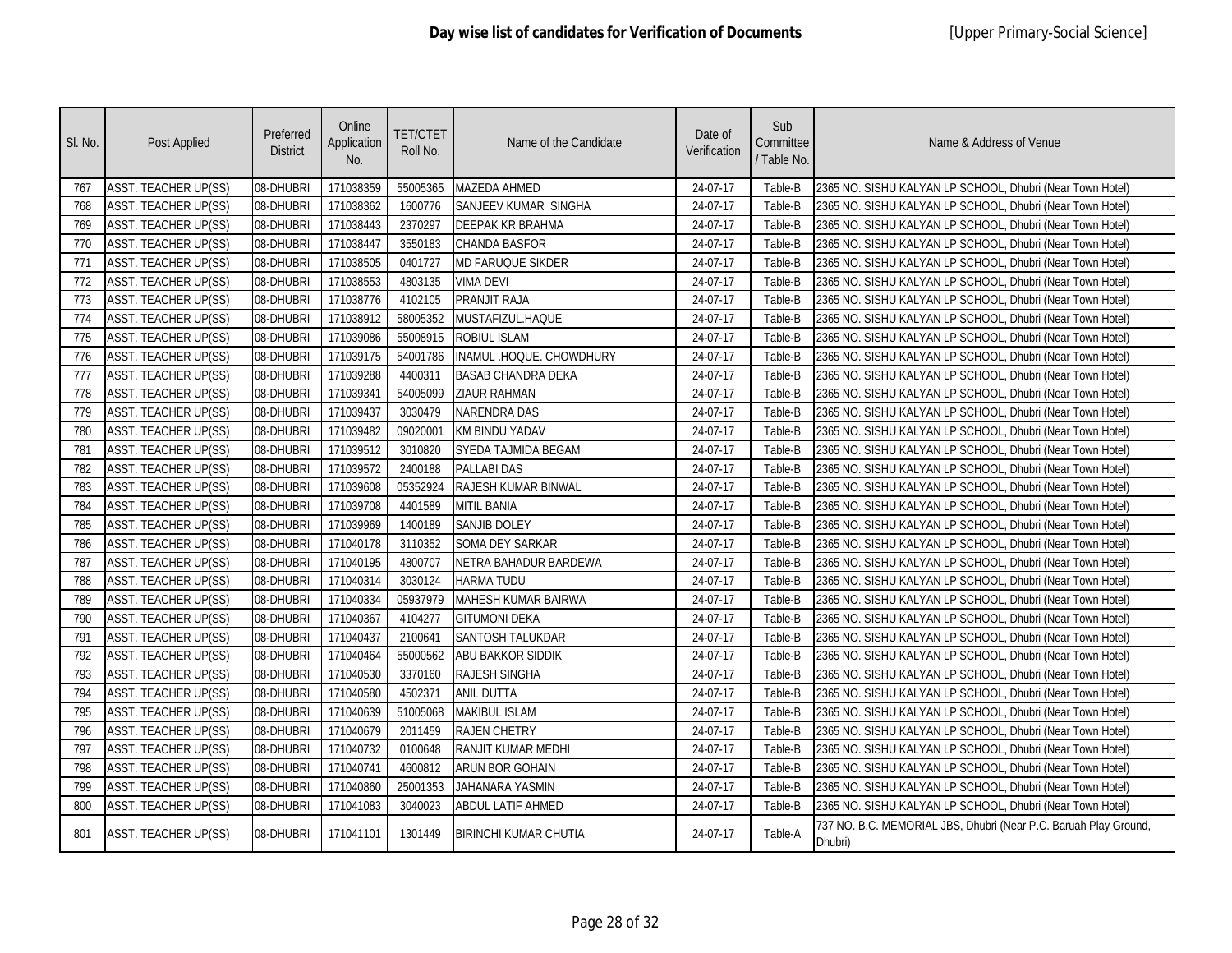| SI. No. | <b>Post Applied</b>         | Preferred<br><b>District</b> | Online<br>Application<br>No. | <b>TET/CTET</b><br>Roll No. | Name of the Candidate  | Date of<br>Verification | Sub<br>Committee<br>/ Table No. | Name & Address of Venue                                                     |
|---------|-----------------------------|------------------------------|------------------------------|-----------------------------|------------------------|-------------------------|---------------------------------|-----------------------------------------------------------------------------|
| 802     | <b>ASST. TEACHER UP(SS)</b> | 08-DHUBRI                    | 171041298                    | 1400130                     | <b>MONI KUWAR PEGU</b> | 24-07-17                | Table-A                         | 737 NO. B.C. MEMORIAL JBS, Dhubri (Near P.C. Baruah Play Ground,<br>Dhubri) |
| 803     | ASST. TEACHER UP(SS)        | 08-DHUBRI                    | 171041303                    | 54002265                    | <b>KANGKAN SARMA</b>   | 24-07-17                | Table-A                         | 737 NO. B.C. MEMORIAL JBS, Dhubri (Near P.C. Baruah Play Ground,<br>Dhubri) |
| 804     | <b>ASST. TEACHER UP(SS)</b> | 08-DHUBRI                    | 171041338                    | 57002405                    | <b>BHARATI CHETRY</b>  | 24-07-17                | Table-A                         | 737 NO. B.C. MEMORIAL JBS, Dhubri (Near P.C. Baruah Play Ground,<br>Dhubri) |
| 805     | <b>ASST. TEACHER UP(SS)</b> | 08-DHUBRI                    | 171041346                    | 1202750                     | JAYANTA SAIKIA         | 24-07-17                | Table-A                         | 737 NO. B.C. MEMORIAL JBS, Dhubri (Near P.C. Baruah Play Ground,<br>Dhubri) |
| 806     | ASST. TEACHER UP(SS)        | 08-DHUBRI                    | 171041525                    | 3802309                     | <b>AMRIT SAIKIA</b>    | 24-07-17                | Table-A                         | 737 NO. B.C. MEMORIAL JBS, Dhubri (Near P.C. Baruah Play Ground,<br>Dhubri) |
| 807     | <b>ASST. TEACHER UP(SS)</b> | 08-DHUBRI                    | 171041540                    | 09202083                    | <b>HARI SHANKAR</b>    | 24-07-17                | Table-A                         | 737 NO. B.C. MEMORIAL JBS, Dhubri (Near P.C. Baruah Play Ground,<br>Dhubri) |
| 808     | <b>ASST. TEACHER UP(SS)</b> | 08-DHUBRI                    | 171041577                    | 1500830                     | JOYSHREE ROY SARKAR    | 24-07-17                | Table-A                         | 737 NO. B.C. MEMORIAL JBS, Dhubri (Near P.C. Baruah Play Ground,<br>Dhubri) |
| 809     | <b>ASST. TEACHER UP(SS)</b> | 08-DHUBRI                    | 171041880                    | 55007582                    | NASRIN SULTANA ZAMAN   | 24-07-17                | Table-A                         | 737 NO. B.C. MEMORIAL JBS, Dhubri (Near P.C. Baruah Play Ground,<br>Dhubri) |
| 810     | <b>ASST. TEACHER UP(SS)</b> | 08-DHUBRI                    | 171041889                    | 1300125                     | <b>BISHWAJIT BORA</b>  | 24-07-17                | Table-A                         | 737 NO. B.C. MEMORIAL JBS, Dhubri (Near P.C. Baruah Play Ground,<br>Dhubri) |
| 811     | <b>ASST. TEACHER UP(SS)</b> | 08-DHUBRI                    | 171042137                    | 1303167                     | <b>DILIP PADI</b>      | 24-07-17                | Table-A                         | 737 NO. B.C. MEMORIAL JBS, Dhubri (Near P.C. Baruah Play Ground,<br>Dhubri) |
| 812     | ASST. TEACHER UP(SS)        | 08-DHUBRI                    | 171042139                    | 4600812                     | <b>ARUN BOR GOHAIN</b> | 24-07-17                | Table-A                         | 737 NO. B.C. MEMORIAL JBS, Dhubri (Near P.C. Baruah Play Ground,<br>Dhubri) |
| 813     | <b>ASST. TEACHER UP(SS)</b> | 08-DHUBRI                    | 171042141                    | 51003238                    | <b>HASMAT ALI</b>      | 24-07-17                | Table-A                         | 737 NO. B.C. MEMORIAL JBS, Dhubri (Near P.C. Baruah Play Ground,<br>Dhubri) |
| 814     | <b>ASST. TEACHER UP(SS)</b> | 08-DHUBRI                    | 171042151                    | 55000776                    | AFRUJA AKTAR           | 24-07-17                | Table-A                         | 737 NO. B.C. MEMORIAL JBS, Dhubri (Near P.C. Baruah Play Ground,<br>Dhubri) |
| 815     | <b>ASST. TEACHER UP(SS)</b> | 08-DHUBRI                    | 171042169                    | 5400259                     | SRI PRADIP KOCH        | 24-07-17                | Table-A                         | 737 NO. B.C. MEMORIAL JBS, Dhubri (Near P.C. Baruah Play Ground,<br>Dhubri) |
| 816     | ASST. TEACHER UP(SS)        | 08-DHUBRI                    | 171042203                    | 3020390                     | UTPAL BEZBARUAH        | 24-07-17                | Table-A                         | 737 NO. B.C. MEMORIAL JBS, Dhubri (Near P.C. Baruah Play Ground,<br>Dhubri) |
| 817     | <b>ASST. TEACHER UP(SS)</b> | 08-DHUBRI                    | 171042208                    | 26019908                    | <b>SUSHIL KUMAR</b>    | 24-07-17                | Table-A                         | 737 NO. B.C. MEMORIAL JBS, Dhubri (Near P.C. Baruah Play Ground,<br>Dhubri) |
| 818     | <b>ASST. TEACHER UP(SS)</b> | 08-DHUBRI                    | 171042216                    | 0404567                     | KAMAL BEZBARUAH        | 24-07-17                | Table-A                         | 737 NO. B.C. MEMORIAL JBS, Dhubri (Near P.C. Baruah Play Ground,<br>Dhubri) |
| 819     | <b>ASST. TEACHER UP(SS)</b> | 08-DHUBRI                    | 171042221                    | 3803724                     | <b>MOHENDRA GOGOI</b>  | 24-07-17                | Table-A                         | 737 NO. B.C. MEMORIAL JBS, Dhubri (Near P.C. Baruah Play Ground,<br>Dhubri) |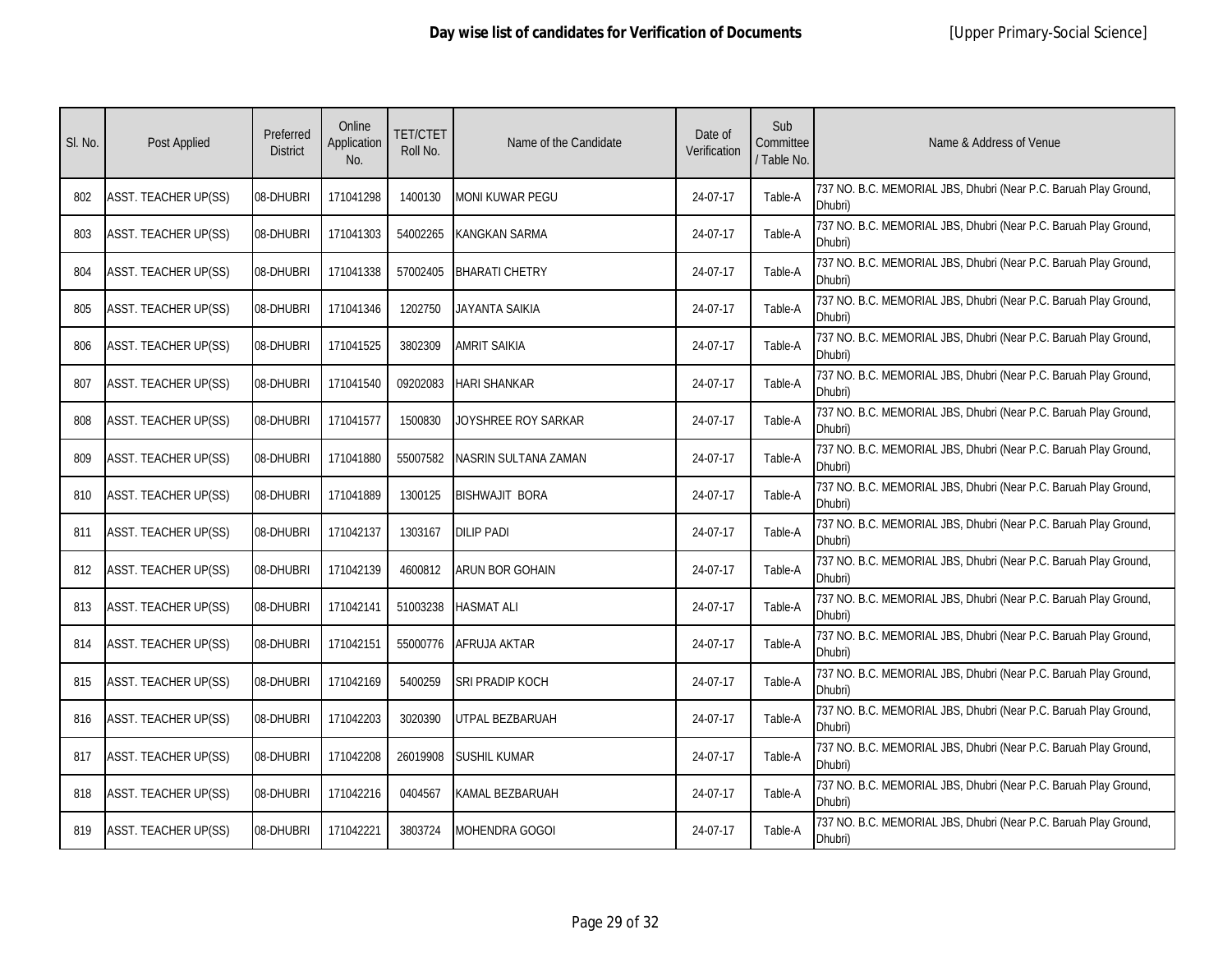| SI. No. | <b>Post Applied</b>         | Preferred<br><b>District</b> | Online<br>Application<br>No. | <b>TET/CTET</b><br>Roll No. | Name of the Candidate     | Date of<br>Verification | Sub<br>Committee<br>/ Table No. | Name & Address of Venue                                                     |
|---------|-----------------------------|------------------------------|------------------------------|-----------------------------|---------------------------|-------------------------|---------------------------------|-----------------------------------------------------------------------------|
| 820     | <b>ASST. TEACHER UP(SS)</b> | 08-DHUBRI                    | 171042250                    | 2901103                     | SHASHI BHUSAN SARMA       | 24-07-17                | Table-A                         | 737 NO. B.C. MEMORIAL JBS, Dhubri (Near P.C. Baruah Play Ground,<br>Dhubri) |
| 821     | ASST. TEACHER UP(SS)        | 08-DHUBRI                    | 171042278                    | 51011051                    | <b>SOLAIMAN AHMED</b>     | 24-07-17                | Table-A                         | 737 NO. B.C. MEMORIAL JBS, Dhubri (Near P.C. Baruah Play Ground,<br>Dhubri) |
| 822     | ASST. TEACHER UP(SS)        | 08-DHUBRI                    | 171042280                    | 3540595                     | PRAFULLA RABHA            | 24-07-17                | Table-A                         | 737 NO. B.C. MEMORIAL JBS, Dhubri (Near P.C. Baruah Play Ground,<br>Dhubri) |
| 823     | <b>ASST. TEACHER UP(SS)</b> | 08-DHUBRI                    | 171042300                    | 2600385                     | DHRUBA JYOTI BORA         | 24-07-17                | Table-A                         | 737 NO. B.C. MEMORIAL JBS, Dhubri (Near P.C. Baruah Play Ground,<br>Dhubri) |
| 824     | ASST. TEACHER UP(SS)        | 08-DHUBRI                    | 171042372                    | 4000454                     | KAMAL KUMAR NATH          | 24-07-17                | Table-A                         | 737 NO. B.C. MEMORIAL JBS, Dhubri (Near P.C. Baruah Play Ground,<br>Dhubri) |
| 825     | <b>ASST. TEACHER UP(SS)</b> | 08-DHUBRI                    | 171042388                    | 51010293                    | SHAHANUZZAMAN KHAN        | 24-07-17                | Table-A                         | 737 NO. B.C. MEMORIAL JBS, Dhubri (Near P.C. Baruah Play Ground,<br>Dhubri) |
| 826     | ASST. TEACHER UP(SS)        | 08-DHUBRI                    | 171042418                    | 4001398                     | <b>SEEMA DEVI</b>         | 24-07-17                | Table-A                         | 737 NO. B.C. MEMORIAL JBS, Dhubri (Near P.C. Baruah Play Ground,<br>Dhubri) |
| 827     | <b>ASST. TEACHER UP(SS)</b> | 08-DHUBRI                    | 171042471                    | 2370299                     | JONALI BRAHMA             | 24-07-17                | Table-A                         | 737 NO. B.C. MEMORIAL JBS, Dhubri (Near P.C. Baruah Play Ground,<br>Dhubri) |
| 828     | <b>ASST. TEACHER UP(SS)</b> | 08-DHUBRI                    | 171042480                    | 1300680                     | NIRANJAN DOLEY            | 24-07-17                | Table-A                         | 737 NO. B.C. MEMORIAL JBS, Dhubri (Near P.C. Baruah Play Ground,<br>Dhubri) |
| 829     | <b>ASST. TEACHER UP(SS)</b> | 08-DHUBRI                    | 171042511                    | 02508216                    | <b>DEEPAK KUMAR</b>       | 24-07-17                | Table-A                         | 737 NO. B.C. MEMORIAL JBS, Dhubri (Near P.C. Baruah Play Ground,<br>Dhubri) |
| 830     | ASST. TEACHER UP(SS)        | 08-DHUBRI                    | 171042531                    | 55009467                    | SADEQUR RAHMAN SK         | 24-07-17                | Table-A                         | 737 NO. B.C. MEMORIAL JBS, Dhubri (Near P.C. Baruah Play Ground,<br>Dhubri) |
| 831     | <b>ASST. TEACHER UP(SS)</b> | 08-DHUBRI                    | 171042578                    | 4800983                     | SANTUSH CHETRY            | 24-07-17                | Table-A                         | 737 NO. B.C. MEMORIAL JBS, Dhubri (Near P.C. Baruah Play Ground,<br>Dhubri) |
| 832     | ASST. TEACHER UP(SS)        | 08-DHUBRI                    | 171042583                    | 3030092                     | <b>BHASKARJYOTI SARMA</b> | 24-07-17                | Table-A                         | 737 NO. B.C. MEMORIAL JBS, Dhubri (Near P.C. Baruah Play Ground,<br>Dhubri) |
| 833     | <b>ASST. TEACHER UP(SS)</b> | 08-DHUBRI                    | 171042599                    | 3800974                     | <b>DIPALI NARZARI</b>     | 24-07-17                | Table-A                         | 737 NO. B.C. MEMORIAL JBS, Dhubri (Near P.C. Baruah Play Ground,<br>Dhubri) |
| 834     | ASST. TEACHER UP(SS)        | 08-DHUBRI                    | 171042660                    | 2400550                     | RANTU BORPATRAGOHAIN      | 24-07-17                | Table-A                         | 737 NO. B.C. MEMORIAL JBS, Dhubri (Near P.C. Baruah Play Ground,<br>Dhubri) |
| 835     | ASST. TEACHER UP(SS)        | 08-DHUBRI                    | 171042673                    | 55009585                    | <b>SAHIDUL ISLAM</b>      | 24-07-17                | Table-A                         | 737 NO. B.C. MEMORIAL JBS, Dhubri (Near P.C. Baruah Play Ground,<br>Dhubri) |
| 836     | <b>ASST. TEACHER UP(SS)</b> | 08-DHUBRI                    | 171042710                    | 2602586                     | <b>BISWAJYOTI BORAH</b>   | 24-07-17                | Table-A                         | 737 NO. B.C. MEMORIAL JBS, Dhubri (Near P.C. Baruah Play Ground,<br>Dhubri) |
| 837     | <b>ASST. TEACHER UP(SS)</b> | 08-DHUBRI                    | 171042766                    | 4000114                     | <b>BABUL CHANDRA NATH</b> | 24-07-17                | Table-A                         | 737 NO. B.C. MEMORIAL JBS, Dhubri (Near P.C. Baruah Play Ground,<br>Dhubri) |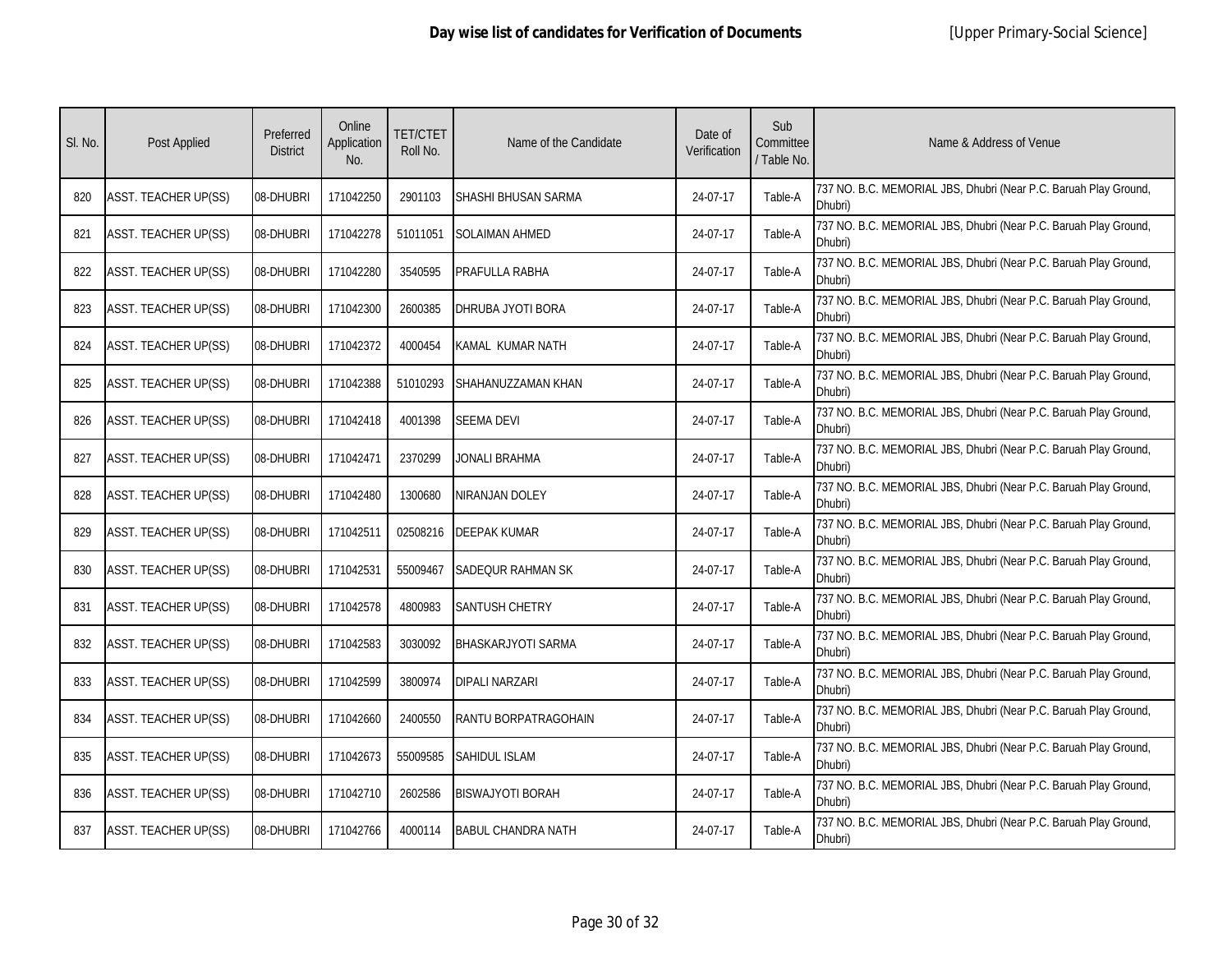| SI. No. | Post Applied                | Preferred<br><b>District</b> | Online<br>Application<br>No. | <b>TET/CTET</b><br>Roll No. | Name of the Candidate | Date of<br>Verification | Sub<br>Committee<br>/ Table No. | Name & Address of Venue                                                     |
|---------|-----------------------------|------------------------------|------------------------------|-----------------------------|-----------------------|-------------------------|---------------------------------|-----------------------------------------------------------------------------|
| 838     | <b>ASST. TEACHER UP(SS)</b> | 08-DHUBRI                    | 171042806                    | 5604971                     | TASLIMUDDIN TALUKDAR  | 24-07-17                | Table-A                         | 737 NO. B.C. MEMORIAL JBS, Dhubri (Near P.C. Baruah Play Ground,<br>Dhubri) |
| 839     | ASST. TEACHER UP(SS)        | 08-DHUBRI                    | 171042841                    | 3030149                     | DANDI RAM SARANIA     | 24-07-17                | Table-A                         | 737 NO. B.C. MEMORIAL JBS, Dhubri (Near P.C. Baruah Play Ground,<br>Dhubri) |
| 840     | <b>ASST. TEACHER UP(SS)</b> | 08-DHUBRI                    | 171042905                    | 2700937                     | <b>AJIT PACHANI</b>   | 24-07-17                | Table-A                         | 737 NO. B.C. MEMORIAL JBS, Dhubri (Near P.C. Baruah Play Ground,<br>Dhubri) |
| 841     | <b>ASST. TEACHER UP(SS)</b> | 08-DHUBRI                    | 171042919                    | 2551466                     | NABA KUMAR NATH       | 24-07-17                | Table-A                         | 737 NO. B.C. MEMORIAL JBS, Dhubri (Near P.C. Baruah Play Ground,<br>Dhubri) |
| 842     | <b>ASST. TEACHER UP(SS)</b> | 08-DHUBRI                    | 171042933                    | 54005095                    | ZIAUL.HOQUE.          | 24-07-17                | Table-A                         | 737 NO. B.C. MEMORIAL JBS, Dhubri (Near P.C. Baruah Play Ground,<br>Dhubri) |
| 843     | <b>ASST. TEACHER UP(SS)</b> | 08-DHUBRI                    | 171042936                    | 55002279                    | <b>AZIZUR RAHMAN</b>  | 24-07-17                | Table-A                         | 737 NO. B.C. MEMORIAL JBS, Dhubri (Near P.C. Baruah Play Ground,<br>Dhubri) |
| 844     | <b>ASST. TEACHER UP(SS)</b> | 08-DHUBRI                    | 171042940                    | 5600979                     | JOYMALA BEGUM         | 24-07-17                | Table-A                         | 737 NO. B.C. MEMORIAL JBS, Dhubri (Near P.C. Baruah Play Ground,<br>Dhubri) |
| 845     | <b>ASST. TEACHER UP(SS)</b> | 08-DHUBRI                    | 171042963                    | 58002598                    | HEFZUR RAHMAN         | 24-07-17                | Table-A                         | 737 NO. B.C. MEMORIAL JBS, Dhubri (Near P.C. Baruah Play Ground,<br>Dhubri) |
| 846     | <b>ASST. TEACHER UP(SS)</b> | 08-DHUBRI                    | 171042983                    | 01513246                    | PRAVEEN GAUTAM        | 24-07-17                | Table-A                         | 737 NO. B.C. MEMORIAL JBS, Dhubri (Near P.C. Baruah Play Ground,<br>Dhubri) |
| 847     | <b>ASST. TEACHER UP(SS)</b> | 08-DHUBRI                    | 171043007                    | 01506314                    | <b>MOHD IMRAN</b>     | 24-07-17                | Table-A                         | 737 NO. B.C. MEMORIAL JBS, Dhubri (Near P.C. Baruah Play Ground,<br>Dhubri) |
| 848     | <b>ASST. TEACHER UP(SS)</b> | 08-DHUBRI                    | 171043023                    | 3550050                     | ANJALI KACHARI        | 24-07-17                | Table-A                         | 737 NO. B.C. MEMORIAL JBS, Dhubri (Near P.C. Baruah Play Ground,<br>Dhubri) |
| 849     | <b>ASST. TEACHER UP(SS)</b> | 08-DHUBRI                    | 171043053                    | 08411982                    | ARPITA BASAK          | 24-07-17                | Table-A                         | 737 NO. B.C. MEMORIAL JBS, Dhubri (Near P.C. Baruah Play Ground,<br>Dhubri) |
| 850     | <b>ASST. TEACHER UP(SS)</b> | 08-DHUBRI                    | 171043096                    | 3550870                     | SUBAL CHANDRA DEBNATH | 24-07-17                | Table-A                         | 737 NO. B.C. MEMORIAL JBS, Dhubri (Near P.C. Baruah Play Ground,<br>Dhubri) |
| 851     | <b>ASST. TEACHER UP(SS)</b> | 08-DHUBRI                    | 171043098                    | 0700204                     | <b>CHADNUR AHMED</b>  | 24-07-17                | Table-A                         | 737 NO. B.C. MEMORIAL JBS, Dhubri (Near P.C. Baruah Play Ground,<br>Dhubri) |
| 852     | <b>ASST. TEACHER UP(SS)</b> | 08-DHUBRI                    | 171043146                    | 3030611                     | RANJIT KUMAR DAS      | 24-07-17                | Table-A                         | 737 NO. B.C. MEMORIAL JBS, Dhubri (Near P.C. Baruah Play Ground,<br>Dhubri) |
| 853     | <b>ASST. TEACHER UP(SS)</b> | 08-DHUBRI                    | 171043197                    | 55010874                    | SK MD KHAIRUL ALOM    | 24-07-17                | Table-A                         | 737 NO. B.C. MEMORIAL JBS, Dhubri (Near P.C. Baruah Play Ground,<br>Dhubri) |
| 854     | ASST. TEACHER UP(SS)        | 08-DHUBRI                    | 171043208                    | 1202177                     | <b>UTPAL DEKA</b>     | 24-07-17                | Table-A                         | 737 NO. B.C. MEMORIAL JBS, Dhubri (Near P.C. Baruah Play Ground,<br>Dhubri) |
| 855     | <b>ASST. TEACHER UP(SS)</b> | 08-DHUBRI                    | 171043426                    | 0100173                     | <b>RAJU SUBEDI</b>    | 24-07-17                | Table-A                         | 737 NO. B.C. MEMORIAL JBS, Dhubri (Near P.C. Baruah Play Ground,<br>Dhubri) |